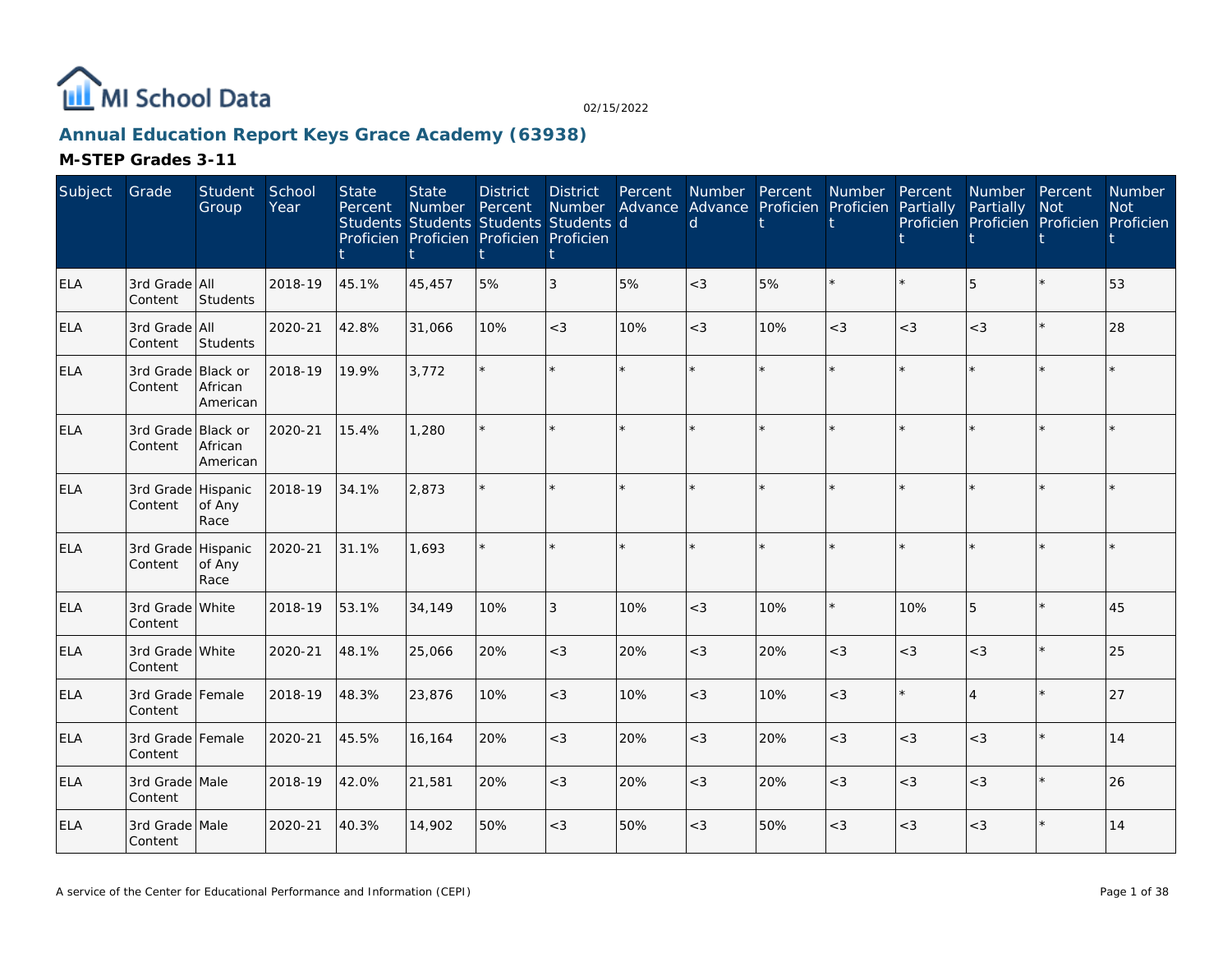

# **Annual Education Report Keys Grace Academy (63938)**

| Subject    | Grade                         | Student<br>Group                                        | School<br>Year | <b>State</b><br>Percent | <b>State</b><br><b>Number</b> | <b>District</b><br>Percent<br>Students Students Students Students d<br>Proficien Proficien Proficien Proficien | <b>District</b><br>Number<br>t | Percent | $\mathsf{d}$ | Number Percent Number<br>Advance Advance Proficien Proficien |         | Percent<br>Partially | Number Percent<br>Partially | Not<br>Proficien Proficien Proficien Proficien | Number<br><b>Not</b> |
|------------|-------------------------------|---------------------------------------------------------|----------------|-------------------------|-------------------------------|----------------------------------------------------------------------------------------------------------------|--------------------------------|---------|--------------|--------------------------------------------------------------|---------|----------------------|-----------------------------|------------------------------------------------|----------------------|
| <b>ELA</b> | Content                       | 3rd Grade Economic 2018-19<br>ally<br>Disadvant<br>aged |                | 31.3%                   | 17,711                        | 10%                                                                                                            | 3                              | 10%     | $<$ 3        | 10%                                                          | $\star$ | 10%                  | 5                           |                                                | 52                   |
| <b>ELA</b> | Content                       | 3rd Grade Economic 2020-21<br>ally<br>Disadvant<br>aged |                | 27.6%                   | 10,241                        | 20%                                                                                                            | $<$ 3                          | 20%     | $<$ 3        | 20%                                                          | $<$ 3   | $<$ 3                | $<$ 3                       | $\star$                                        | 27                   |
| ELA        | 3rd Grade English<br>Content  | Learners                                                | 2018-19        | 33.3%                   | 3,220                         | 10%                                                                                                            | $<$ 3                          | 10%     | $\lt$ 3      | 10%                                                          | $<$ 3   |                      | 3                           | $\star$                                        | 37                   |
| ELA        | 3rd Grade English<br>Content  | Learners                                                | 2020-21        | 26.7%                   | 1,627                         | 20%                                                                                                            | $<$ 3                          | 20%     | $\lt$ 3      | 20%                                                          | $<$ 3   | $<$ 3                | $<$ 3                       | $\star$                                        | 19                   |
| <b>ELA</b> | 3rd Grade Students<br>Content | With<br>Disabilitie                                     | 2018-19        | 19.5%                   | 2,328                         |                                                                                                                | ÷.                             |         |              |                                                              |         |                      |                             | $\star$                                        |                      |
| <b>ELA</b> | Content                       | 3rd Grade Students<br><b>With</b><br>Disabilitie        | 2020-21        | 17.5%                   | 1,578                         |                                                                                                                | $\star$                        |         |              |                                                              |         |                      |                             |                                                |                      |
| <b>ELA</b> | Content                       | 3rd Grade Homeless 2018-19                              |                | 23.4%                   | 489                           |                                                                                                                | $\star$                        | $\star$ |              |                                                              |         |                      |                             | $\star$                                        |                      |
| <b>ELA</b> | 4th Grade All<br>Content      | Students                                                | 2018-19        | 45.8%                   | 46,892                        | 10%                                                                                                            | $<$ 3                          | 10%     | $<$ 3        | 10%                                                          | $<$ 3   |                      | 3                           | $\star$                                        | 48                   |
| <b>ELA</b> | 4th Grade All<br>Content      | Students                                                | 2020-21        | 44.2%                   | 32,274                        | 20%                                                                                                            | $<$ 3                          | 20%     | $<$ 3        | 20%                                                          | $<$ 3   | $<$ 3                | $<$ 3                       | $\star$                                        | 20                   |
| <b>ELA</b> | Content                       | 4th Grade American<br>Indian or<br>Alaska<br>Native     | 2018-19        | 35.4%                   | 210                           | $\star$                                                                                                        | ÷.                             |         |              |                                                              |         |                      |                             |                                                |                      |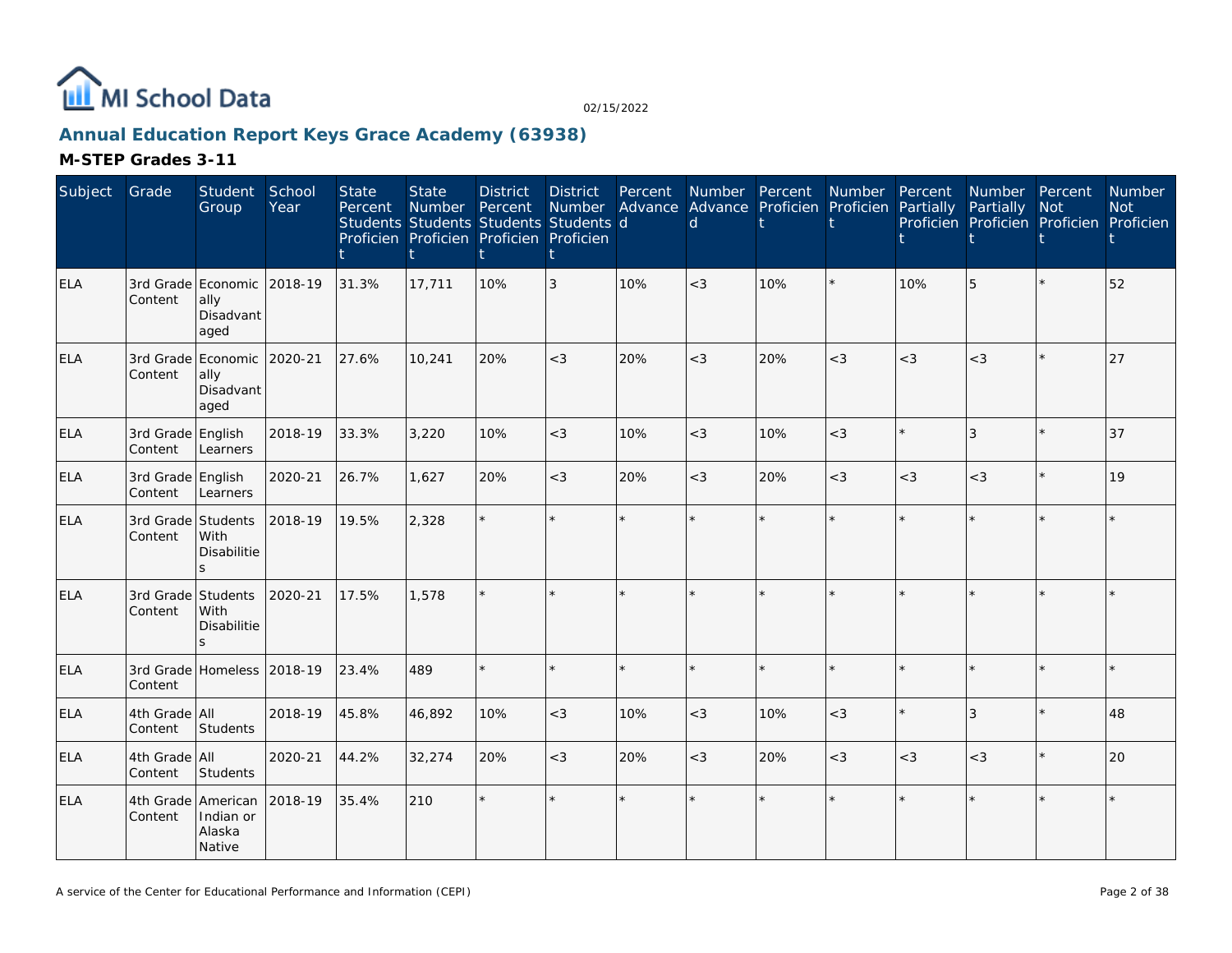

### **Annual Education Report Keys Grace Academy (63938)**

| Subject    | Grade                         | <b>Student</b><br>Group                         | School<br>Year | <b>State</b><br>Percent | <b>State</b><br>Number Percent<br>Students Students Students Students d<br>Proficien Proficien Proficien Proficien | <b>District</b> | <b>District</b><br>Number | Percent | Number Percent<br>Advance Advance Proficien Proficien Partially<br>d |     | Number Percent |       | Number Percent<br>Partially<br>Proficien Proficien Proficien Proficien | <b>Not</b> | Number<br><b>Not</b> |
|------------|-------------------------------|-------------------------------------------------|----------------|-------------------------|--------------------------------------------------------------------------------------------------------------------|-----------------|---------------------------|---------|----------------------------------------------------------------------|-----|----------------|-------|------------------------------------------------------------------------|------------|----------------------|
| <b>ELA</b> | 4th Grade Black or<br>Content | African<br>American                             | 2018-19        | 20.9%                   | 3.961                                                                                                              |                 |                           |         |                                                                      |     |                |       |                                                                        |            |                      |
| <b>ELA</b> | 4th Grade Black or<br>Content | African<br>American                             | 2020-21        | 16.9%                   | 1,429                                                                                                              |                 |                           |         |                                                                      |     |                |       |                                                                        | $\star$    |                      |
| <b>ELA</b> | 4th Grade Native<br>Content   | Hawaiian<br>or Other<br>Pacific<br>Islander     | 2018-19        | 50.6%                   | 43                                                                                                                 |                 |                           |         |                                                                      |     | $\star$        |       |                                                                        | $\star$    |                      |
| <b>ELA</b> | 4th Grade White<br>Content    |                                                 | 2018-19        | 53.4%                   | 35,331                                                                                                             | 10%             | $<$ 3                     | 10%     | $<$ 3                                                                | 10% | $<$ 3          |       | 3                                                                      | ÷.         | 39                   |
| <b>ELA</b> | 4th Grade White<br>Content    |                                                 | 2020-21        | 49.4%                   | 25,863                                                                                                             | 20%             | $<\!3$                    | 20%     | $<$ 3                                                                | 20% | $<$ 3          | $<$ 3 | $<$ 3                                                                  | $\star$    | 18                   |
| ELA        | 4th Grade Female<br>Content   |                                                 | 2018-19        | 48.8%                   | 24,513                                                                                                             | 20%             | $<$ 3                     | 20%     | $<$ 3                                                                | 20% | $<$ 3          | $<$ 3 | $<$ 3                                                                  | $\star$    | 27                   |
| <b>ELA</b> | 4th Grade Female<br>Content   |                                                 | 2020-21        | 46.0%                   | 16,315                                                                                                             | 50%             | $<$ 3                     | 50%     | $<$ 3                                                                | 50% | $<$ 3          | $<$ 3 | $<\!3$                                                                 | $\star$    | 9                    |
| ELA        | 4th Grade Male<br>Content     |                                                 | 2018-19        | 42.9%                   | 22,379                                                                                                             | 20%             | $<$ 3                     | 20%     | $<$ 3                                                                | 20% | $<$ 3          | $<$ 3 | $<$ 3                                                                  | $\star$    | 21                   |
| ELA        | 4th Grade Male<br>Content     |                                                 | 2020-21        | 42.6%                   | 15,959                                                                                                             | 50%             | $<$ 3                     | 50%     | $<$ 3                                                                | 50% | $<$ 3          | $<$ 3 | $<$ 3                                                                  | $\star$    | 11                   |
| <b>ELA</b> | Content                       | 4th Grade Economic<br>ally<br>Disadvant<br>aged | 2018-19        | 31.6%                   | 17,865                                                                                                             | 10%             | $<\!3$                    | 10%     | $<$ 3                                                                | 10% | $<$ 3          |       | 3                                                                      | $\star$    | 45                   |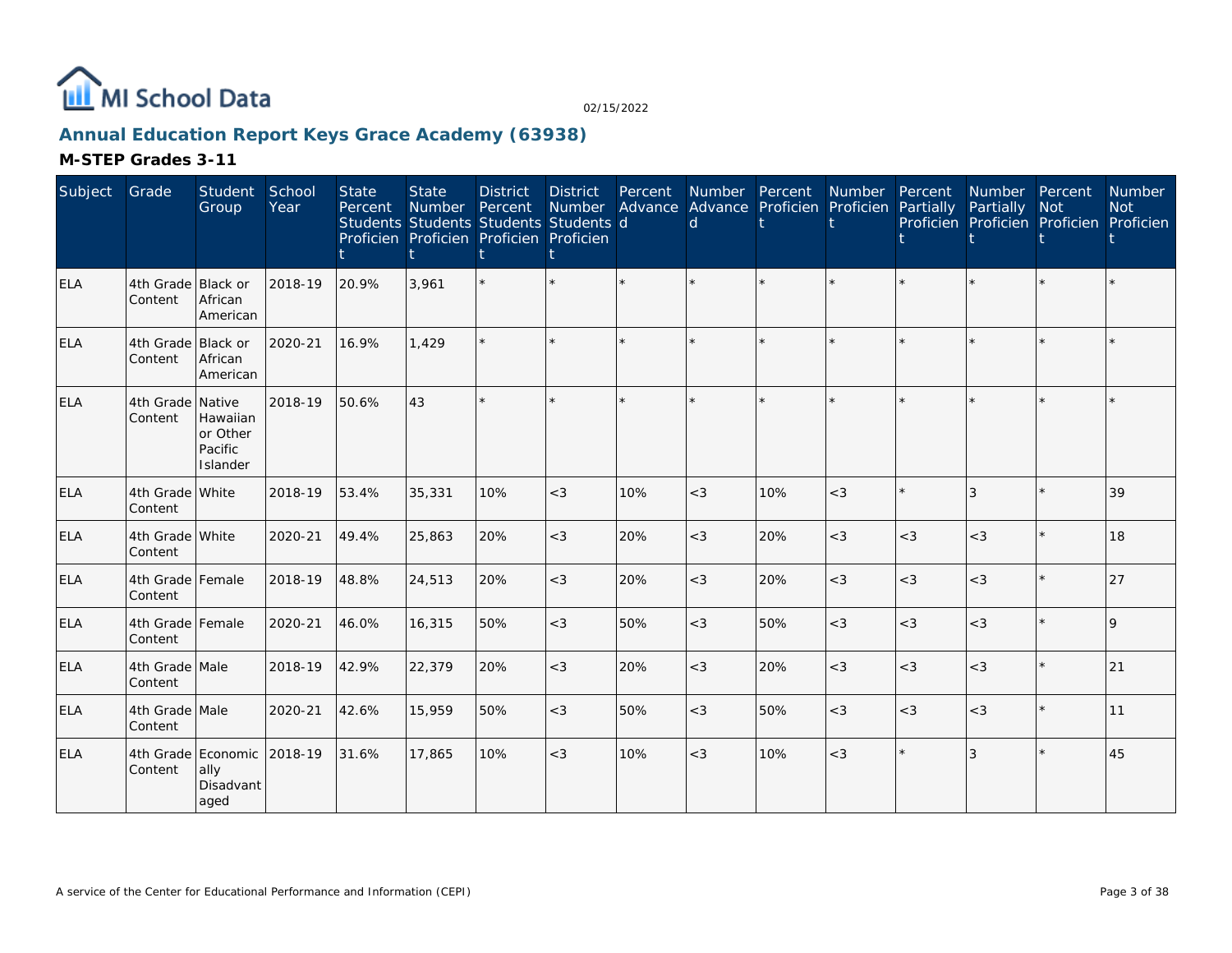

### **Annual Education Report Keys Grace Academy (63938)**

| Subject    | Grade                         | Student<br>Group                                        | School<br>Year | <b>State</b><br>Percent | <b>State</b><br>Number | <b>District</b><br>Percent<br>Students Students Students Students d<br>Proficien Proficien Proficien Proficien | <b>District</b><br><b>Number</b> | Percent | Advance Advance Proficien Proficien<br>d | Number Percent | Number Percent | Partially | Number Percent<br>Partially<br>Proficien Proficien Proficien Proficien | <b>Not</b> | Number<br><b>Not</b> |
|------------|-------------------------------|---------------------------------------------------------|----------------|-------------------------|------------------------|----------------------------------------------------------------------------------------------------------------|----------------------------------|---------|------------------------------------------|----------------|----------------|-----------|------------------------------------------------------------------------|------------|----------------------|
| <b>ELA</b> | Content                       | 4th Grade Economic 2020-21<br>ally<br>Disadvant<br>aged |                | 28.9%                   | 10.613                 | 20%                                                                                                            | $<$ 3                            | 20%     | $\lt3$                                   | 20%            | $<$ 3          | $<$ 3     | $<$ 3                                                                  | $\star$    | 20                   |
| <b>ELA</b> | 4th Grade English<br>Content  | Learners                                                | 2018-19        | 29.1%                   | 2.630                  | 10%                                                                                                            | $<$ 3                            | 10%     | $<$ 3                                    | 10%            | $<$ 3          | $<$ 3     | $<$ 3                                                                  | $\star$    | 35                   |
| <b>ELA</b> | 4th Grade English<br>Content  | Learners                                                | 2020-21        | 23.2%                   | 1,327                  | 20%                                                                                                            | $<$ 3                            | 20%     | $<$ 3                                    | 20%            | $<$ 3          | $<$ 3     | $<$ 3                                                                  | $\star$    | 16                   |
| <b>ELA</b> | 4th Grade Students<br>Content | With<br>Disabilitie<br>S.                               | 2018-19        | 17.5%                   | 2,130                  |                                                                                                                | $\star$                          | ÷.      |                                          |                | $\star$        | ÷         |                                                                        | $\star$    |                      |
| <b>ELA</b> | 4th Grade Students<br>Content | With<br>Disabilitie<br>S.                               | 2020-21        | 15.7%                   | 1,431                  |                                                                                                                | $\star$                          |         |                                          |                |                |           |                                                                        |            |                      |
| <b>ELA</b> | 5th Grade All<br>Content      | Students                                                | 2018-19        | 46.2%                   | 48,528                 | 5%                                                                                                             | $<$ 3                            | 5%      | $<$ 3                                    | 5%             | $<$ 3          |           | 17                                                                     | $\star$    | 54                   |
| <b>ELA</b> | 5th Grade All<br>Content      | Students                                                | 2020-21        | 43.7%                   | 31,669                 | 20%                                                                                                            | $<$ 3                            | 20%     | $<$ 3                                    | 20%            | $<$ 3          |           | 3                                                                      | $\star$    | 16                   |
| <b>ELA</b> | 5th Grade Black or<br>Content | African<br>American                                     | 2018-19        | 21.7%                   | 4,060                  |                                                                                                                | $\star$                          | ÷.      |                                          |                | ÷.             |           |                                                                        | $\star$    |                      |
| ELA        | 5th Grade White<br>Content    |                                                         | 2018-19        | 53.3%                   | 36,534                 | 10%                                                                                                            | $<\!3$                           | 10%     | $<$ 3                                    | 10%            | < 3            |           | 5                                                                      | $\star$    | 48                   |
| ELA        | 5th Grade White<br>Content    |                                                         | 2020-21        | 48.4%                   | 25,033                 | 20%                                                                                                            | $<$ 3                            | 20%     | $<$ 3                                    | 20%            | $<$ 3          |           | 3                                                                      | $\star$    | 16                   |
| <b>ELA</b> | 5th Grade Female<br>Content   |                                                         | 2018-19        | 50.2%                   | 25,866                 | 10%                                                                                                            | $<$ 3                            | 10%     | $\lt$ 3                                  | 10%            | < 3            |           | 16                                                                     |            | 27                   |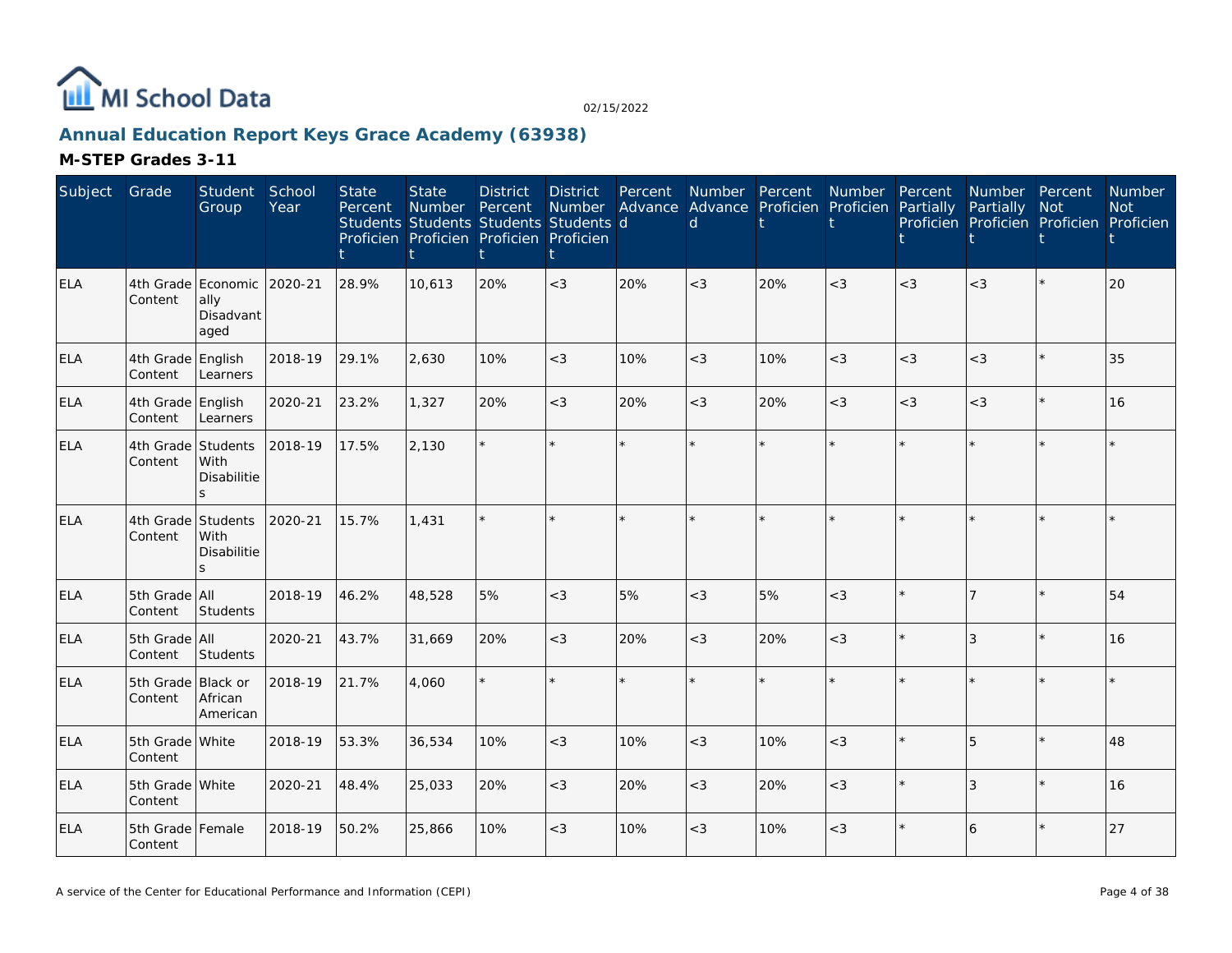

# **Annual Education Report Keys Grace Academy (63938)**

| Subject    | Grade                        | Student<br>Group                                 | School<br>Year | <b>State</b><br>Percent | <b>State</b><br>Number | <b>District</b><br>Percent<br>Students Students Students Students d<br>Proficien Proficien Proficien Proficien | <b>District</b><br><b>Number</b> | Percent | Number Percent<br>Advance Advance Proficien<br><sub>d</sub> |         | Number<br>Proficien | Percent<br>Partially | Number Percent<br>Partially | <b>Not</b><br>Proficien Proficien Proficien Proficien | <b>Number</b><br><b>Not</b> |
|------------|------------------------------|--------------------------------------------------|----------------|-------------------------|------------------------|----------------------------------------------------------------------------------------------------------------|----------------------------------|---------|-------------------------------------------------------------|---------|---------------------|----------------------|-----------------------------|-------------------------------------------------------|-----------------------------|
| <b>ELA</b> | 5th Grade Female<br>Content  |                                                  | 2020-21        | 47.0%                   | 16,718                 | 50%                                                                                                            | $<$ 3                            | 50%     | $<$ 3                                                       | 50%     | $<$ 3               |                      | 3                           |                                                       | 8                           |
| <b>ELA</b> | 5th Grade Male<br>Content    |                                                  | 2018-19        | 42.3%                   | 22,662                 | 20%                                                                                                            | $<$ 3                            | 20%     | $<$ 3                                                       | 20%     | $<$ 3               | $<$ 3                | $<$ 3                       | $\star$                                               | 27                          |
| <b>ELA</b> | 5th Grade Male<br>Content    |                                                  | 2020-21        | 40.6%                   | 14,951                 |                                                                                                                |                                  | $\star$ |                                                             | $\star$ | $\star$             |                      | $\star$                     | $\star$                                               |                             |
| ELA        | 5th Grade<br>Content         | Economic 2018-19<br>ally<br>Disadvant<br>aged    |                | 31.6%                   | 17,978                 | 5%                                                                                                             | $<\!3$                           | 5%      | $<$ 3                                                       | 5%      | $<$ 3               |                      |                             | $\star$                                               | 54                          |
| <b>ELA</b> | 5th Grade<br>Content         | Economic<br>ally<br>Disadvant<br>aged            | 2020-21        | 28.5%                   | 10,326                 | 20%                                                                                                            | $<$ 3                            | 20%     | $<$ 3                                                       | 20%     | $<$ 3               |                      | 3                           |                                                       | 16                          |
| ELA        | 5th Grade<br>Content         | English<br>Learners                              | 2018-19        | 21.9%                   | 1,708                  | 10%                                                                                                            | $<$ 3                            | 10%     | $<$ 3                                                       | 10%     | $<$ 3               |                      | 5                           | $\star$                                               | 42                          |
| <b>ELA</b> | 5th Grade English<br>Content | Learners                                         | 2020-21        | 13.7%                   | 593                    | 50%                                                                                                            | $<$ 3                            | 50%     | $<$ 3                                                       | 50%     | $<$ 3               | $<$ 3                | $<$ 3                       | $\star$                                               | 14                          |
| <b>ELA</b> | 5th Grade<br>Content         | Students<br>With<br>Disabilitie<br>$\mathsf{S}$  | 2018-19        | 15.0%                   | 1,885                  |                                                                                                                |                                  |         |                                                             |         | $\star$             |                      |                             | $\star$                                               |                             |
| <b>ELA</b> | 5th Grade<br>Content         | Students<br>With<br>Disabilitie<br>$\mathcal{S}$ | 2020-21        | 13.0%                   | 1.138                  |                                                                                                                |                                  | $\star$ |                                                             |         | $\star$             |                      |                             | $\star$                                               |                             |
| <b>ELA</b> | 6th Grade All<br>Content     | Students                                         | 2018-19        | 41.7%                   | 45,474                 | 10%                                                                                                            | $<$ 3                            | 10%     | $<$ 3                                                       | 10%     | $<$ 3               |                      | 6                           | $\star$                                               | 35                          |
| <b>ELA</b> | 6th Grade All<br>Content     | Students                                         | 2020-21        | 38.6%                   | 27,217                 | 20%                                                                                                            | $<\!3$                           | 20%     | $<$ 3                                                       | 20%     | $<$ 3               | $<$ 3                | $<\!3$                      |                                                       | 23                          |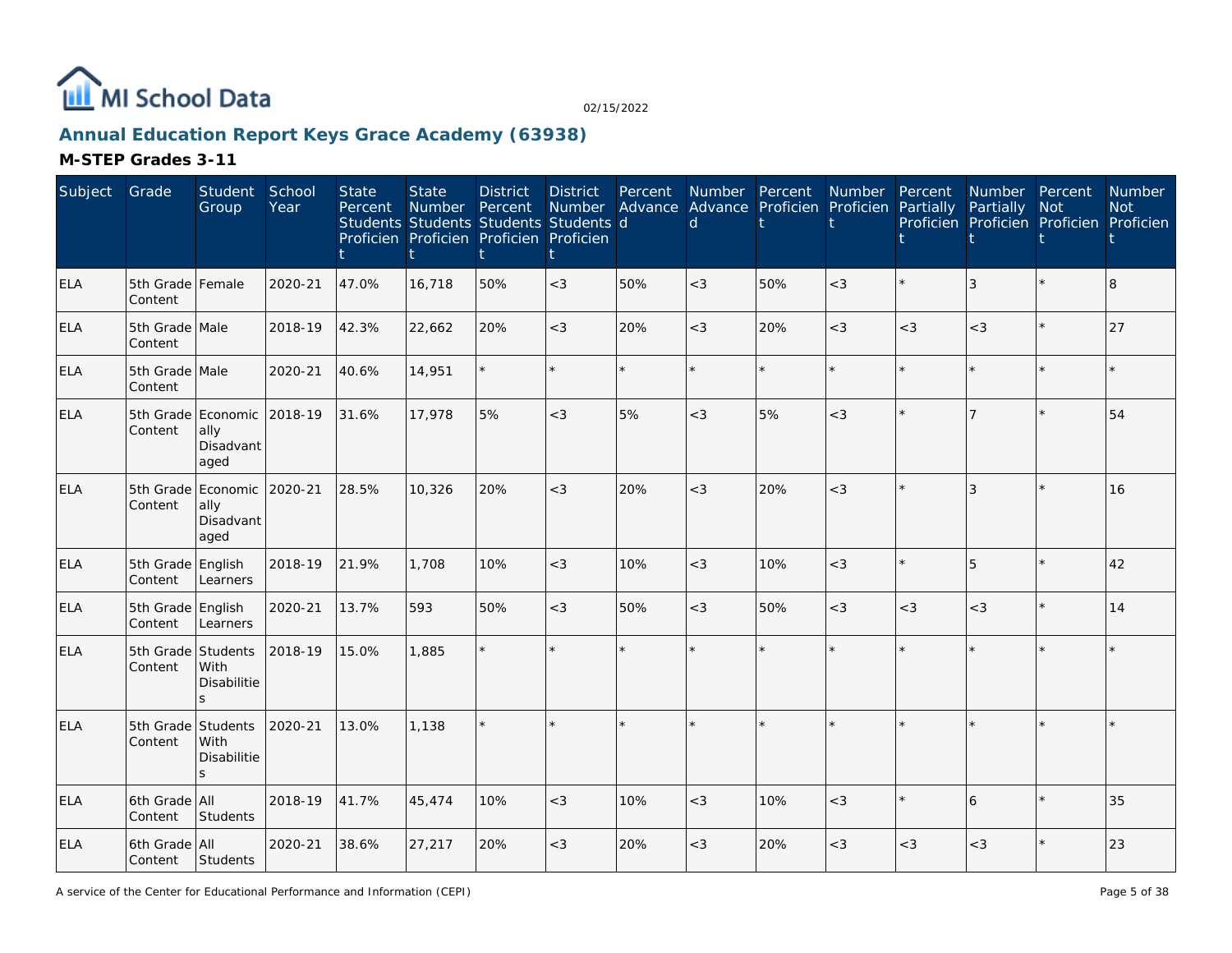

### **Annual Education Report Keys Grace Academy (63938)**

| Subject    | Grade                         | Student<br>Group                      | School<br>Year | <b>State</b><br>Percent | State<br>Number<br>Students Students Students Students d<br>Proficien Proficien Proficien Proficien | <b>District</b><br>Percent | <b>District</b><br><b>Number</b> | Percent<br>Advance | Number Percent<br>d | Advance Proficien Proficien | Number  | Percent<br>Partially | Number Percent<br>Partially<br>Proficien Proficien Proficien Proficien | <b>Not</b> | Number<br><b>Not</b> |
|------------|-------------------------------|---------------------------------------|----------------|-------------------------|-----------------------------------------------------------------------------------------------------|----------------------------|----------------------------------|--------------------|---------------------|-----------------------------|---------|----------------------|------------------------------------------------------------------------|------------|----------------------|
| <b>ELA</b> | 6th Grade Black or<br>Content | African<br>American                   | 2018-19        | 18.3%                   | 3,472                                                                                               |                            | $\star$                          | $\star$            |                     | $\star$                     |         |                      |                                                                        | $\star$    |                      |
| <b>ELA</b> | 6th Grade<br>Content          | Black or<br>African<br>American       | 2020-21        | 16.0%                   | 1,289                                                                                               |                            | ÷.                               |                    |                     | $\star$                     |         |                      |                                                                        |            |                      |
| <b>ELA</b> | 6th Grade White<br>Content    |                                       | 2018-19        | 48.3%                   | 34,676                                                                                              | 10%                        | $<$ 3                            | 10%                | $<$ 3               | 10%                         | $<$ 3   |                      | 6                                                                      | $\star$    | 31                   |
| <b>ELA</b> | 6th Grade White<br>Content    |                                       | 2020-21        | 42.6%                   | 21,749                                                                                              | 20%                        | $<$ 3                            | 20%                | $<$ 3               | 20%                         | $<\!3$  | $<$ 3                | $<$ 3                                                                  | $\star$    | 20                   |
| <b>ELA</b> | 6th Grade Female<br>Content   |                                       | 2018-19        | 45.8%                   | 24,449                                                                                              | 20%                        | $<$ 3                            | 20%                | $<$ 3               | 20%                         | $<$ 3   |                      | $\overline{4}$                                                         | $\star$    | 15                   |
| <b>ELA</b> | 6th Grade Female<br>Content   |                                       | 2020-21        | 41.6%                   | 14,398                                                                                              |                            | $\star$                          | $\star$            | ÷.                  | $\star$                     | $\star$ |                      |                                                                        | $\star$    |                      |
| <b>ELA</b> | 6th Grade Male<br>Content     |                                       | 2018-19        | 37.8%                   | 21,025                                                                                              | 20%                        | $<$ 3                            | 20%                | $<$ 3               | 20%                         | $<$ 3   | $<$ 3                | $<$ 3                                                                  | $\star$    | 20                   |
| <b>ELA</b> | 6th Grade Male<br>Content     |                                       | 2020-21        | 35.6%                   | 12,819                                                                                              | 20%                        | $<$ 3                            | 20%                | $<$ 3               | 20%                         | $<$ 3   | $<$ 3                | $<$ 3                                                                  | $\star$    | 16                   |
| <b>ELA</b> | 6th Grade Economic<br>Content | ally<br>Disadvant<br>aged             | 2018-19        | 27.6%                   | 15,959                                                                                              | 10%                        | $<$ 3                            | 10%                | $<$ 3               | 10%                         | $<$ 3   |                      | 6                                                                      | $\star$    | 34                   |
| <b>ELA</b> | 6th Grade<br>Content          | Economic<br>ally<br>Disadvant<br>aged | 2020-21        | 24.0%                   | 8,196                                                                                               | 20%                        | $<$ 3                            | 20%                | $<$ 3               | 20%                         | $<$ 3   | $<$ 3                | $<$ 3                                                                  | $\star$    | 23                   |
| <b>ELA</b> | 6th Grade English<br>Content  | Learners                              | 2018-19        | 12.6%                   | 820                                                                                                 | 20%                        | $<$ 3                            | 20%                | $<$ 3               | 20%                         | $<$ 3   |                      | 3                                                                      |            | 27                   |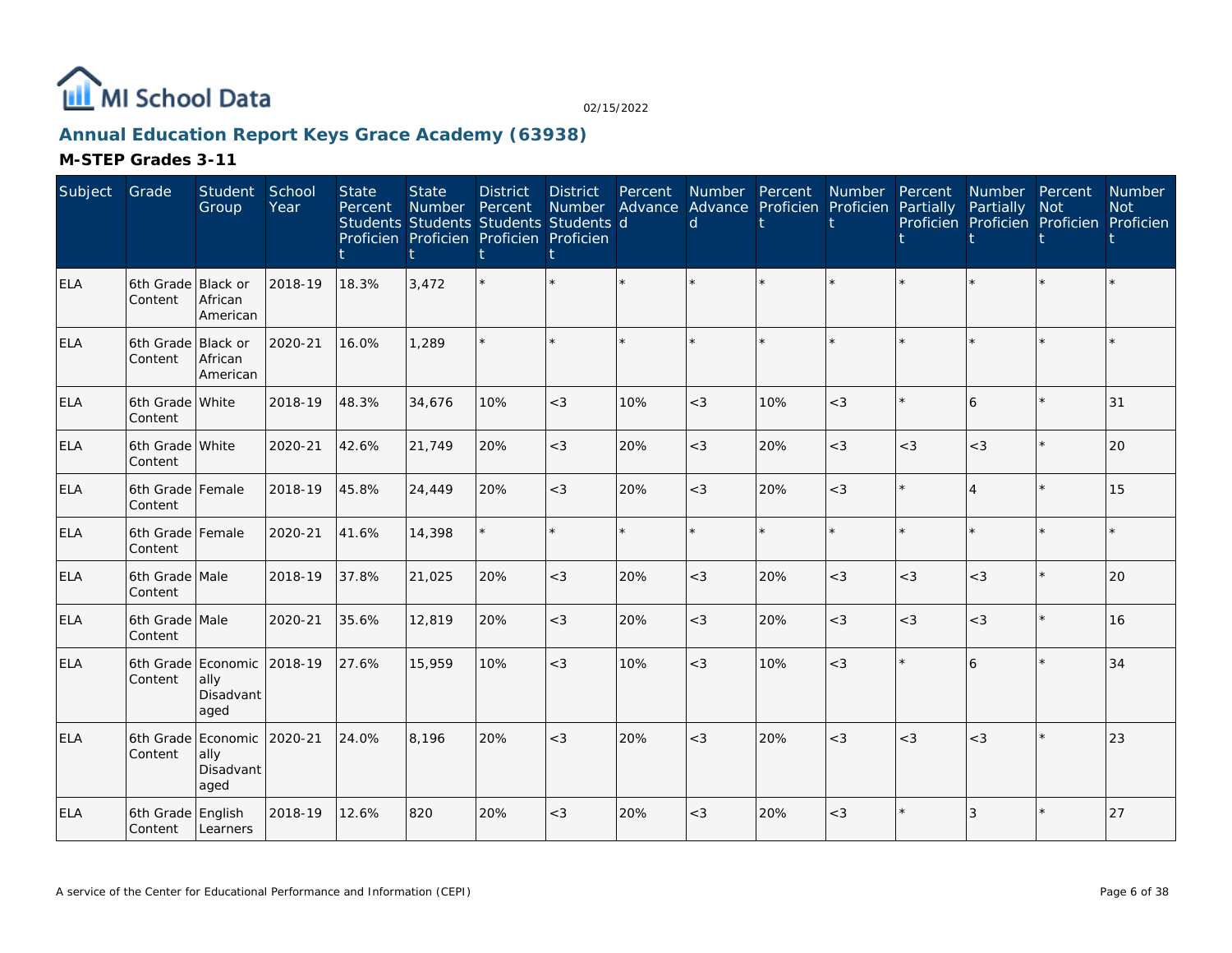

### **Annual Education Report Keys Grace Academy (63938)**

| Subject    | Grade                         | Student<br>Group                                       | School<br>Year | <b>State</b><br>Percent | <b>State</b><br>Number<br>Students Students Students Students d<br>Proficien Proficien Proficien Proficien | <b>District</b><br>Percent | <b>District</b><br>Number | Percent<br>Advance | d     | Number Percent<br>Advance Proficien Proficien | Number  | Percent<br>Partially | Number Percent<br>Partially<br>Proficien Proficien Proficien Proficien | Not     | Number<br><b>Not</b> |
|------------|-------------------------------|--------------------------------------------------------|----------------|-------------------------|------------------------------------------------------------------------------------------------------------|----------------------------|---------------------------|--------------------|-------|-----------------------------------------------|---------|----------------------|------------------------------------------------------------------------|---------|----------------------|
| <b>ELA</b> | 6th Grade English<br>Content  | Learners                                               | 2020-21        | 6.2%                    | 194                                                                                                        | 20%                        | $<$ 3                     | 20%                | $<$ 3 | 20%                                           | $<$ 3   | $<$ 3                | $<$ 3                                                                  | $\star$ | 19                   |
| ELA        | 6th Grade<br>Content          | Students<br>With<br><b>Disabilitie</b><br>S            | 2018-19        | 11.2%                   | 1,386                                                                                                      |                            | $\star$                   |                    |       | $\star$                                       |         |                      |                                                                        |         |                      |
| <b>ELA</b> | 6th Grade<br>Content          | Students<br>With<br><b>Disabilitie</b><br>$\mathbf{s}$ | 2020-21        | 9.7%                    | 779                                                                                                        |                            | $\star$                   | $\star$            |       | $\star$                                       |         |                      |                                                                        | $\star$ |                      |
| ELA        | 7th Grade All<br>Content      | Students                                               | 2018-19        | 42.7%                   | 46,586                                                                                                     | 10%                        | $<$ 3                     | 10%                | $<$ 3 | 10%                                           | $<$ 3   |                      | l8                                                                     | $\star$ | 48                   |
| <b>ELA</b> | 7th Grade All<br>Content      | Students                                               | 2020-21        | 40.7%                   | 28,759                                                                                                     | 20%                        | $<$ 3                     | 20%                | $<$ 3 | 20%                                           | $<$ 3   | $<$ 3                | $<$ 3                                                                  | $\star$ | 23                   |
| <b>ELA</b> | 7th Grade<br>Content          | <b>Black or</b><br>African<br>American                 | 2018-19        | 19.7%                   | 3,706                                                                                                      |                            | $\star$                   | ÷.                 |       | $\star$                                       | ÷.      |                      |                                                                        | $\star$ |                      |
| <b>ELA</b> | 7th Grade Black or<br>Content | African<br>American                                    | 2020-21        | 19.0%                   | 1,483                                                                                                      |                            | $\star$                   |                    |       | $\star$                                       |         |                      |                                                                        |         |                      |
| ELA        | 7th Grade Native<br>Content   | Hawaiian<br>or Other<br>Pacific<br>Islander            | 2018-19        | 48.9%                   | 43                                                                                                         |                            | ÷.                        | $\star$            |       | $\star$                                       | $\star$ |                      |                                                                        | $\star$ |                      |
| <b>ELA</b> | 7th Grade White<br>Content    |                                                        | 2018-19        | 49.0%                   | 35,426                                                                                                     | 10%                        | $<$ 3                     | 10%                | $<$ 3 | 10%                                           | $<$ 3   |                      | $\overline{A}$                                                         | $\star$ | 43                   |
| <b>ELA</b> | 7th Grade White<br>Content    |                                                        | 2020-21        | 44.5%                   | 22,979                                                                                                     | 20%                        | $<$ 3                     | 20%                | $<$ 3 | 20%                                           | $<$ 3   | $<$ 3                | $<$ 3                                                                  |         | 21                   |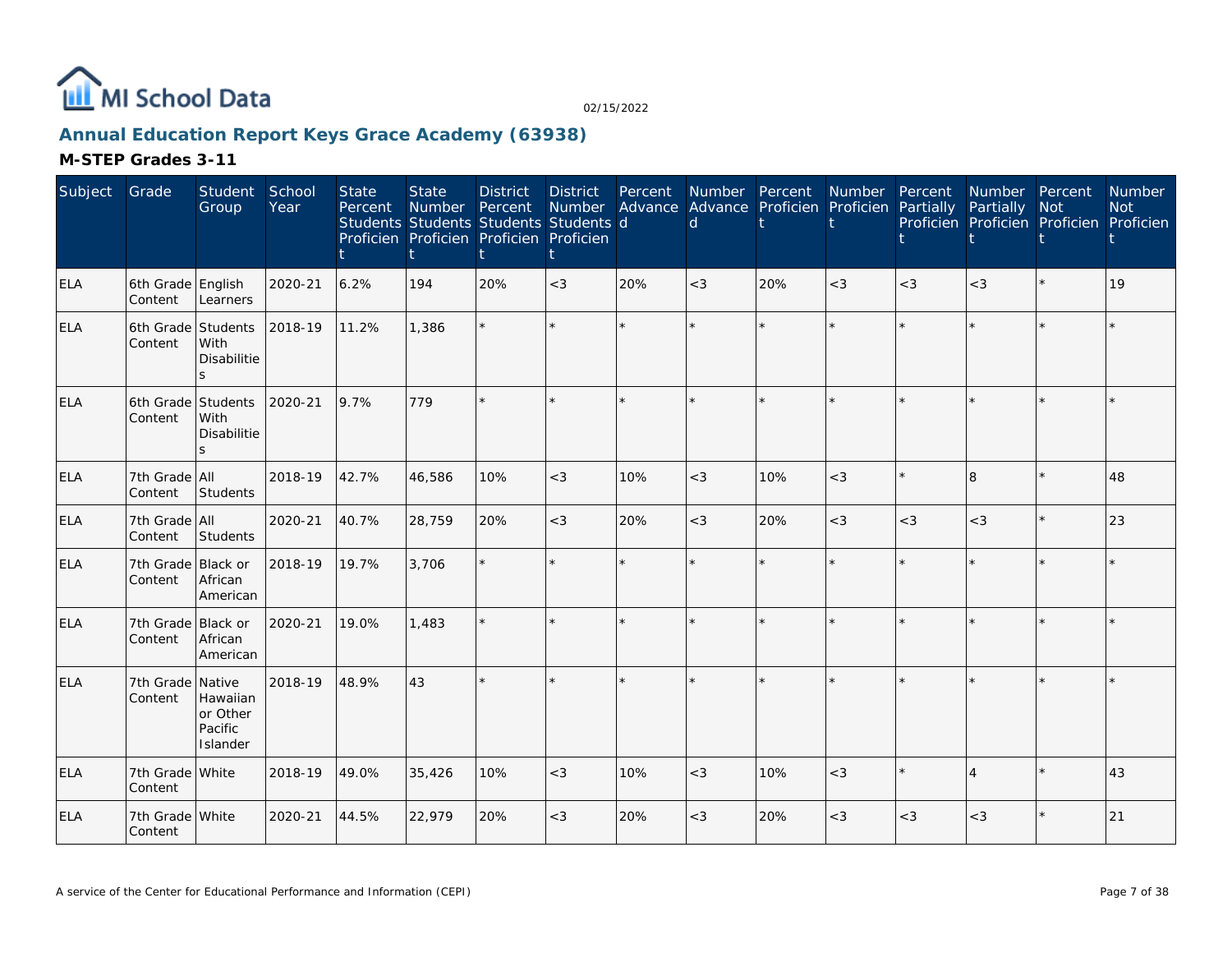

### **Annual Education Report Keys Grace Academy (63938)**

| Subject    | Grade                             | Student<br>Group                                        | School<br>Year | <b>State</b><br>Percent | <b>State</b><br><b>Number</b><br>Students Students Students Students d<br>Proficien Proficien Proficien Proficien | <b>District</b><br>Percent | <b>District</b><br>Number | Percent | Number Percent<br>Advance Advance Proficien Proficien Partially<br>d |     | Number  | Percent | Number Percent<br>Partially | <b>Not</b><br>Proficien Proficien Proficien Proficien | Number<br><b>Not</b> |
|------------|-----------------------------------|---------------------------------------------------------|----------------|-------------------------|-------------------------------------------------------------------------------------------------------------------|----------------------------|---------------------------|---------|----------------------------------------------------------------------|-----|---------|---------|-----------------------------|-------------------------------------------------------|----------------------|
| <b>ELA</b> | 7th Grade Female<br>Content       |                                                         | 2018-19        | 47.9%                   | 25,754                                                                                                            | 20%                        | $<$ 3                     | 20%     | $<$ 3                                                                | 20% | $<$ 3   |         | 4                           | $\star$                                               | 25                   |
| <b>ELA</b> | 7th Grade Female<br>Content       |                                                         | 2020-21        | 44.6%                   | 15,364                                                                                                            | 50%                        | $<$ 3                     | 50%     | $<$ 3                                                                | 50% | $<$ 3   | $<$ 3   | $<$ 3                       | $\star$                                               | 11                   |
| <b>ELA</b> | 7th Grade Male<br>Content         |                                                         | 2018-19        | 37.7%                   | 20,832                                                                                                            | 20%                        | $<$ 3                     | 20%     | $<$ 3                                                                | 20% | $<$ 3   |         | $\overline{4}$              | $\star$                                               | 23                   |
| <b>ELA</b> | 7th Grade Male<br>Content         |                                                         | 2020-21        | 36.9%                   | 13,395                                                                                                            | 50%                        | $<$ 3                     | 50%     | $<$ 3                                                                | 50% | $<$ 3   | $<$ 3   | $<$ 3                       | $\star$                                               | 12                   |
| <b>ELA</b> | Content                           | 7th Grade Economic<br>ally<br>Disadvant<br>aged         | 2018-19        | 28.1%                   | 15,728                                                                                                            | 10%                        | $<$ 3                     | 10%     | $<$ 3                                                                | 10% | $<$ 3   |         | $\overline{8}$              | $\star$                                               | 48                   |
| <b>ELA</b> | Content                           | 7th Grade Economic 2020-21<br>ally<br>Disadvant<br>aged |                | 25.8%                   | 8,513                                                                                                             | 20%                        | $<$ 3                     | 20%     | $<$ 3                                                                | 20% | $<$ 3   | $<$ 3   | $<$ 3                       | $\star$                                               | 23                   |
| <b>ELA</b> | 7th Grade<br>Content              | English<br>Learners                                     | 2018-19        | 13.0%                   | 856                                                                                                               | 10%                        | $<$ 3                     | 10%     | $<$ 3                                                                | 10% | $<$ 3   |         | $\overline{4}$              | $\star$                                               | 38                   |
| <b>ELA</b> | 7th Grade English<br>Content      | Learners                                                | 2020-21        | 9.0%                    | 318                                                                                                               | 20%                        | $<$ 3                     | 20%     | $<$ 3                                                                | 20% | $<$ 3   | $<$ 3   | $<$ 3                       | $\star$                                               | 18                   |
| <b>ELA</b> | 7th Grade<br>Content              | Students<br>With<br><b>Disabilitie</b><br>ς             | 2018-19        | 10.9%                   | 1,304                                                                                                             |                            |                           | $\star$ |                                                                      |     | $\star$ |         |                             |                                                       |                      |
| ics        | Mathemat 3rd Grade All<br>Content | <b>Students</b>                                         | 2018-19        | 46.7%                   | 47,210                                                                                                            | 5%                         | 3                         | 5%      | $<$ 3                                                                | 5%  | $<$ 3   |         | $\overline{8}$              | $\star$                                               | 50                   |
| lics       | Mathemat 3rd Grade All<br>Content | Students                                                | 2020-21        | 42.3%                   | 30,590                                                                                                            | 20%                        | $<$ 3                     | 20%     | $<$ 3                                                                | 20% | $<$ 3   |         | 5                           |                                                       | 20                   |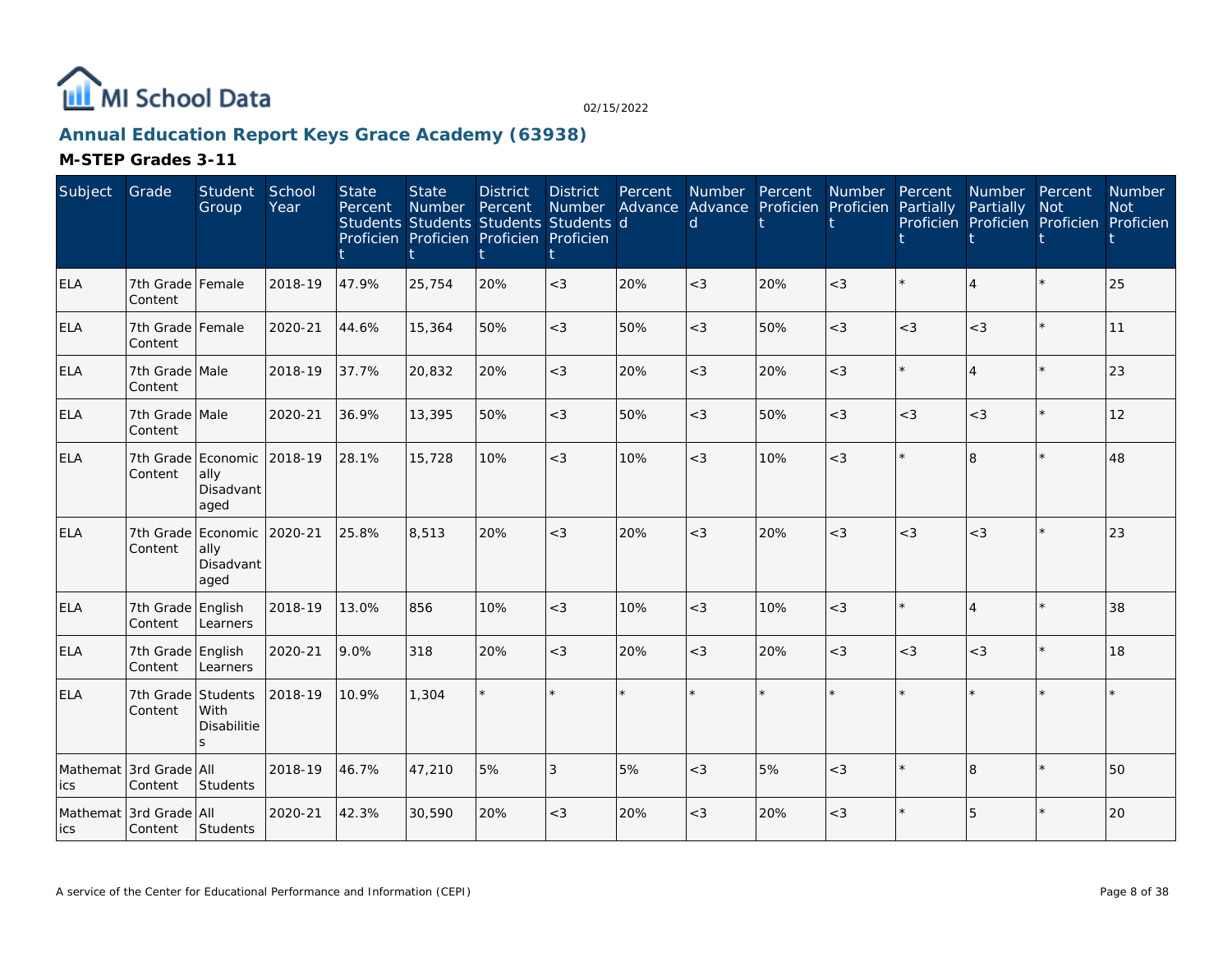

### **Annual Education Report Keys Grace Academy (63938)**

| Subject | Grade                                  | Student<br>Group                | School<br>Year | <b>State</b><br>Percent | <b>State</b><br><b>Number</b><br>Students Students Students Students d<br>Proficien Proficien Proficien Proficien | <b>District</b><br>Percent | <b>District</b><br>Number | Percent | Number Percent<br>d |     | Number<br>Advance Advance Proficien Proficien | Percent<br>Partially | Number Percent<br>Partially | <b>Not</b><br>Proficien Proficien Proficien Proficien | Number<br><b>Not</b> |
|---------|----------------------------------------|---------------------------------|----------------|-------------------------|-------------------------------------------------------------------------------------------------------------------|----------------------------|---------------------------|---------|---------------------|-----|-----------------------------------------------|----------------------|-----------------------------|-------------------------------------------------------|----------------------|
| ics     | Mathemat 3rd Grade Black or<br>Content | African<br>American             | 2018-19        | 20.5%                   | 3,884                                                                                                             |                            |                           |         |                     |     |                                               |                      |                             |                                                       |                      |
| ics     | Mathemat 3rd Grade<br>Content          | Black or<br>African<br>American | 2020-21        | 12.5%                   | 1,022                                                                                                             |                            |                           |         |                     |     |                                               |                      |                             |                                                       |                      |
| lics    | Mathemat 3rd Grade Hispanic<br>Content | of Any<br>Race                  | 2018-19        | 35.4%                   | 2,994                                                                                                             |                            |                           |         |                     |     |                                               |                      |                             | $\star$                                               |                      |
| ics     | Mathemat 3rd Grade Hispanic<br>Content | of Any<br>Race                  | 2020-21        | 28.3%                   | 1,539                                                                                                             |                            |                           | $\star$ |                     |     |                                               |                      |                             |                                                       |                      |
| ics     | Mathemat 3rd Grade White<br>Content    |                                 | 2018-19        | 54.8%                   | 35,297                                                                                                            | 10%                        | 3                         | 10%     | $<$ 3               | 10% | $<$ 3                                         |                      |                             |                                                       | 43                   |
| ics     | Mathemat 3rd Grade White<br>Content    |                                 | 2020-21        | 47.9%                   | 24,910                                                                                                            | 20%                        | $<$ 3                     | 20%     | $<$ 3               | 20% | $<$ 3                                         |                      |                             | $\star$                                               | 19                   |
| ics     | Mathemat 3rd Grade Female<br>Content   |                                 | 2018-19        | 44.3%                   | 21,930                                                                                                            | 10%                        | $<$ 3                     | 10%     | $<$ 3               | 10% | $<$ 3                                         | $<$ 3                | $<$ 3                       | $\star$                                               | 29                   |
| ics     | Mathemat 3rd Grade Female<br>Content   |                                 | 2020-21        | 38.9%                   | 13,785                                                                                                            | 20%                        | $<$ 3                     | 20%     | $<$ 3               | 20% | $<$ 3                                         |                      | 3                           | $\star$                                               | 13                   |
| ics     | Mathemat 3rd Grade Male<br>Content     |                                 | 2018-19        | 49.1%                   | 25,280                                                                                                            | 20%                        | $<$ 3                     | 20%     | $<$ 3               | 20% | $<$ 3                                         |                      | 6                           |                                                       | 21                   |
| ics     | Mathemat 3rd Grade Male<br>Content     |                                 | 2020-21        | 45.6%                   | 16,805                                                                                                            | 50%                        | $<$ 3                     | 50%     | $<$ 3               | 50% | $<$ 3                                         | $<$ 3                | $<$ 3                       | $\star$                                               |                      |
| ics     | Mathemat 3rd Grade Economic<br>Content | ally<br>Disadvant<br>aged       | 2018-19        | 32.6%                   | 18,495                                                                                                            | 10%                        | 3                         | 10%     | $<$ 3               | 10% | $<$ 3                                         |                      | 8                           | $\star$                                               | 49                   |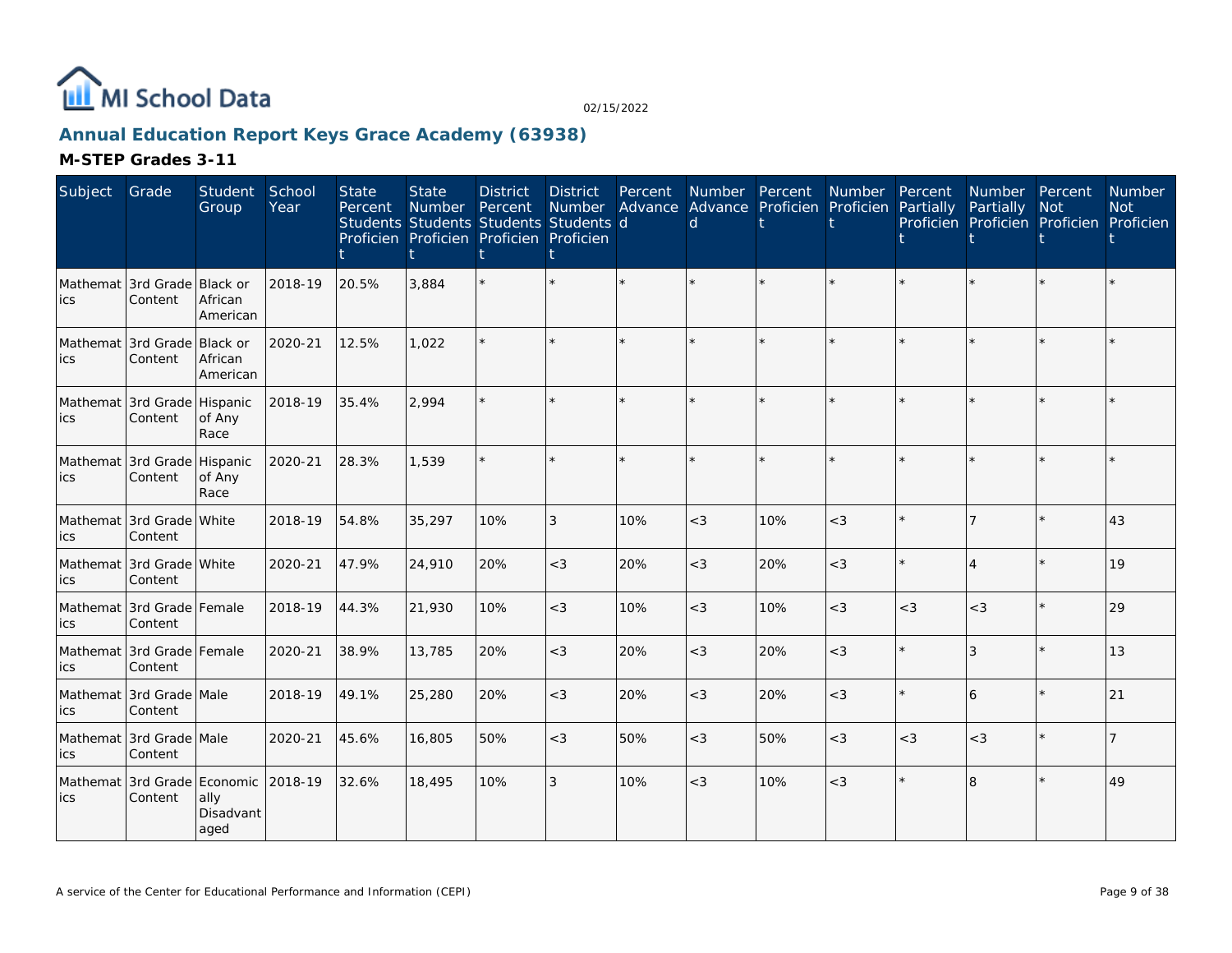

### **Annual Education Report Keys Grace Academy (63938)**

| Subject | Grade                                          | Student<br>Group                       | School<br>Year | <b>State</b><br>Percent | <b>State</b><br>Number<br>Students Students Students Students d<br>Proficien Proficien Proficien Proficien | <b>District</b><br>Percent | <b>District</b> | Percent | d     | Number Percent<br>Number Advance Advance Proficien Proficien | Number  | Percent<br>Partially | Number Percent<br>Partially<br>Proficien Proficien Proficien Proficien | <b>Not</b> | Number<br><b>Not</b> |
|---------|------------------------------------------------|----------------------------------------|----------------|-------------------------|------------------------------------------------------------------------------------------------------------|----------------------------|-----------------|---------|-------|--------------------------------------------------------------|---------|----------------------|------------------------------------------------------------------------|------------|----------------------|
| lics    | Mathemat 3rd Grade Economic<br>Content         | ally<br>Disadvant<br>aged              | 2020-21        | 25.8%                   | 9,511                                                                                                      | 20%                        | $<$ 3           | 20%     | $<$ 3 | 20%                                                          | $<$ 3   |                      |                                                                        |            | 19                   |
| ics     | Mathemat 3rd Grade English<br>Content          | Learners                               | 2018-19        | 41.3%                   | 4,076                                                                                                      | 10%                        | $<$ 3           | 10%     | $<$ 3 | 10%                                                          | $<$ 3   |                      | 5                                                                      | $\star$    | 36                   |
| ics     | Mathemat 3rd Grade English<br>Content          | Learners                               | 2020-21        | 30.2%                   | 1,859                                                                                                      | 20%                        | $<$ 3           | 20%     | $<$ 3 | 20%                                                          | $<$ 3   |                      | 5                                                                      | $\star$    | 13                   |
| lics    | Mathemat 3rd Grade Students<br>Content         | With<br>Disabilitie<br>S.              | 2018-19        | 20.9%                   | 2,504                                                                                                      |                            | $\star$         | ÷.      |       | $\star$                                                      | $\star$ |                      |                                                                        |            |                      |
| ics     | Mathemat 3rd Grade Homeless 2018-19<br>Content |                                        |                | 22.4%                   | 469                                                                                                        |                            | $\star$         | $\star$ |       | $\star$                                                      | $\star$ |                      |                                                                        | $\star$    |                      |
| ics     | Mathemat 4th Grade All<br>Content              | Students                               | 2018-19        | 41.8%                   | 42,898                                                                                                     | 10%                        | $<$ 3           | 10%     | $<$ 3 | 10%                                                          | $<$ 3   |                      | 6                                                                      | $\star$    | 45                   |
| ics     | Mathemat 4th Grade All<br>Content              | Students                               | 2020-21        | 36.5%                   | 26,524                                                                                                     | 20%                        | $<$ 3           | 20%     | $<$ 3 | 20%                                                          | $<$ 3   | $<$ 3                | $<$ 3                                                                  | $\star$    | 14                   |
| ics     | Mathemat 4th Grade American<br>Content         | Indian or<br>Alaska<br>Native          | 2018-19        | 32.5%                   | 193                                                                                                        |                            | $\star$         | ÷.      |       |                                                              | ÷.      |                      |                                                                        |            |                      |
| lics    | Mathemat 4th Grade<br>Content                  | <b>Black or</b><br>African<br>American | 2018-19        | 15.8%                   | 3.007                                                                                                      |                            |                 |         |       |                                                              |         |                      |                                                                        |            |                      |
| lics    | Mathemat 4th Grade<br>Content                  | Black or<br>African<br>American        | 2020-21        | 9.5%                    | 788                                                                                                        |                            | $\star$         |         |       | $\star$                                                      |         |                      |                                                                        |            |                      |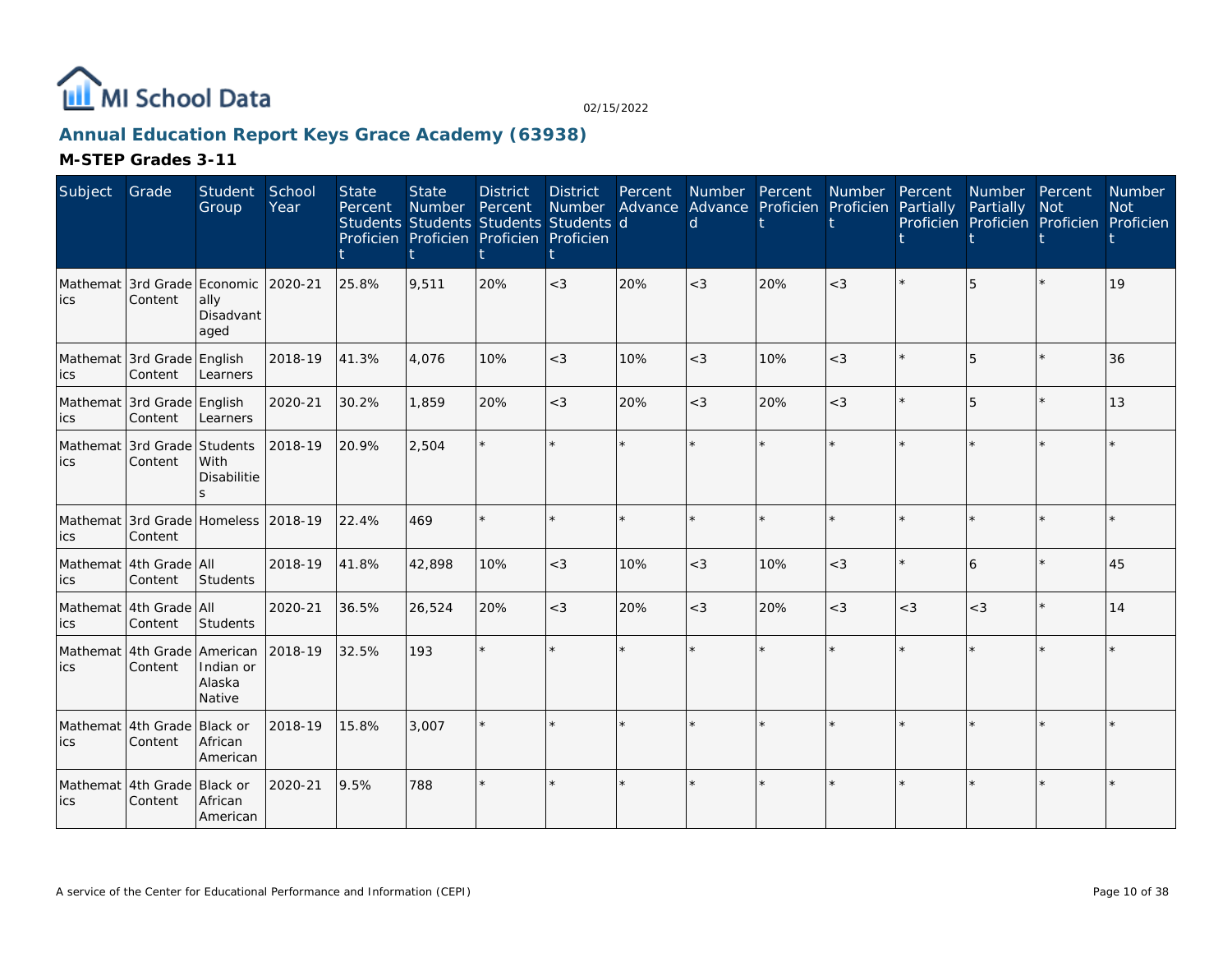

### **Annual Education Report Keys Grace Academy (63938)**

| Subject                             | Grade                                  | Student<br>Group                            | School<br>Year | <b>State</b><br>Percent | <b>State</b><br><b>Number</b><br>Students Students Students Students d<br>Proficien Proficien Proficien Proficien | <b>District</b><br>Percent | <b>District</b><br>Number<br>ŧ | Percent<br>Advance Advance Proficien Proficien | d     | Number Percent | Number  | Percent<br>Partially | Number Percent<br>Partially<br>Proficien Proficien Proficien Proficien | <b>Not</b> | <b>Number</b><br><b>Not</b> |
|-------------------------------------|----------------------------------------|---------------------------------------------|----------------|-------------------------|-------------------------------------------------------------------------------------------------------------------|----------------------------|--------------------------------|------------------------------------------------|-------|----------------|---------|----------------------|------------------------------------------------------------------------|------------|-----------------------------|
| <b>ics</b>                          | Mathemat 4th Grade Native<br>Content   | Hawaiian<br>or Other<br>Pacific<br>Islander | 2018-19        | 34.1%                   | 29                                                                                                                |                            |                                |                                                |       |                |         |                      |                                                                        |            |                             |
| ics                                 | Mathemat 4th Grade White<br>Content    |                                             | 2018-19        | 49.6%                   | 32,851                                                                                                            | 10%                        | $<$ 3                          | 10%                                            | $<$ 3 | 10%            | $<$ 3   |                      | 6                                                                      |            | 36                          |
| ics                                 | Mathemat 4th Grade White<br>Content    |                                             | 2020-21        | 41.5%                   | 21,680                                                                                                            | 50%                        | $<$ 3                          | 50%                                            | $<$ 3 | 50%            | $<$ 3   | $<$ 3                | $<$ 3                                                                  | $\star$    | 12                          |
| lics                                | Mathemat 4th Grade Female<br>Content   |                                             | 2018-19        | 39.0%                   | 19,618                                                                                                            | 20%                        | $<$ 3                          | 20%                                            | $<$ 3 | 20%            | $<$ 3   | $<$ 3                | $<$ 3                                                                  | $\star$    | 27                          |
| lics                                | Mathemat 4th Grade Female<br>Content   |                                             | 2020-21        | 32.4%                   | 11,434                                                                                                            |                            |                                | $\star$                                        |       |                | $\star$ |                      |                                                                        | ÷.         |                             |
| ics                                 | Mathemat 4th Grade Male<br>Content     |                                             | 2018-19        | 44.5%                   | 23,280                                                                                                            | 20%                        | $<$ 3                          | 20%                                            | $<$ 3 | 20%            | $<$ 3   |                      | 4                                                                      | $\star$    | 18                          |
| ics                                 | Mathemat 4th Grade Male<br>Content     |                                             | 2020-21        | 40.4%                   | 15,090                                                                                                            |                            |                                |                                                |       |                | $\star$ |                      |                                                                        |            |                             |
| ics                                 | Mathemat 4th Grade Economic<br>Content | ally<br>Disadvant<br>aged                   | 2018-19        | 27.0%                   | 15,316                                                                                                            | 10%                        | $<$ 3                          | 10%                                            | $<$ 3 | 10%            | $<$ 3   |                      | 6                                                                      |            | 42                          |
| Mathemat 4th Grade Economic<br>lics | Content                                | ally<br>Disadvant<br>aged                   | 2020-21        | 20.7%                   | 7.547                                                                                                             | 20%                        | $<$ 3                          | 20%                                            | $<$ 3 | 20%            | $<$ 3   | $<$ 3                | $<$ 3                                                                  | $\star$    | 14                          |
| lics                                | Mathemat 4th Grade English<br>Content  | Learners                                    | 2018-19        | 29.9%                   | 2.776                                                                                                             | 10%                        | $<$ 3                          | 10%                                            | $<$ 3 | 10%            | $<$ 3   |                      | 4                                                                      | $\star$    | 33                          |
| lics                                | Mathemat 4th Grade English<br>Content  | Learners                                    | 2020-21        | 19.9%                   | 1,142                                                                                                             | 50%                        | $<\!3$                         | 50%                                            | $<$ 3 | 50%            | $<$ 3   | $<$ 3                | $<\!3$                                                                 |            | 10                          |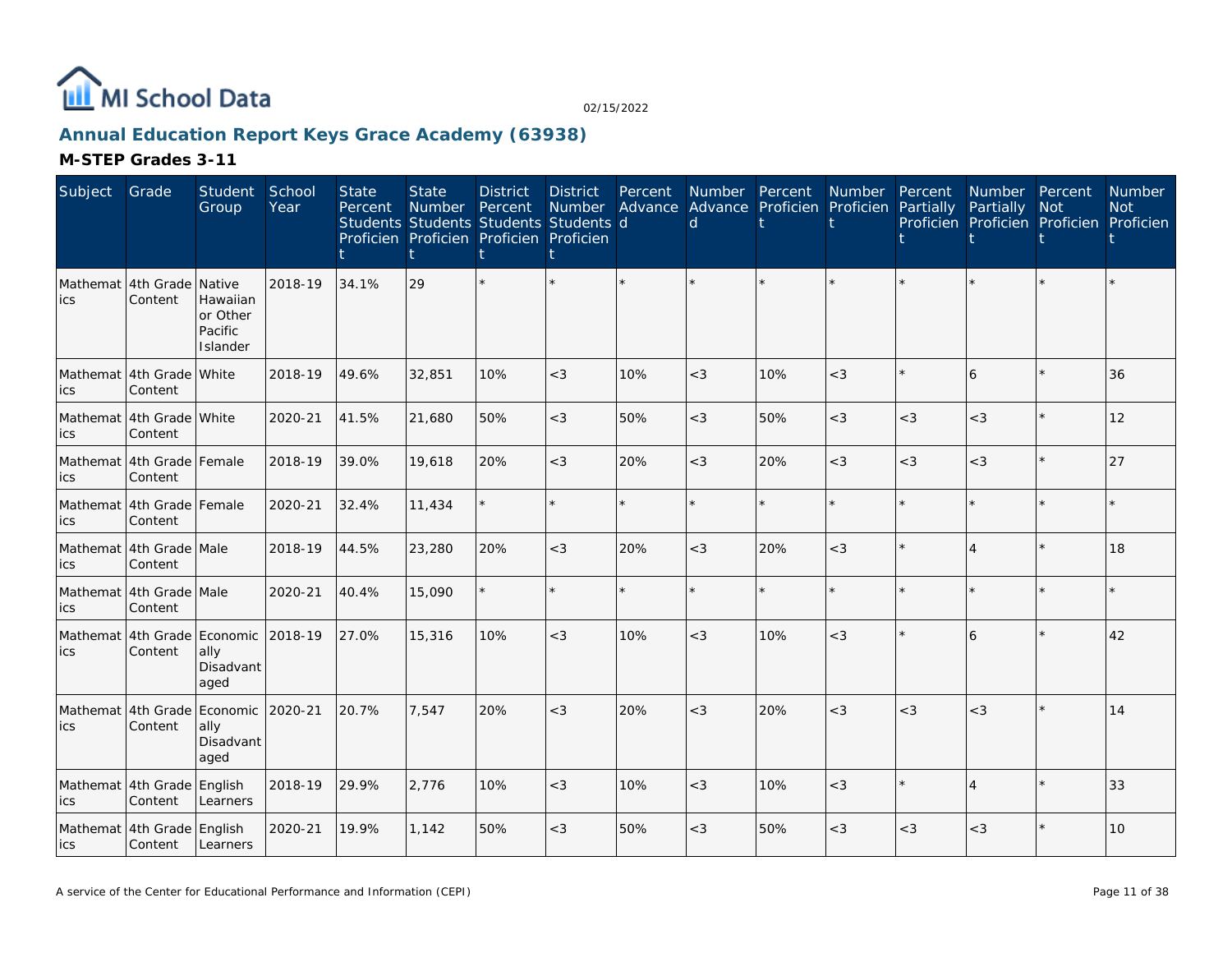

### **Annual Education Report Keys Grace Academy (63938)**

| Subject                             | Grade                                  | Student<br>Group                | School<br>Year | <b>State</b><br>Percent | <b>State</b><br>Number Percent | <b>District</b><br>Students Students Students Students d<br>Proficien Proficien Proficien Proficien | <b>District</b><br><b>Number</b> | Percent | Number Percent<br><sub>d</sub> | Advance Advance Proficien Proficien Partially | Number | Percent | Number Percent<br>Partially<br>Proficien Proficien Proficien Proficien | <b>Not</b> | Number<br><b>Not</b> |
|-------------------------------------|----------------------------------------|---------------------------------|----------------|-------------------------|--------------------------------|-----------------------------------------------------------------------------------------------------|----------------------------------|---------|--------------------------------|-----------------------------------------------|--------|---------|------------------------------------------------------------------------|------------|----------------------|
| lics                                | Mathemat 4th Grade Students<br>Content | With<br><b>Disabilitie</b>      | 2018-19        | 16.0%                   | 1,955                          |                                                                                                     |                                  |         |                                |                                               |        |         |                                                                        |            |                      |
| Mathemat 4th Grade Students<br>lics | Content                                | With<br><b>Disabilitie</b><br>S | 2020-21        | 13.5%                   | 1.222                          |                                                                                                     |                                  |         |                                |                                               |        |         |                                                                        | ÷.         |                      |
| ics                                 | Mathemat 5th Grade All<br>Content      | Students                        | 2018-19        | 34.8%                   | 36,649                         | 5%                                                                                                  | $<$ 3                            | 5%      | $<$ 3                          | 5%                                            | $<$ 3  | $<$ 3   | $<$ 3                                                                  | $\star$    | 60                   |
| lics                                | Mathemat 5th Grade All<br>Content      | Students                        | 2020-21        | 29.6%                   | 21,274                         | 20%                                                                                                 | $<$ 3                            | 20%     | $<$ 3                          | 20%                                           | $<$ 3  | $<$ 3   | $<$ 3                                                                  | ¥          | 20                   |
| lics                                | Mathemat 5th Grade Black or<br>Content | African<br>American             | 2018-19        | 10.7%                   | 1,998                          |                                                                                                     |                                  |         |                                |                                               |        |         |                                                                        |            |                      |
| lics                                | Mathemat 5th Grade White<br>Content    |                                 | 2018-19        | 41.6%                   | 28,567                         | 10%                                                                                                 | $<$ 3                            | 10%     | $<$ 3                          | 10%                                           | $<$ 3  | $<$ 3   | $<$ 3                                                                  | ¥          | 52                   |
| lics                                | Mathemat 5th Grade White<br>Content    |                                 | 2020-21        | 33.8%                   | 17,393                         | 20%                                                                                                 | $<$ 3                            | 20%     | $<$ 3                          | 20%                                           | $<$ 3  | $<$ 3   | $<$ 3                                                                  | $\star$    | 20                   |
| lics                                | Mathemat 5th Grade Female<br>Content   |                                 | 2018-19        | 31.7%                   | 16,346                         | 10%                                                                                                 | $<\!3$                           | 10%     | $<$ 3                          | 10%                                           | $<$ 3  | $<$ 3   | $<$ 3                                                                  | $\star$    | 33                   |
| lics                                | Mathemat 5th Grade Female<br>Content   |                                 | 2020-21        | 25.2%                   | 8,880                          | 50%                                                                                                 | $<$ 3                            | 50%     | $<$ 3                          | 50%                                           | $<$ 3  | $<$ 3   | $<$ 3                                                                  | ×.         | 11                   |
| lics                                | Mathemat 5th Grade Male<br>Content     |                                 | 2018-19        | 37.8%                   | 20,303                         | 20%                                                                                                 | $<$ 3                            | 20%     | $<$ 3                          | 20%                                           | $<$ 3  | $<$ 3   | $<$ 3                                                                  | $^{\star}$ | 27                   |
| lics                                | Mathemat 5th Grade Male<br>Content     |                                 | 2020-21        | 33.8%                   | 12,394                         | 50%                                                                                                 | $<\!3$                           | 50%     | $<$ 3                          | 50%                                           | $<$ 3  | $<$ 3   | $<$ 3                                                                  | $\star$    | $\mathsf Q$          |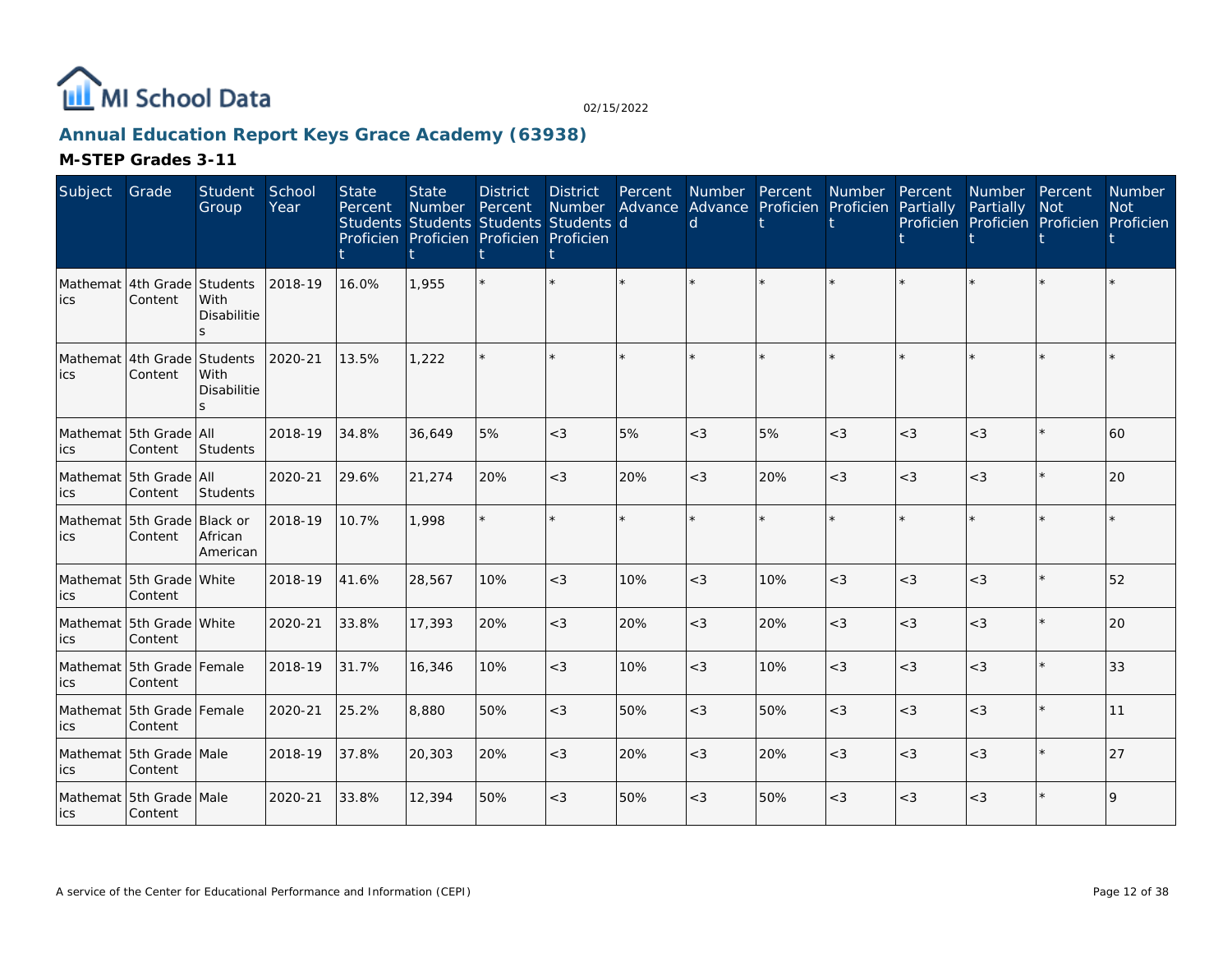

### **Annual Education Report Keys Grace Academy (63938)**

| Subject | Grade                                          | <b>Student</b><br>Group          | School<br>Year | <b>State</b><br>Percent | <b>State</b><br>Number | <b>District</b><br>Percent<br>Students Students Students Students d<br>Proficien Proficien Proficien Proficien | <b>District</b><br>Number | Percent<br>Advance | $\mathsf{d}$ | Number Percent<br>Advance Proficien Proficien | Number  | Percent<br>Partially | Number Percent<br>Partially | <b>Not</b><br>Proficien Proficien Proficien Proficien | Number<br><b>Not</b> |
|---------|------------------------------------------------|----------------------------------|----------------|-------------------------|------------------------|----------------------------------------------------------------------------------------------------------------|---------------------------|--------------------|--------------|-----------------------------------------------|---------|----------------------|-----------------------------|-------------------------------------------------------|----------------------|
| ics     | Mathemat 5th Grade Economic 2018-19<br>Content | ally<br>Disadvant<br>aged        |                | 20.2%                   | 11,502                 | 5%                                                                                                             | $<$ 3                     | 5%                 | $<$ 3        | 5%                                            | $<$ 3   | $<$ 3                | $<$ 3                       | $\star$                                               | 60                   |
| ics     | Mathemat 5th Grade Economic 2020-21<br>Content | ally<br>Disadvant<br>aged        |                | 15.5%                   | 5,557                  | 20%                                                                                                            | $<$ 3                     | 20%                | $<$ 3        | 20%                                           | $<$ 3   | $<$ 3                | $<$ 3                       | $\star$                                               | 20                   |
| ics     | Mathemat 5th Grade English<br>Content          | Learners                         | 2018-19        | 18.1%                   | 1,448                  | 10%                                                                                                            | $<$ 3                     | 10%                | $<$ 3        | 10%                                           | $<$ 3   | $<$ 3                | $<$ 3                       | $\star$                                               | 46                   |
| ics     | Mathemat 5th Grade English<br>Content          | Learners                         | 2020-21        | 9.4%                    | 406                    | 20%                                                                                                            | $<$ 3                     | 20%                | $<$ 3        | 20%                                           | $<$ 3   | $<$ 3                | $<$ 3                       | $\star$                                               | 16                   |
| ics     | Mathemat 5th Grade Students<br>Content         | With<br>Disabilitie              | 2018-19        | 10.3%                   | 1,300                  |                                                                                                                |                           |                    |              |                                               |         |                      |                             |                                                       |                      |
| lics    | Mathemat 5th Grade Students<br>Content         | With<br><b>Disabilitie</b><br>S. | 2020-21        | 8.4%                    | 728                    |                                                                                                                |                           |                    |              |                                               |         |                      |                             |                                                       |                      |
| ics     | Mathemat 6th Grade All<br>Content              | Students                         | 2018-19        | 35.1%                   | 38,321                 | 10%                                                                                                            | $<\!3$                    | 10%                | $<$ 3        | 10%                                           | $<$ 3   |                      | 8                           | $\star$                                               | 33                   |
| ics     | Mathemat 6th Grade All<br>Content              | Students                         | 2020-21        | 28.6%                   | 20,103                 | 20%                                                                                                            | $<$ 3                     | 20%                | $<$ 3        | 20%                                           | $<$ 3   | $<$ 3                | $<$ 3                       | $\star$                                               | 22                   |
| ics     | Mathemat 6th Grade<br>Content                  | Black or<br>African<br>American  | 2018-19        | 9.8%                    | 1.854                  |                                                                                                                |                           |                    |              |                                               |         |                      |                             | $\star$                                               |                      |
| ics     | Mathemat 6th Grade<br>Content                  | Black or<br>African<br>American  | 2020-21        | 6.8%                    | 549                    |                                                                                                                |                           |                    |              | $\star$                                       | $\star$ |                      | $\star$                     | $\star$                                               |                      |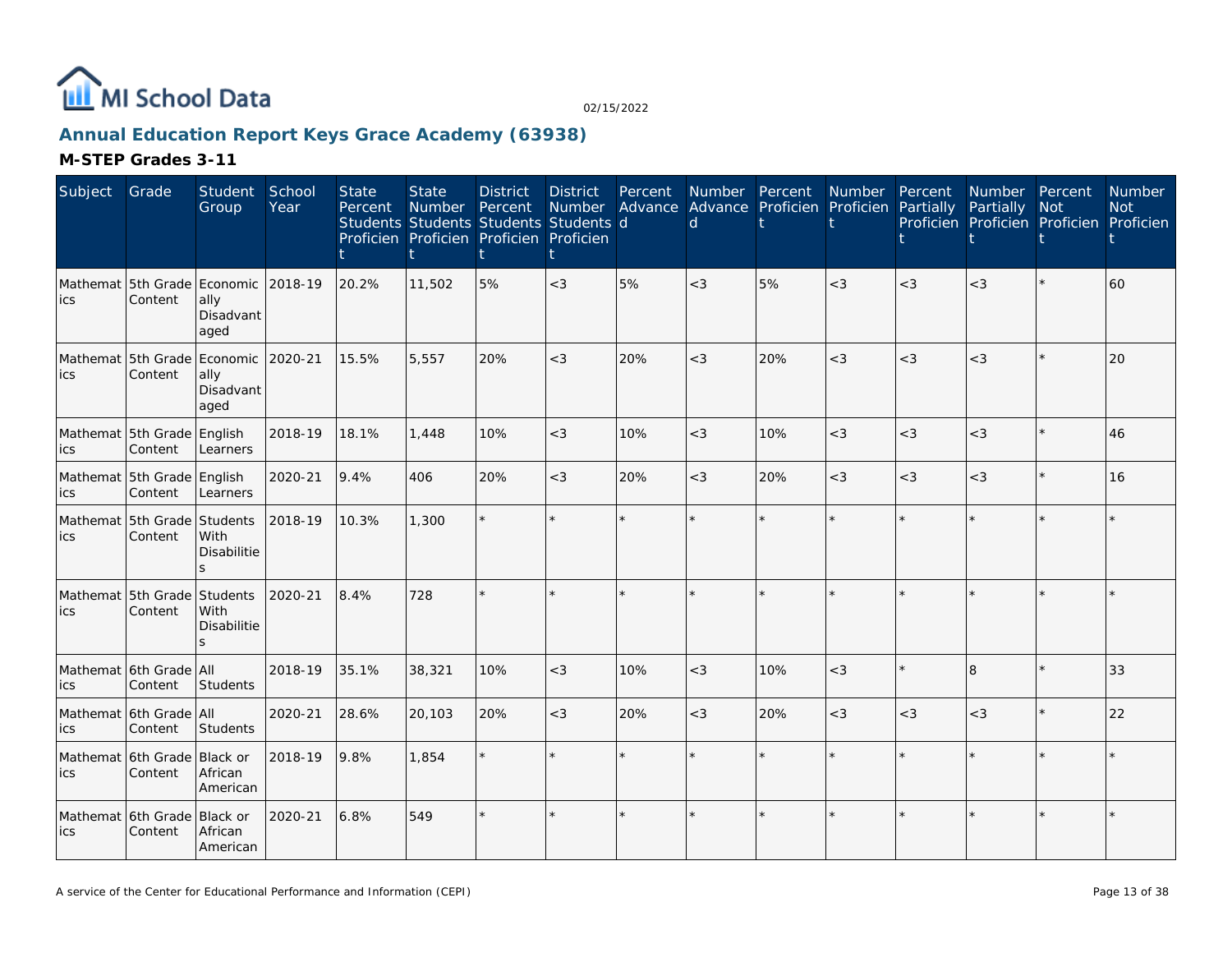

### **Annual Education Report Keys Grace Academy (63938)**

| Subject                                     | Grade                                  | Student<br>Group                    | School<br>Year | <b>State</b><br>Percent | <b>State</b><br>Number Percent<br>Students Students Students Students d<br>Proficien Proficien Proficien Proficien | <b>District</b> | District<br><b>Number</b> | Percent | Number Percent<br>d |     | Number Percent<br>Advance Advance Proficien Proficien Partially |       | Number Percent<br>Partially | <b>Not</b><br>Proficien Proficien Proficien Proficien | Number<br><b>Not</b> |
|---------------------------------------------|----------------------------------------|-------------------------------------|----------------|-------------------------|--------------------------------------------------------------------------------------------------------------------|-----------------|---------------------------|---------|---------------------|-----|-----------------------------------------------------------------|-------|-----------------------------|-------------------------------------------------------|----------------------|
| Mathemat 16th Grade White<br>ics            | Content                                |                                     | 2018-19        | 42.1%                   | 30,300                                                                                                             | 10%             | $<$ 3                     | 10%     | $<$ 3               | 10% | $<$ 3                                                           |       | 6                           |                                                       | 30                   |
| Mathemat 6th Grade White<br>lics            | Content                                |                                     | 2020-21        | 32.4%                   | 16,474                                                                                                             | 20%             | $<$ 3                     | 20%     | $<$ 3               | 20% | $<$ 3                                                           | $<$ 3 | $<$ 3                       | $\star$                                               | 19                   |
| Mathemat 6th Grade Female<br>lics           | Content                                |                                     | 2018-19        | 33.4%                   | 17,856                                                                                                             | 20%             | $<$ 3                     | 20%     | $<$ 3               | 20% | $<$ 3                                                           |       | 3                           | $\star$                                               | 16                   |
| Mathemat 6th Grade Female<br>lics           | Content                                |                                     | 2020-21        | 26.0%                   | 8,929                                                                                                              |                 |                           | $\star$ |                     |     | $\star$                                                         |       |                             |                                                       |                      |
| Mathemat 6th Grade Male<br>lics             | Content                                |                                     | 2018-19        | 36.7%                   | 20,465                                                                                                             | 20%             | $<$ 3                     | 20%     | $<$ 3               | 20% | $<$ 3                                                           |       | 5                           |                                                       | 17                   |
| Mathemat 6th Grade Male<br>lics             | Content                                |                                     | 2020-21        | 31.2%                   | 11,174                                                                                                             | 50%             | $<\!3$                    | 50%     | $<$ 3               | 50% | $<$ 3                                                           | $<$ 3 | $<\!3$                      | $\star$                                               | 14                   |
| ics                                         | Mathemat 6th Grade Economic<br>Content | ally<br>Disadvant<br>aged           | 2018-19        | 20.1%                   | 11,622                                                                                                             | 10%             | $<$ 3                     | 10%     | $<$ 3               | 10% | $<$ 3                                                           |       | $\overline{\mathsf{B}}$     |                                                       | 32                   |
| Mathemat 6th Grade Economic 2020-21<br>lics | Content                                | ally<br>Disadvant<br>aged           |                | 14.3%                   | 4,846                                                                                                              | 20%             | $<$ 3                     | 20%     | $<$ 3               | 20% | $<$ 3                                                           | $<$ 3 | $<$ 3                       |                                                       | 22                   |
| lics                                        | Mathemat 6th Grade English<br>Content  | Learners                            | 2018-19        | 12.9%                   | 865                                                                                                                | 20%             | $<$ 3                     | 20%     | $<$ 3               | 20% | $\lt3$                                                          |       | $\Delta$                    | $\star$                                               | 25                   |
| ics                                         | Mathemat 6th Grade English<br>Content  | Learners                            | 2020-21        | 6.1%                    | 189                                                                                                                | 20%             | $<$ 3                     | 20%     | $<$ 3               | 20% | $<$ 3                                                           | $<$ 3 | $<$ 3                       |                                                       | 18                   |
| ics                                         | Mathemat 6th Grade Students<br>Content | With<br>Disabilitie<br><sub>S</sub> | 2018-19        | 8.3%                    | 1,028                                                                                                              |                 |                           | $\star$ |                     |     | $\star$                                                         |       |                             |                                                       |                      |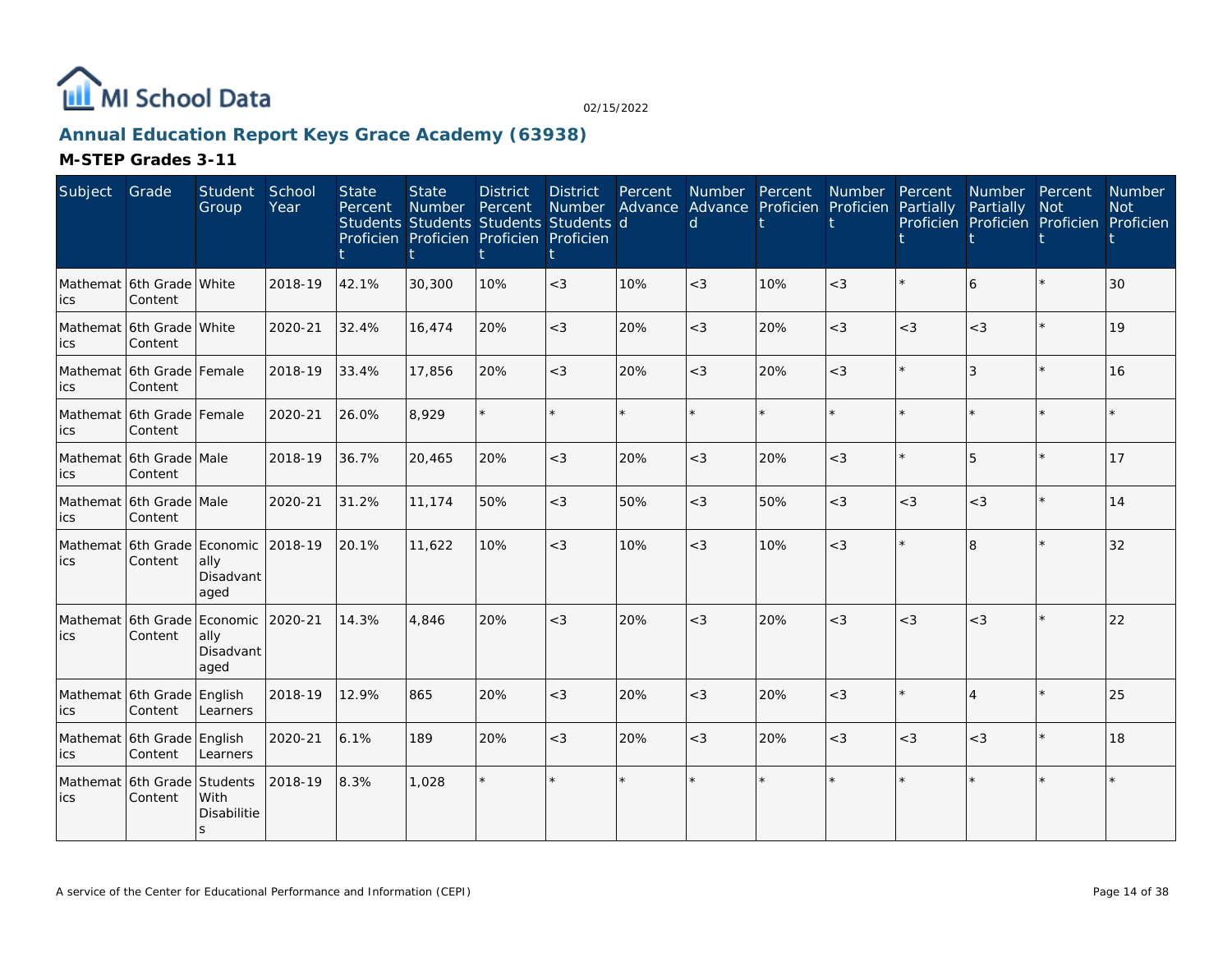

### **Annual Education Report Keys Grace Academy (63938)**

| Subject | Grade                                    | Student<br>Group                            | School<br>Year | State<br>Percent | <b>State</b><br>Number<br>Students Students Students Students d<br>Proficien Proficien Proficien Proficien | <b>District</b><br>Percent | <b>District</b><br><b>Number</b> | Percent | Advance Advance Proficien Proficien<br>d | Number Percent | Number Percent | Partially | Number Percent<br>Partially<br>Proficien Proficien Proficien Proficien | <b>Not</b> | Number<br><b>Not</b> |
|---------|------------------------------------------|---------------------------------------------|----------------|------------------|------------------------------------------------------------------------------------------------------------|----------------------------|----------------------------------|---------|------------------------------------------|----------------|----------------|-----------|------------------------------------------------------------------------|------------|----------------------|
| ics     | Mathemat 6th Grade Students<br>Content   | With<br>Disabilitie                         | 2020-21        | 6.0%             | 481                                                                                                        |                            | $\star$                          |         |                                          |                |                |           |                                                                        |            |                      |
| ics     | Mathemat 7th Grade All<br>Content        | Students                                    | 2018-19        | 35.7%            | 38,988                                                                                                     | 10%                        | 5                                | 10%     | $<$ 3                                    | 10%            | $\star$        |           | 17                                                                     | $\star$    | 45                   |
| ics     | Mathemat 7th Grade All<br>Content        | Students                                    | 2020-21        | 32.3%            | 22,803                                                                                                     | 20%                        | $<$ 3                            | 20%     | $<$ 3                                    | 20%            | $<$ 3          | $<$ 3     | $<\!3$                                                                 | $\star$    | 20                   |
| ics     | Mathemat 7th Grade Black or<br>Content   | African<br>American                         | 2018-19        | 10.8%            | 2.044                                                                                                      |                            | $\star$                          | $\star$ |                                          |                | $\star$        | ÷         |                                                                        | $\star$    |                      |
| ics     | Mathemat 7th Grade Black or<br>Content   | African<br>American                         | 2020-21        | 9.2%             | 718                                                                                                        |                            | $\star$                          | $\star$ | ÷                                        |                | $\star$        |           |                                                                        | $\star$    |                      |
| ics     | Mathemat 7th Grade Native<br>Content     | Hawaiian<br>or Other<br>Pacific<br>Islander | 2018-19        | 33.0%            | 29                                                                                                         | ÷                          | $\star$                          | ÷.      |                                          |                | $\star$        |           |                                                                        | $\star$    |                      |
| ics     | Mathemat 7th Grade White<br>Content      |                                             | 2018-19        | 42.5%            | 30,741                                                                                                     | 10%                        | $\overline{4}$                   | 10%     | $<$ 3                                    | 10%            | $\star$        | 10%       | $\overline{4}$                                                         | $\star$    | 40                   |
| ics     | Mathemat 7th Grade White<br>Content      |                                             | 2020-21        | 36.2%            | 18,627                                                                                                     | 20%                        | $<$ 3                            | 20%     | $<$ 3                                    | 20%            | $<$ 3          | $<$ 3     | $<$ 3                                                                  |            | 18                   |
| ics     | Mathemat 7th Grade Female<br>Content     |                                             | 2018-19        | 34.2%            | 18,415                                                                                                     | 20%                        | $<$ 3                            | 20%     | $<$ 3                                    | 20%            | $<$ 3          |           | $\overline{4}$                                                         | $\star$    | 23                   |
| ics     | Mathemat   7th Grade   Female<br>Content |                                             | 2020-21        | 29.1%            | 10,012                                                                                                     | 50%                        | $<$ 3                            | 50%     | $<$ 3                                    | 50%            | $<$ 3          | $<$ 3     | $<$ 3                                                                  | $\star$    | 10                   |
| lics    | Mathemat 7th Grade Male<br>Content       |                                             | 2018-19        | 37.2%            | 20,573                                                                                                     | 20%                        | 3                                | 20%     | $<$ 3                                    | 20%            | $<$ 3          | 20%       | 3                                                                      |            | 22                   |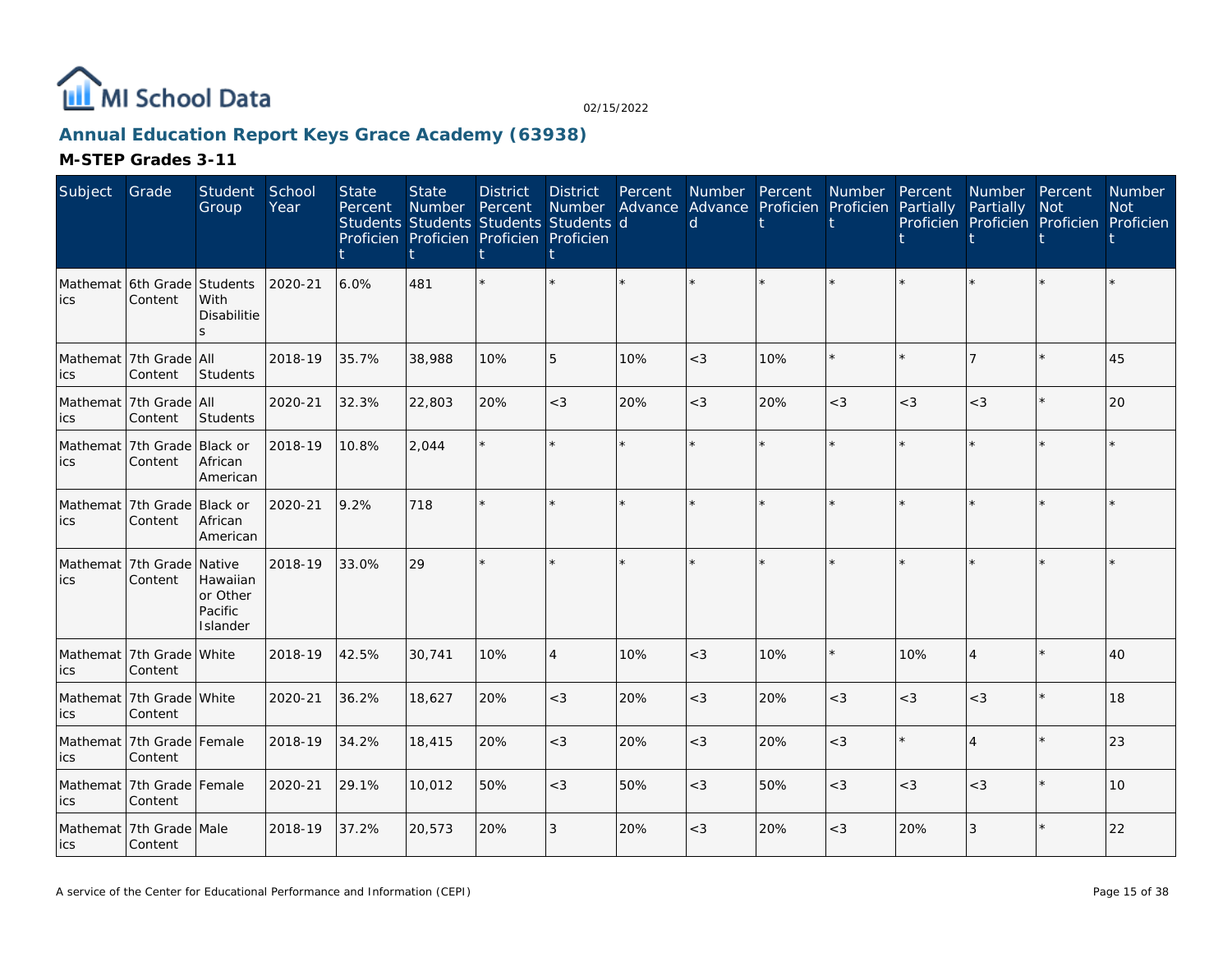

### **Annual Education Report Keys Grace Academy (63938)**

| Subject | Grade                                          | <b>Student</b><br>Group                         | School<br>Year | <b>State</b><br>Percent | <b>State</b><br>Number<br>Students Students Students Students d<br>Proficien Proficien Proficien Proficien | <b>District</b><br>Percent | <b>District</b><br>Number | Percent | d     | Number Percent Number<br>Advance Advance Proficien Proficien |         | Percent<br>Partially | Number Percent<br>Partially<br>Proficien Proficien Proficien Proficien | <b>Not</b> | Number<br><b>Not</b> |
|---------|------------------------------------------------|-------------------------------------------------|----------------|-------------------------|------------------------------------------------------------------------------------------------------------|----------------------------|---------------------------|---------|-------|--------------------------------------------------------------|---------|----------------------|------------------------------------------------------------------------|------------|----------------------|
| ics     | Mathemat   7th Grade   Male<br>Content         |                                                 | 2020-21        | 35.4%                   | 12,791                                                                                                     | 50%                        | $<$ 3                     | 50%     | $<$ 3 | 50%                                                          | $<$ 3   | $<$ 3                | $<$ 3                                                                  | $\star$    | 10                   |
| ics     | Mathemat 7th Grade Economic 2018-19<br>Content | ally<br>Disadvant<br>aged                       |                | 20.3%                   | 11,374                                                                                                     | 10%                        | 5                         | 10%     | $<$ 3 | 10%                                                          | $\star$ |                      | $\overline{7}$                                                         | $\star$    | 45                   |
| ics     | Mathemat 7th Grade<br>Content                  | Economic<br>ally<br>Disadvant<br>aged           | 2020-21        | 17.1%                   | 5,603                                                                                                      | 20%                        | $<$ 3                     | 20%     | $<$ 3 | 20%                                                          | $<\!3$  | $<$ 3                | $<$ 3                                                                  |            | 20                   |
| ics     | Mathemat 7th Grade<br>Content                  | English<br>Learners                             | 2018-19        | 13.5%                   | 916                                                                                                        | 10%                        | 3                         | 10%     | $<$ 3 | 10%                                                          | $\star$ | 10%                  | 3                                                                      | $\star$    | 37                   |
| ics     | Mathemat 7th Grade English<br>Content          | Learners                                        | 2020-21        | 9.2%                    | 324                                                                                                        | 20%                        | $<$ 3                     | 20%     | $<$ 3 | 20%                                                          | $<$ 3   | $<$ 3                | $<$ 3                                                                  | $\star$    | 16                   |
| ics     | Mathemat 7th Grade<br>Content                  | Students<br>With<br>Disabilitie                 | 2018-19        | 7.9%                    | 938                                                                                                        |                            | $\star$                   |         |       | $\star$                                                      |         |                      |                                                                        |            |                      |
| Science | 5th Grade All<br>Content                       | Students                                        | 2020-21        | 28.5%                   | 20.119                                                                                                     | 20%                        | $<$ 3                     | 20%     | $<$ 3 | 20%                                                          | $<$ 3   |                      | 5                                                                      | $\star$    | 14                   |
| Science | 5th Grade White<br>Content                     |                                                 | 2020-21        | 32.5%                   | 16,483                                                                                                     | 20%                        | $<$ 3                     | 20%     | $<$ 3 | 20%                                                          | $<$ 3   |                      | 5                                                                      | $\star$    | 14                   |
| Science | 5th Grade Female<br>Content                    |                                                 | 2020-21        | 27.5%                   | 9,500                                                                                                      | 50%                        | $<$ 3                     | 50%     | $<$ 3 | 50%                                                          | $<$ 3   |                      | $\Delta$                                                               | $\star$    | 8                    |
| Science | 5th Grade Male<br>Content                      |                                                 | 2020-21        | 29.6%                   | 10,619                                                                                                     |                            | $\star$                   | ÷.      |       | $\star$                                                      | ÷.      |                      |                                                                        | ÷.         |                      |
| Science | Content                                        | 5th Grade Economic<br>ally<br>Disadvant<br>aged | 2020-21        | 16.5%                   | 5,761                                                                                                      | 20%                        | $<$ 3                     | 20%     | $<$ 3 | 20%                                                          | $<$ 3   |                      | 5                                                                      |            | 14                   |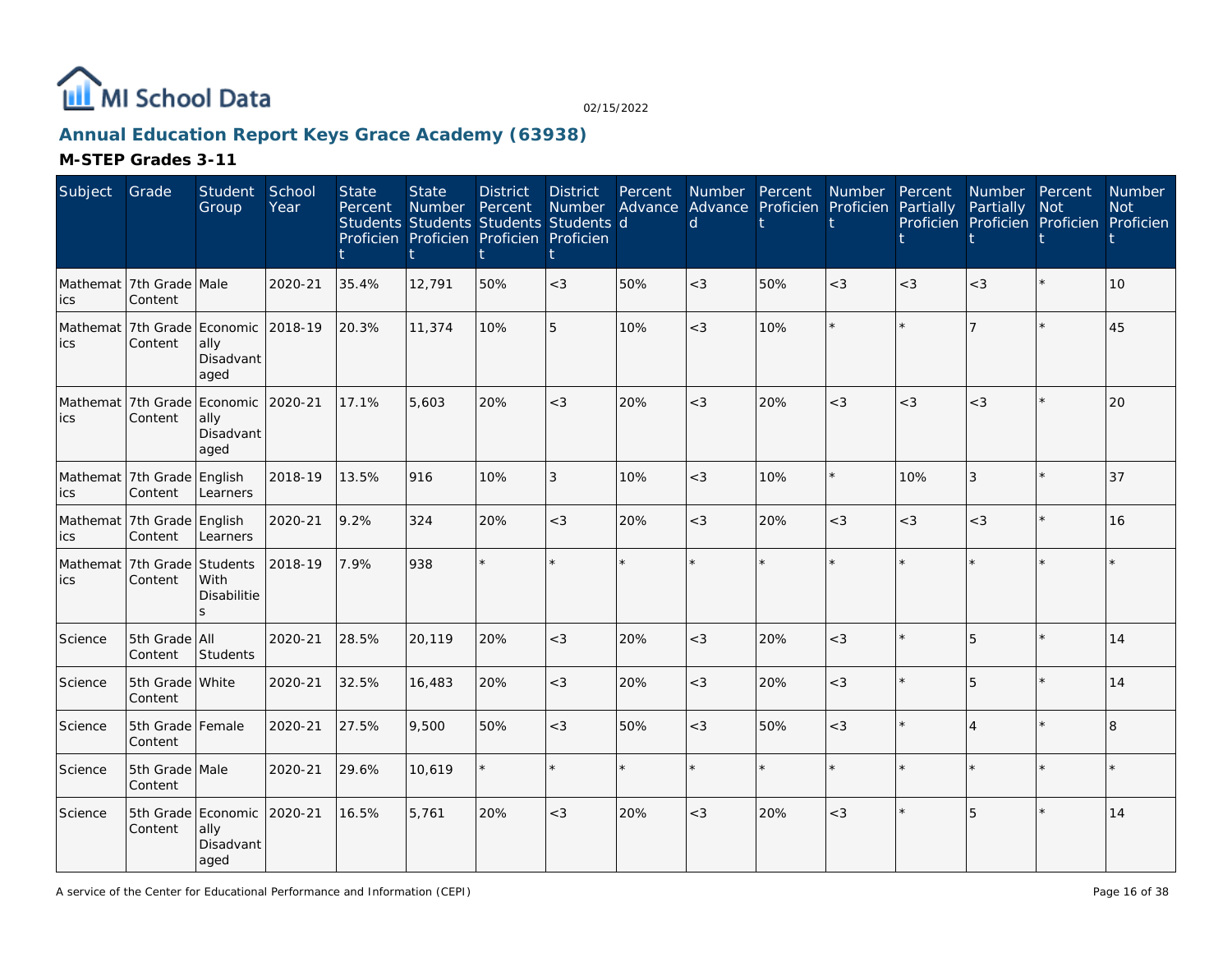

### **Annual Education Report Keys Grace Academy (63938)**

| Subject           | Grade                         | Student<br>Group                                | School<br>Year | <b>State</b><br>Percent | <b>State</b><br>Number<br>Students Students Students Students d<br>Proficien Proficien Proficien Proficien | <b>District</b><br>Percent | <b>District</b><br>Number | Percent | d       | Number Percent<br>Advance Advance Proficien Proficien | Number Percent | Partially | Number Percent<br>Partially<br>Proficien Proficien Proficien Proficien | <b>Not</b> | Number<br><b>Not</b> |
|-------------------|-------------------------------|-------------------------------------------------|----------------|-------------------------|------------------------------------------------------------------------------------------------------------|----------------------------|---------------------------|---------|---------|-------------------------------------------------------|----------------|-----------|------------------------------------------------------------------------|------------|----------------------|
| Science           | 5th Grade English<br>Content  | Learners                                        | 2020-21        | 5.4%                    | 230                                                                                                        | 50%                        | $<\!3$                    | 50%     | $<$ 3   | 50%                                                   | $<$ 3          | $<$ 3     | $<$ 3                                                                  |            | 13                   |
| Science           | 5th Grade Students<br>Content | <b>With</b><br>Disabilitie<br>$\leq$            | 2020-21        | 8.8%                    | 748                                                                                                        |                            | $\star$                   | $\star$ |         |                                                       | $\star$        |           |                                                                        |            |                      |
| Science           | 8th Grade All<br>Content      | Students                                        | 2020-21        | 22.6%                   | 16,269                                                                                                     |                            | $\star$                   | ÷.      | $\star$ |                                                       | $\star$        | ÷         |                                                                        | $\star$    |                      |
| Science           | 8th Grade Black or<br>Content | African<br>American                             | 2020-21        | 5.5%                    | 439                                                                                                        |                            | ÷.                        |         |         |                                                       |                |           |                                                                        | $\star$    |                      |
| Science           | 8th Grade White<br>Content    |                                                 | 2020-21        | 25.3%                   | 13,357                                                                                                     |                            | $\star$                   | ÷.      |         |                                                       | $\star$        |           |                                                                        | $\star$    |                      |
| Science           | 8th Grade Female<br>Content   |                                                 | 2020-21        | 21.4%                   | 7,489                                                                                                      |                            | ÷.                        |         |         |                                                       | $\star$        |           |                                                                        | ÷          |                      |
| Science           | 8th Grade Male<br>Content     |                                                 | 2020-21        | 23.7%                   | 8,780                                                                                                      |                            | $\star$                   | $\star$ |         |                                                       | $\star$        |           |                                                                        | $\star$    |                      |
| Science           | Content                       | 8th Grade Economic<br>ally<br>Disadvant<br>aged | 2020-21        | 12.2%                   | 3,942                                                                                                      |                            | ÷.                        |         |         |                                                       | $\star$        |           |                                                                        | ÷          |                      |
| Science           | 8th Grade English<br>Content  | Learners                                        | 2020-21        | 2.1%                    | 69                                                                                                         |                            | $\star$                   | $\star$ |         |                                                       | $\star$        |           |                                                                        | ÷          |                      |
| Social<br>Studies | 5th Grade All<br>Content      | Students                                        | 2018-19        | 17.4%                   | 18,265                                                                                                     | 5%                         | $<\!3$                    | 5%      | $<$ 3   | 5%                                                    | $<$ 3          |           | 14                                                                     | $\star$    | 48                   |
| Social<br>Studies | 5th Grade All<br>Content      | Students                                        | 2020-21        | 15.6%                   | 11,119                                                                                                     | 20%                        | $<\!3$                    | 20%     | $<$ 3   | 20%                                                   | $<$ 3          |           |                                                                        |            | 16                   |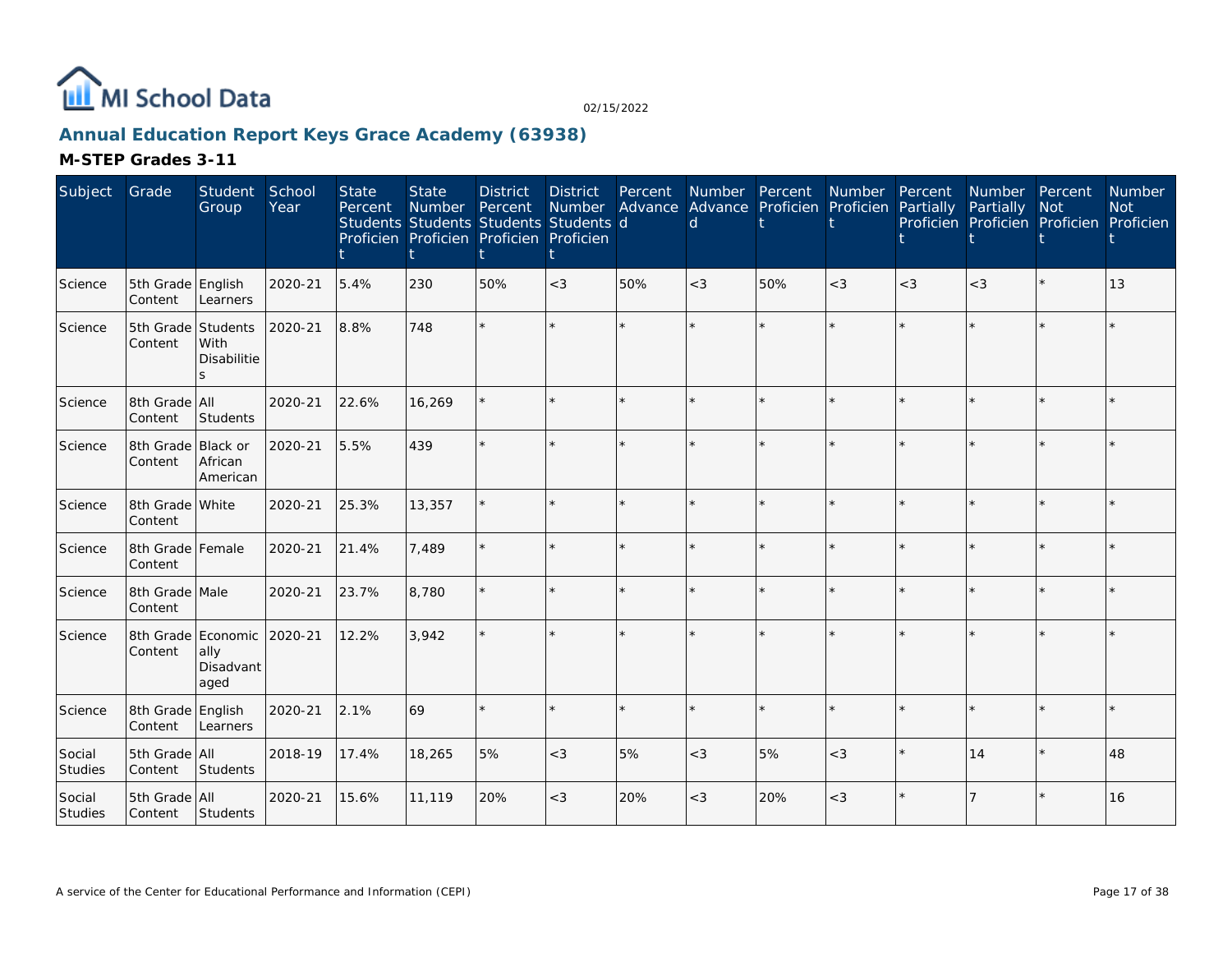

### **Annual Education Report Keys Grace Academy (63938)**

| Subject                  | Grade                         | Student<br>Group                                | School<br>Year | <b>State</b><br>Percent | <b>State</b><br><b>Number</b><br>Students Students Students Students d<br>Proficien Proficien Proficien Proficien | <b>District</b><br>Percent | <b>District</b><br>Number | Percent | Number Percent<br>Advance Advance Proficien Proficien<br>d |     | Number Percent | Partially | Number Percent<br>Partially<br>Proficien Proficien Proficien Proficien | <b>Not</b> | <b>Number</b><br><b>Not</b> |
|--------------------------|-------------------------------|-------------------------------------------------|----------------|-------------------------|-------------------------------------------------------------------------------------------------------------------|----------------------------|---------------------------|---------|------------------------------------------------------------|-----|----------------|-----------|------------------------------------------------------------------------|------------|-----------------------------|
| Social<br>Studies        | 5th Grade Black or<br>Content | African<br>American                             | 2018-19        | 4.4%                    | 812                                                                                                               |                            |                           |         |                                                            |     |                |           |                                                                        |            |                             |
| Social<br><b>Studies</b> | 5th Grade<br>Content          | Black or<br>African<br>American                 | 2020-21        | 3.0%                    | 244                                                                                                               |                            |                           | $\star$ | ÷                                                          |     |                |           |                                                                        |            |                             |
| Social<br>Studies        | 5th Grade White<br>Content    |                                                 | 2018-19        | 21.5%                   | 14,719                                                                                                            | 10%                        | $<$ 3                     | 10%     | $<$ 3                                                      | 10% | $<$ 3          |           | 12                                                                     |            | 42                          |
| Social<br><b>Studies</b> | 5th Grade White<br>Content    |                                                 | 2020-21        | 18.0%                   | 9,158                                                                                                             | 20%                        | $<$ 3                     | 20%     | $<$ 3                                                      | 20% | $<$ 3          |           | 7                                                                      |            | 15                          |
| Social<br><b>Studies</b> | 5th Grade Female<br>Content   |                                                 | 2018-19        | 15.3%                   | 7.868                                                                                                             | 10%                        | $<$ 3                     | 10%     | $<$ 3                                                      | 10% | $<$ 3          |           | 10                                                                     | $\star$    | 24                          |
| Social<br><b>Studies</b> | 5th Grade Female<br>Content   |                                                 | 2020-21        | 13.4%                   | 4,686                                                                                                             | 50%                        | $<\!3$                    | 50%     | $<$ 3                                                      | 50% | $<$ 3          |           | 6                                                                      | $\star$    | 9                           |
| Social<br>Studies        | 5th Grade Male<br>Content     |                                                 | 2018-19        | 19.4%                   | 10,397                                                                                                            | 20%                        | $<$ 3                     | 20%     | $<$ 3                                                      | 20% | $<$ 3          |           | Δ                                                                      | $\star$    | 24                          |
| Social<br>Studies        | 5th Grade Male<br>Content     |                                                 | 2020-21        | 17.8%                   | 6,433                                                                                                             |                            | $\star$                   | $\star$ |                                                            |     | $\star$        |           |                                                                        | $\star$    |                             |
| Social<br>Studies        | Content                       | 5th Grade Economic<br>ally<br>Disadvant<br>aged | 2018-19        | 8.1%                    | 4,614                                                                                                             | 5%                         | $<$ 3                     | 5%      | $<$ 3                                                      | 5%  | $<$ 3          |           | 14                                                                     | $\star$    | 48                          |
| Social<br><b>Studies</b> | 5th Grade<br>Content          | Economic<br>ally<br>Disadvant<br>aged           | 2020-21        | 7.0%                    | 2,478                                                                                                             | 20%                        | $<$ 3                     | 20%     | $<$ 3                                                      | 20% | $<$ 3          |           |                                                                        |            | 16                          |
| Social<br>Studies        | 5th Grade English<br>Content  | Learners                                        | 2018-19        | 4.3%                    | 344                                                                                                               | 10%                        | $<$ 3                     | 10%     | $<$ 3                                                      | 10% | $<$ 3          |           | $\overline{Q}$                                                         |            | 39                          |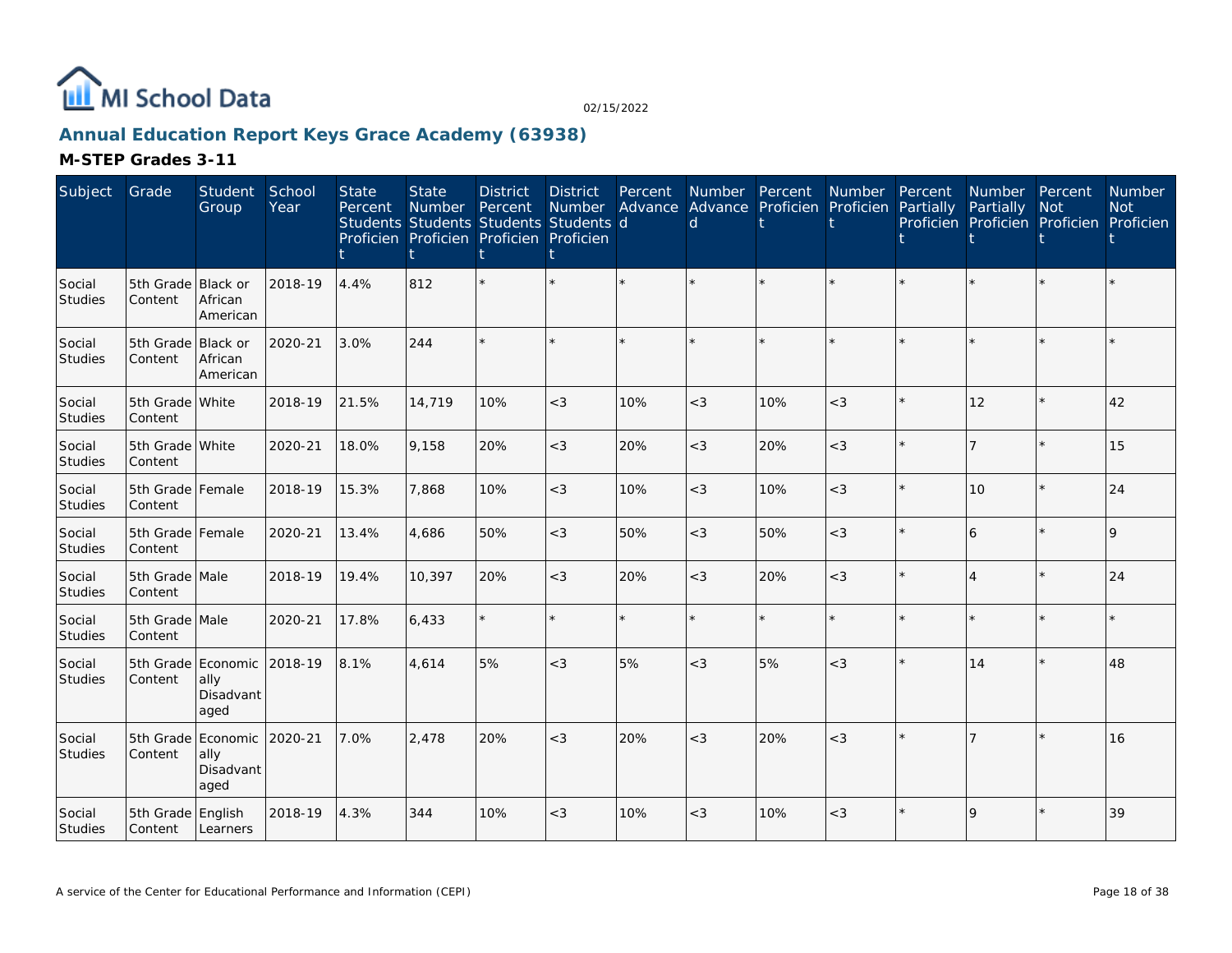

### **Annual Education Report Keys Grace Academy (63938)**

| Subject                  | Grade                         | Student<br>Group                     | School<br>Year | <b>State</b><br>Percent | <b>State</b><br>Number<br>Students Students Students Students d<br>Proficien Proficien Proficien Proficien | <b>District</b><br>Percent | <b>District</b><br>Number | Percent | Number Percent<br>Advance Advance Proficien Proficien<br>d |     | Number Percent | Partially | Number Percent<br>Partially<br>Proficien Proficien Proficien Proficien | <b>Not</b> | Number<br><b>Not</b> |
|--------------------------|-------------------------------|--------------------------------------|----------------|-------------------------|------------------------------------------------------------------------------------------------------------|----------------------------|---------------------------|---------|------------------------------------------------------------|-----|----------------|-----------|------------------------------------------------------------------------|------------|----------------------|
| Social<br>Studies        | 5th Grade English<br>Content  | Learners                             | 2020-21        | 2.1%                    | 89                                                                                                         | 50%                        | $<$ 3                     | 50%     | $<$ 3                                                      | 50% | $<$ 3          | $<$ 3     | $<$ 3                                                                  | $\star$    | 12                   |
| Social<br>Studies        | 5th Grade Students<br>Content | With<br>Disabilitie<br>S             | 2018-19        | 5.0%                    | 632                                                                                                        | ÷                          | $\star$                   | ÷.      |                                                            |     | $\star$        |           |                                                                        | $\star$    |                      |
| Social<br>Studies        | 5th Grade Students<br>Content | With<br>Disabilitie<br>$\mathcal{S}$ | 2020-21        | 4.2%                    | 357                                                                                                        |                            | ÷.                        |         |                                                            |     | $\star$        |           |                                                                        |            |                      |
| Social<br>Studies        | 8th Grade All<br>Content      | Students                             | 2018-19        | 28.0%                   | 30,225                                                                                                     | 10%                        | $<$ 3                     | 10%     | $\lt3$                                                     | 10% | $<$ 3          |           |                                                                        | ÷          | 40                   |
| Social<br>Studies        | 8th Grade All<br>Content      | Students                             | 2020-21        | 25.9%                   | 18,848                                                                                                     | 50%                        | $<$ 3                     | 50%     | $<$ 3                                                      | 50% | $<$ 3          | $<$ 3     | $<$ 3                                                                  | $\star$    | 8                    |
| Social<br>Studies        | 8th Grade Black or<br>Content | African<br>American                  | 2018-19        | 7.3%                    | 1,330                                                                                                      |                            | $\star$                   |         |                                                            |     | $\star$        |           |                                                                        | ÷          |                      |
| Social<br><b>Studies</b> | 8th Grade Black or<br>Content | African<br>American                  | 2020-21        | 6.7%                    | 538                                                                                                        |                            | $\star$                   |         |                                                            |     |                |           |                                                                        | $\star$    |                      |
| Social<br><b>Studies</b> | 8th Grade White<br>Content    |                                      | 2018-19        | 33.6%                   | 24,258                                                                                                     | 10%                        | $<$ 3                     | 10%     | $<$ 3                                                      | 10% | $<$ 3          |           |                                                                        | ÷          | 34                   |
| Social<br>Studies        | 8th Grade White<br>Content    |                                      | 2020-21        | 29.1%                   | 15,531                                                                                                     |                            | $\star$                   | $\star$ |                                                            |     | $\star$        |           |                                                                        | $\star$    |                      |
| Social<br>Studies        | 8th Grade Female<br>Content   |                                      | 2018-19        | 25.4%                   | 13,449                                                                                                     | 50%                        | $<$ 3                     | 50%     | $<$ 3                                                      | 50% | $<$ 3          | $<$ 3     | $<$ 3                                                                  | $\star$    | 14                   |
| Social<br>Studies        | 8th Grade Female<br>Content   |                                      | 2020-21        | 22.5%                   | 7,965                                                                                                      |                            | $\star$                   |         |                                                            |     | $\star$        |           |                                                                        | ÷          |                      |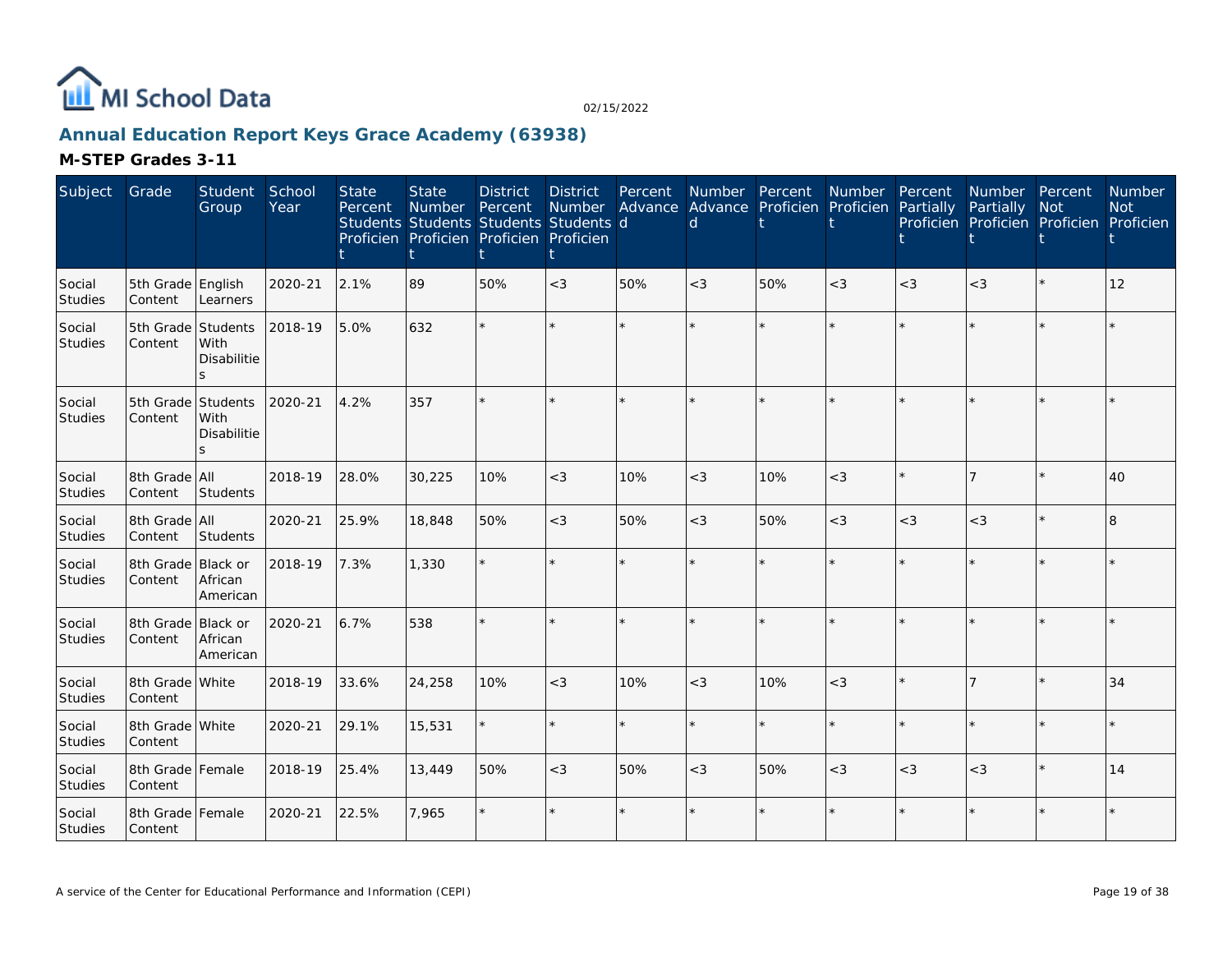

### **Annual Education Report Keys Grace Academy (63938)**

| Subject                  | Grade                                 | Student<br>Group                  | School<br>Year | <b>State</b><br>Percent | <b>State</b><br>Number<br>Students Students Students Students d<br>Proficien Proficien Proficien Proficien | <b>District</b><br>Percent | District<br>Number | Percent | Number Percent Number Percent<br>Advance Advance Proficien Proficien Partially<br>d |     |         |       | Number Percent<br>Partially Not<br>Proficien Proficien Proficien Proficien |         | Number<br><b>Not</b> |
|--------------------------|---------------------------------------|-----------------------------------|----------------|-------------------------|------------------------------------------------------------------------------------------------------------|----------------------------|--------------------|---------|-------------------------------------------------------------------------------------|-----|---------|-------|----------------------------------------------------------------------------|---------|----------------------|
| Social<br>Studies        | 8th Grade Male<br>Content             |                                   | 2018-19        | 30.6%                   | 16,776                                                                                                     | 10%                        | $<$ 3              | 10%     | $<$ 3                                                                               | 10% | $<$ 3   |       | 6                                                                          | $\star$ | 26                   |
| Social<br><b>Studies</b> | 8th Grade Male<br>Content             |                                   | 2020-21        | 29.1%                   | 10,883                                                                                                     |                            | ÷.                 | $\star$ | ÷                                                                                   |     | $\star$ |       |                                                                            | $\star$ |                      |
| Social<br>Studies        | 8th Grade Economic<br>Content         | ally<br>Disadvant<br>aged         | 2018-19        | 14.7%                   | 7,829                                                                                                      | 10%                        | $<$ 3              | 10%     | $<$ 3                                                                               | 10% | $<$ 3   |       |                                                                            | $\star$ | 40                   |
| Social<br>Studies        | 8th Grade Economic 2020-21<br>Content | ally<br>Disadvant<br>aged         |                | 13.7%                   | 4.479                                                                                                      | 50%                        | $<$ 3              | 50%     | $<$ 3                                                                               | 50% | $<$ 3   | $<$ 3 | $<$ 3                                                                      | $\star$ | 8                    |
| Social<br>Studies        | 8th Grade English<br>Content          | Learners                          | 2018-19        | 4.7%                    | 300                                                                                                        | 10%                        | $<$ 3              | 10%     | $<$ 3                                                                               | 10% | $<$ 3   |       | 6                                                                          | $\star$ | 32                   |
| Social<br><b>Studies</b> | 8th Grade English<br>Content          | Learners                          | 2020-21        | 2.8%                    | 94                                                                                                         |                            |                    | $\star$ |                                                                                     |     | ÷.      |       |                                                                            | ÷.      |                      |
| Social<br>Studies        | 8th Grade Students<br>Content         | <b>With</b><br><b>Disabilitie</b> | 2018-19        | 7.0%                    | 829                                                                                                        |                            |                    |         |                                                                                     |     | $\star$ |       |                                                                            |         |                      |
| Social<br>Studies        | 8th Grade Students<br>Content         | With<br><b>Disabilitie</b><br>S.  | 2020-21        | 5.9%                    | 451                                                                                                        |                            | $\star$            |         |                                                                                     |     |         |       |                                                                            | $\star$ |                      |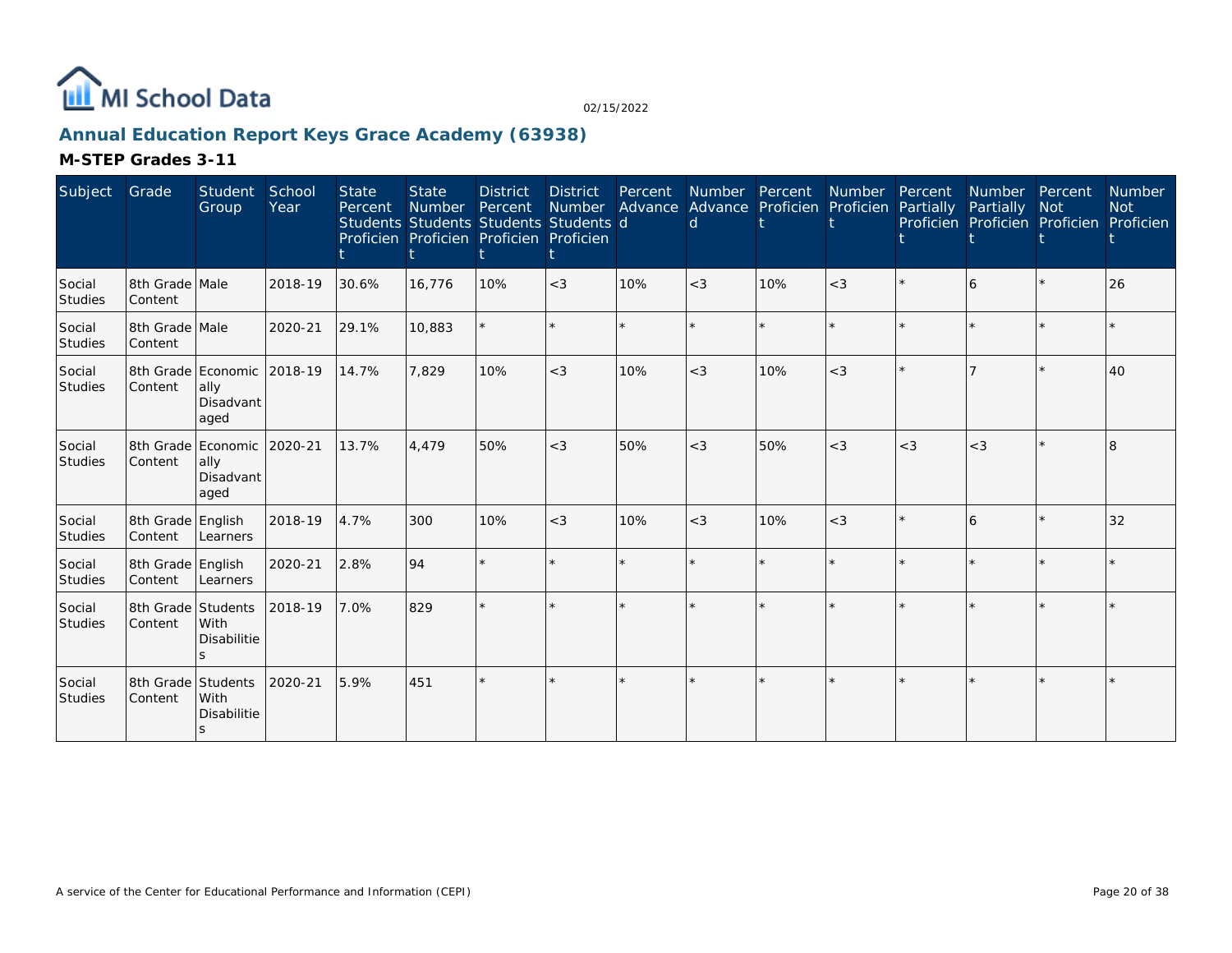

## **Annual Education Report Keys Grace Academy (63938)**

**PSAT**

| Subject                       | Grade                                  | <b>Student</b><br>Group                         | School<br>Year | <b>State</b><br>Percent | <b>State</b><br>Number | <b>District</b><br>Percent<br>Students Students Students Students d<br>Proficien Proficien Proficien Proficien | <b>District</b><br><b>Number</b> | Percent | Number Percent<br><sub>d</sub> | Advance Advance Proficien Proficien | Number  | Percent<br>Partially | <b>Number</b><br>Partially | Percent<br><b>Not</b><br>Proficien Proficien Proficien | <b>Number</b><br><b>Not</b><br>Proficien |
|-------------------------------|----------------------------------------|-------------------------------------------------|----------------|-------------------------|------------------------|----------------------------------------------------------------------------------------------------------------|----------------------------------|---------|--------------------------------|-------------------------------------|---------|----------------------|----------------------------|--------------------------------------------------------|------------------------------------------|
| English<br>(EBRW)             | 8th Grade All<br>Content               | Students                                        | 2018-19        | 61.9%                   | 66,575                 | 10.4%                                                                                                          | 5                                | < 5%    | $<$ 3                          |                                     | $\star$ | 20.8%                | 10                         | 68.8%                                                  | 33                                       |
| English<br>(EBRW)             | 8th Grade Black or<br>Content          | African<br>American                             | 2018-19        | 34.5%                   | 6,226                  |                                                                                                                | $\star$                          | $\star$ |                                |                                     | $\star$ |                      |                            | $\star$                                                |                                          |
| English<br>(EBRW)             | 8th Grade White<br>Content             |                                                 | 2018-19        | 69.2%                   | 49,851                 | 11.6%                                                                                                          | 5                                | < 5%    | $<$ 3                          |                                     | $\Phi$  | 20.9%                | 9                          | 67.4%                                                  | 29                                       |
| English<br>(EBRW)             | 8th Grade Female<br>Content            |                                                 | 2018-19        | 68.3%                   | 36,099                 | 6.3%                                                                                                           | $<$ 3                            | < 5%    | $<$ 3                          |                                     | $<$ 3   | ÷                    | 5                          | $\star$                                                | 10 <sup>1</sup>                          |
| English<br>(EBRW)             | 8th Grade Male<br>Content              |                                                 | 2018-19        | 55.8%                   | 30,476                 | 12.5%                                                                                                          | $\overline{4}$                   | 6.3%    | $<$ 3                          | 6.3%                                | $<$ 3   | 15.6%                | 5                          | 71.9%                                                  | 23                                       |
| English<br>(EBRW)             | Content                                | 8th Grade Economic<br>ally<br>Disadvant<br>aged | 2018-19        | 46.7%                   | 24,818                 | 10.6%                                                                                                          | 5                                | < 5%    | $\lt$ 3                        |                                     | $\star$ | 19.1%                | 9                          | 70.2%                                                  | 33                                       |
| English<br>(EBRW)             | 8th Grade English<br>Content           | Learners                                        | 2018-19        | 27.6%                   | 1,720                  | 12.8%                                                                                                          | 5                                | 5.1%    | $<$ 3                          | 7.7%                                | $\star$ | 17.9%                |                            | 69.2%                                                  | 27                                       |
| English<br>(EBRW)             | 8th Grade Students<br>Content          | With<br>Disabilitie<br>$\mathbf{S}$             | 2018-19        | 14.1%                   | 1,652                  |                                                                                                                | $\star$                          |         |                                |                                     |         |                      |                            | $\star$                                                |                                          |
| Mathemat 8th Grade All<br>ics | Content                                | Students                                        | 2018-19        | 41.4%                   | 44,565                 | < 5%                                                                                                           | $<$ 3                            | < 5%    | $<$ 3                          | $<5\%$                              | $<$ 3   |                      | 8                          | $\star$                                                | 40                                       |
| ics                           | Mathemat 8th Grade Black or<br>Content | African<br>American                             | 2018-19        | 13.9%                   | 2.499                  |                                                                                                                | $\star$                          |         |                                |                                     |         |                      |                            | $\star$                                                |                                          |
| lics.                         | Mathemat 8th Grade White<br>Content    |                                                 | 2018-19        | 48.9%                   | 35,213                 | &5%                                                                                                            | $<$ 3                            | < 5%    | $<$ 3                          | &5%                                 | $<$ 3   |                      | 8                          |                                                        | 35                                       |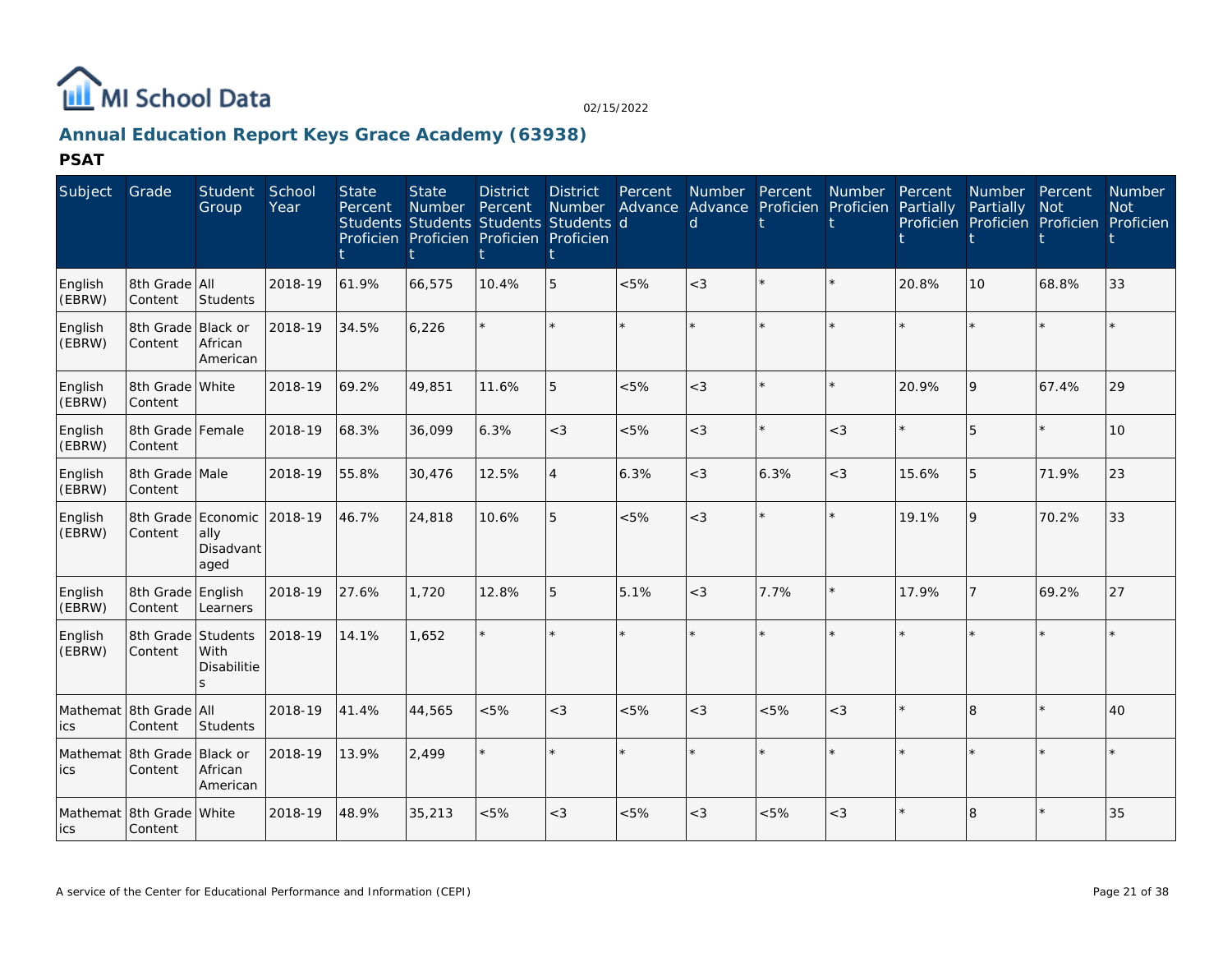

### **Annual Education Report Keys Grace Academy (63938)**

#### **PSAT**

| Subject                                     | Grade   | Student<br>Group                                                  | School<br>Year | <b>State</b><br>Percent | <b>State</b><br>Number<br>Students Students Students Students d<br>Proficien Proficien Proficien Proficien | <b>District</b><br>Percent | District | Percent<br>Number Advance Advance Proficien Proficien Partially | <b>Number</b><br>d | Percent Number Percent |       |       | Number Percent<br>Partially Not<br>Proficien Proficien Proficien |         | <b>Number</b><br>Not<br>Proficien |
|---------------------------------------------|---------|-------------------------------------------------------------------|----------------|-------------------------|------------------------------------------------------------------------------------------------------------|----------------------------|----------|-----------------------------------------------------------------|--------------------|------------------------|-------|-------|------------------------------------------------------------------|---------|-----------------------------------|
| Mathemat 8th Grade Female<br>lics           | Content |                                                                   | 2018-19        | 42.2%                   | 22,339                                                                                                     | $<5\%$                     | $ <$ 3   | $<5\%$                                                          | $<$ 3              | $< 5\%$                | $<$ 3 | $<$ 3 | $<$ 3                                                            |         | 14                                |
| Mathemat   8th Grade   Male<br>lics         | Content |                                                                   | 2018-19        | 40.6%                   | 22,226                                                                                                     | $< 5\%$                    | $ <$ 3   | $<5\%$                                                          | $<$ 3              | $<5\%$                 | $<$ 3 |       |                                                                  |         | 26                                |
| Mathemat 8th Grade Economic 2018-19<br>lics | Content | ally<br>Disadvant<br>aged                                         |                | 24.5%                   | 13,048                                                                                                     | $<5\%$                     | $ <$ 3   | $< 5\%$                                                         | $<$ 3              | $< 5\%$                | $<$ 3 |       |                                                                  | $\star$ | 40                                |
| Mathemat 8th Grade English<br>lics          | Content | Learners                                                          | 2018-19        | 14.1%                   | 885                                                                                                        | $< 5\%$                    | $ <$ 3   | $< 5\%$                                                         | $<$ 3              | $< 5\%$                | $<$ 3 |       |                                                                  |         | 32                                |
| lics                                        | Content | Mathemat 8th Grade Students 2018-19<br>With<br><b>Disabilitie</b> |                | 6.9%                    | 804                                                                                                        |                            |          |                                                                 |                    |                        |       |       |                                                                  |         |                                   |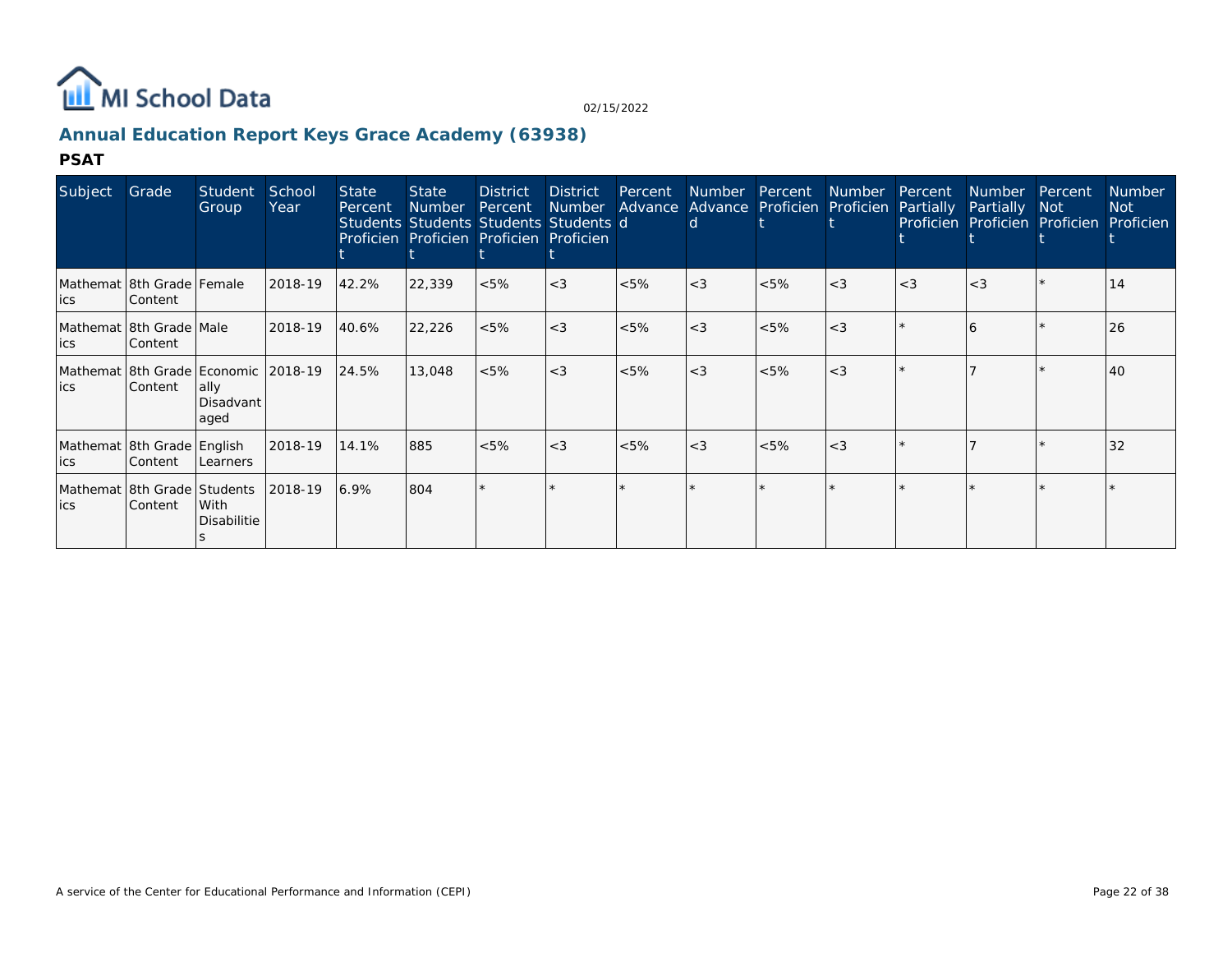

### **Annual Education Report Keys Grace Academy (63938)**

#### **SAT**

| Location<br>Name   | School Year | Subject | <b>Student</b><br>Group' | Mean SAT<br>Score | <b>Benchmark</b> | Met or<br>Exceeded | % Met or<br>Exceeded | Did Not Meet % Did Not | Meet | <b>Number</b><br>Assessed |
|--------------------|-------------|---------|--------------------------|-------------------|------------------|--------------------|----------------------|------------------------|------|---------------------------|
| No Dota to Dianlou |             |         |                          |                   |                  |                    |                      |                        |      |                           |

No Data to Display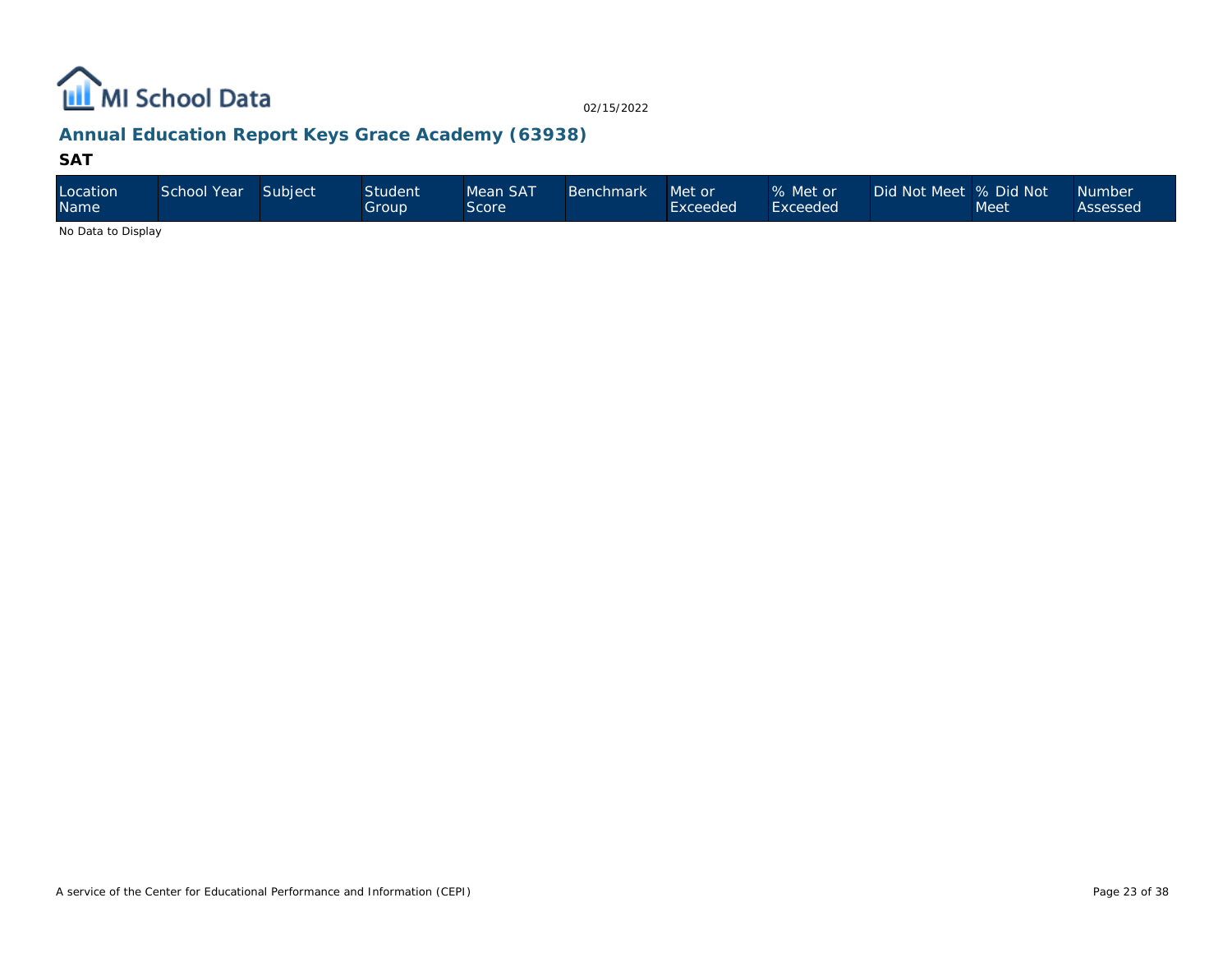

### **Annual Education Report Keys Grace Academy (63938)**

**MI-Access Participation**

| Subject | Grade ' | Student Group School Year |  | State Percent<br><b>Students</b><br>Proficient | District Percent Percent<br><b>Students</b><br>Proficient | Surpassed | <b>Percent Attained Percent</b> | Emerging |
|---------|---------|---------------------------|--|------------------------------------------------|-----------------------------------------------------------|-----------|---------------------------------|----------|
|---------|---------|---------------------------|--|------------------------------------------------|-----------------------------------------------------------|-----------|---------------------------------|----------|

No Data to Display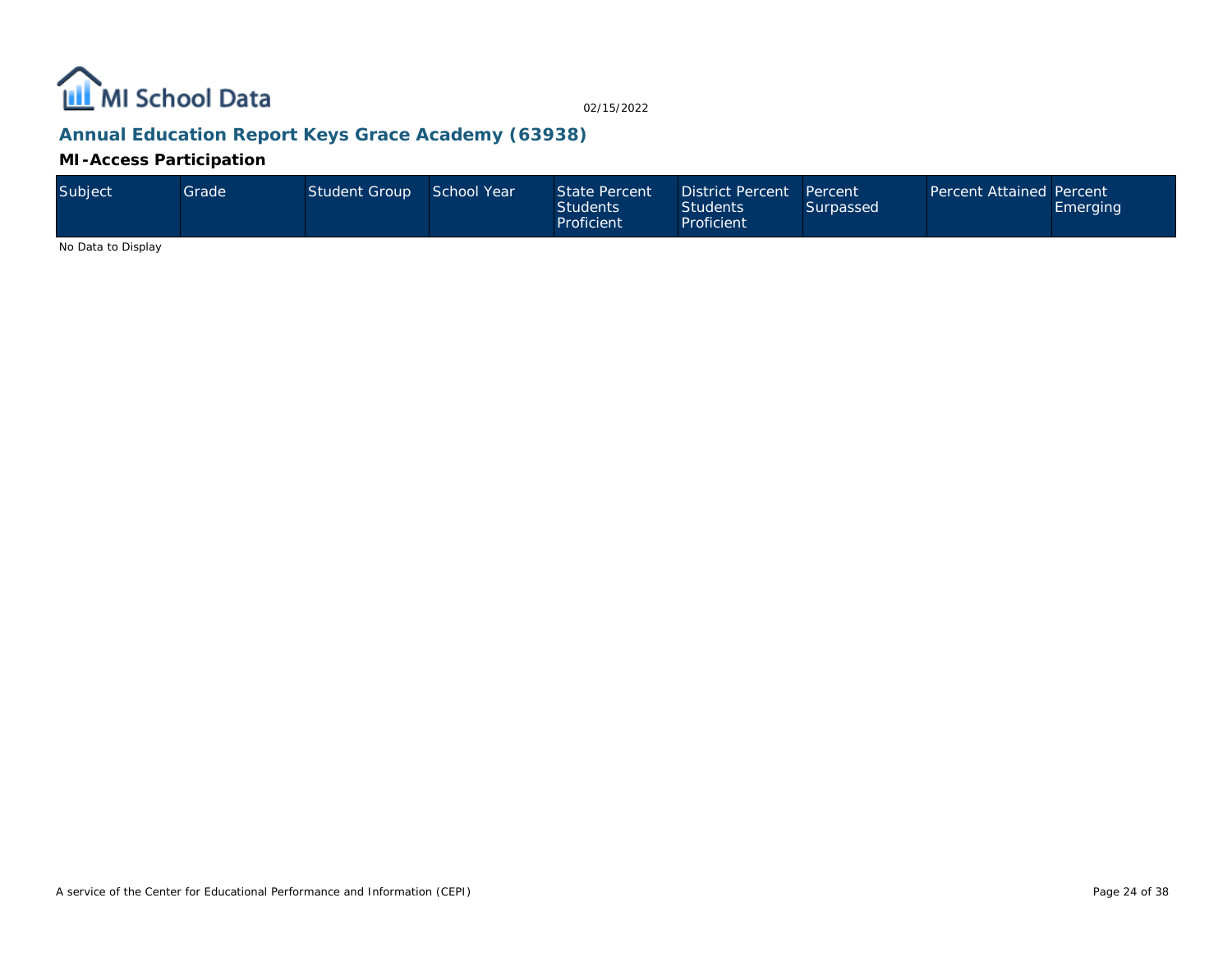

### **Annual Education Report Keys Grace Academy (63938)**

| Subject    | Grade                    | Student<br>Group                               | School<br>Year | Number<br>Tested -<br>M-STEP,<br>SAT or MI-<br><b>Access</b> | Number<br>Tested -<br>Any MI-<br>Access | Percent<br>Tested -<br>Any MI-<br><b>Access</b> | Number<br>Tested -<br>Functional<br>Independe<br>nce | Percent<br>Tested -<br>Functional<br>Independe<br>nce | Number<br>Tested -<br>Supported<br>Independe<br>nce | Percent<br>Tested -<br>Supported<br>Independe n<br>nce | Number<br>Tested - | Percent<br>Tested -<br>Participatio Participatio<br>n |
|------------|--------------------------|------------------------------------------------|----------------|--------------------------------------------------------------|-----------------------------------------|-------------------------------------------------|------------------------------------------------------|-------------------------------------------------------|-----------------------------------------------------|--------------------------------------------------------|--------------------|-------------------------------------------------------|
| ELA        | All Grades<br>(Combined) | All Students                                   | 2020-21        | 122                                                          | < 10                                    |                                                 |                                                      | $\star$                                               | ÷                                                   | $\star$                                                | $\star$            | $\star$                                               |
| <b>ELA</b> | All Grades<br>(Combined) | Black or<br><b>African</b><br>American         | 2020-21        | <10                                                          | $\star$                                 |                                                 |                                                      | $\star$                                               | ÷                                                   | $\star$                                                | $\star$            | $\star$                                               |
| ELA        | All Grades<br>(Combined) | Hispanic of<br>Any Race                        | 2020-21        | < 10                                                         | $\star$                                 |                                                 |                                                      | $\star$                                               |                                                     |                                                        |                    | $\star$                                               |
| <b>ELA</b> | All Grades<br>(Combined) | White                                          | 2020-21        | 112                                                          | < 10                                    |                                                 |                                                      | $\star$                                               | ÷                                                   | $\star$                                                | $\star$            | $\star$                                               |
| <b>ELA</b> | All Grades<br>(Combined) | Female                                         | 2020-21        | 57                                                           | < 10                                    |                                                 |                                                      | $\star$                                               | $\star$                                             | $\star$                                                | $\star$            | $\star$                                               |
| ELA        | All Grades<br>(Combined) | Male                                           | 2020-21        | 65                                                           | $<10$                                   |                                                 |                                                      | $\star$                                               |                                                     | $\star$                                                |                    | $\star$                                               |
| <b>ELA</b> | All Grades<br>(Combined) | Economicall<br><b>V</b><br>Disadvantag<br>ed   | 2020-21        | 121                                                          | < 10                                    |                                                 |                                                      | $\star$                                               |                                                     |                                                        |                    | $\star$                                               |
| ELA        | All Grades<br>(Combined) | <b>Not</b><br>Economicall<br>Disadvantag<br>ed | 2020-21        | < 10                                                         | $\star$                                 |                                                 |                                                      |                                                       |                                                     |                                                        |                    | $\star$                                               |
| <b>ELA</b> | All Grades<br>(Combined) | English<br>Learners                            | 2020-21        | 91                                                           | $<10$                                   |                                                 |                                                      | $\star$                                               | $\star$                                             | $\star$                                                | $\star$            | $\star$                                               |
| <b>ELA</b> | All Grades<br>(Combined) | Not English<br>Learners                        | 2020-21        | 31                                                           | $<10$                                   |                                                 |                                                      |                                                       |                                                     | ×.                                                     |                    | $\star$                                               |
| <b>ELA</b> | All Grades<br>(Combined) | Not Migrant                                    | 2020-21        | 122                                                          | $<10$                                   |                                                 |                                                      | $\star$                                               | ÷                                                   | $\star$                                                |                    | $\star$                                               |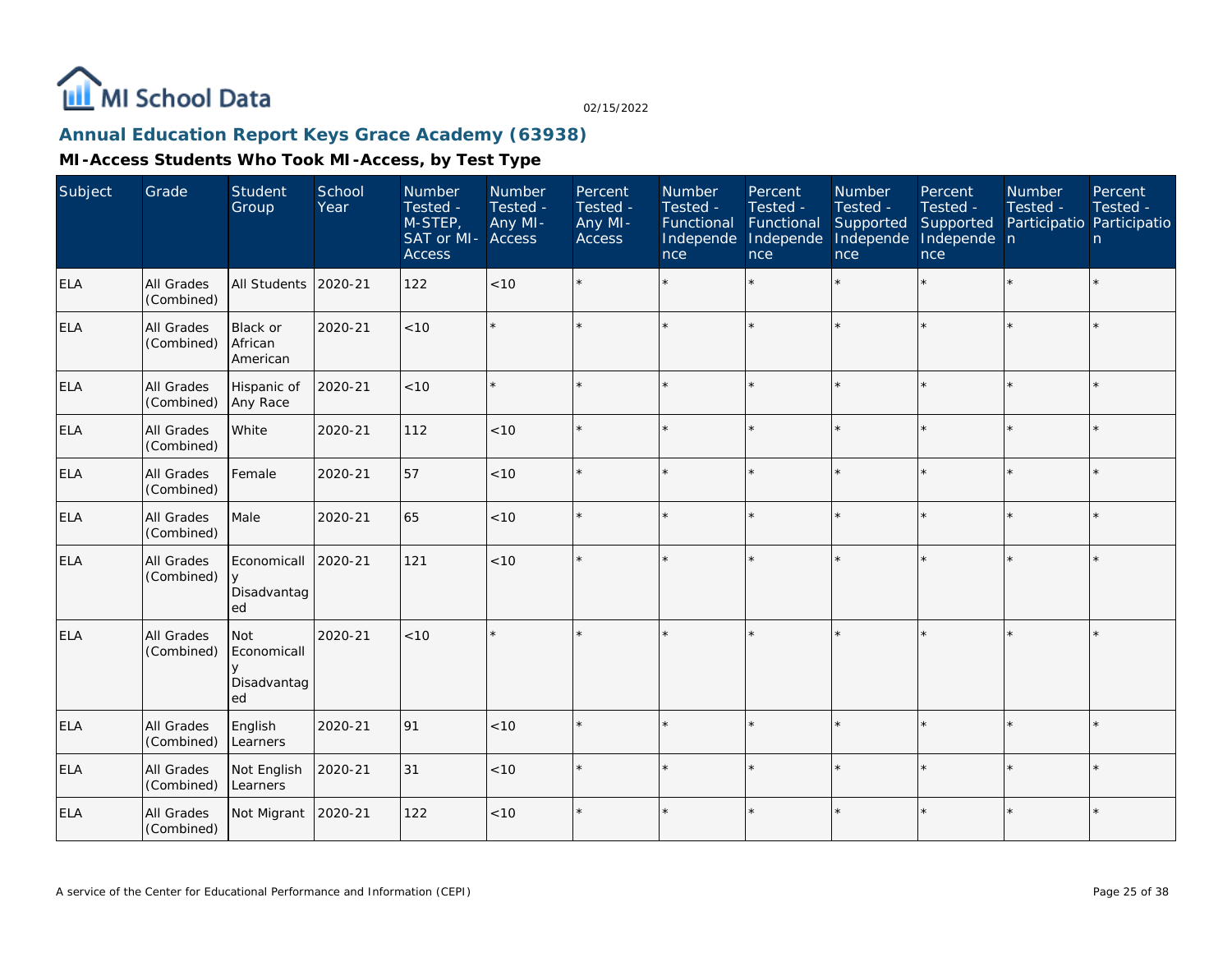

### **Annual Education Report Keys Grace Academy (63938)**

| Subject                | Grade                           | <b>Student</b><br>Group                        | School<br>Year | Number<br>Tested -<br>M-STEP,<br>SAT or MI-<br><b>Access</b> | Number<br>Tested -<br>Any MI-<br>Access | Percent<br>Tested -<br>Any MI-<br><b>Access</b> | Number<br>Tested -<br>Functional<br>Independe<br>nce | Percent<br>Tested -<br>Functional<br>Independe<br>nce | Number<br>Tested -<br>Supported<br>Independe<br>nce | Percent<br>Tested -<br>Supported<br>Independe n<br>nce | Number<br>Tested -<br>Participatio Participatio | Percent<br>Tested -<br>n |
|------------------------|---------------------------------|------------------------------------------------|----------------|--------------------------------------------------------------|-----------------------------------------|-------------------------------------------------|------------------------------------------------------|-------------------------------------------------------|-----------------------------------------------------|--------------------------------------------------------|-------------------------------------------------|--------------------------|
| <b>ELA</b>             | <b>All Grades</b><br>(Combined) | <b>Students</b><br>With<br><b>Disabilities</b> | 2020-21        | 14                                                           | <10                                     |                                                 |                                                      |                                                       |                                                     |                                                        |                                                 | $\star$                  |
| <b>ELA</b>             | All Grades<br>(Combined)        | Students<br>Without<br><b>Disabilities</b>     | 2020-21        | 108                                                          | <10                                     |                                                 |                                                      |                                                       |                                                     |                                                        |                                                 | ÷.                       |
| <b>ELA</b>             | All Grades<br>(Combined)        | Not<br>Homeless                                | 2020-21        | 122                                                          | < 10                                    |                                                 |                                                      |                                                       |                                                     | $\star$                                                |                                                 | $\star$                  |
| <b>ELA</b>             | All Grades<br>(Combined)        | Not Foster<br>Care                             | 2020-21        | 122                                                          | < 10                                    |                                                 |                                                      |                                                       |                                                     |                                                        |                                                 | $\star$                  |
| <b>ELA</b>             | All Grades<br>(Combined)        | Not Military<br>Connected                      | 2020-21        | 122                                                          | < 10                                    |                                                 |                                                      |                                                       |                                                     | $\star$                                                |                                                 | $\star$                  |
| Mathematics All Grades | (Combined)                      | <b>All Students</b>                            | 2020-21        | 111                                                          | $<10$                                   |                                                 |                                                      |                                                       |                                                     |                                                        |                                                 | $\star$                  |
| Mathematics All Grades | (Combined)                      | Black or<br>African<br>American                | 2020-21        | < 10                                                         |                                         |                                                 |                                                      |                                                       |                                                     |                                                        |                                                 | $\star$                  |
| Mathematics All Grades | (Combined)                      | Hispanic of<br>Any Race                        | 2020-21        | <10                                                          |                                         |                                                 |                                                      |                                                       |                                                     |                                                        |                                                 | $\star$                  |
| Mathematics All Grades | (Combined)                      | White                                          | 2020-21        | 102                                                          | $<10$                                   |                                                 |                                                      |                                                       |                                                     |                                                        |                                                 | $\star$                  |
| Mathematics All Grades | (Combined)                      | Female                                         | 2020-21        | 56                                                           | < 10                                    |                                                 |                                                      |                                                       |                                                     |                                                        |                                                 | $\star$                  |
| Mathematics All Grades | (Combined)                      | Male                                           | 2020-21        | 55                                                           | < 10                                    |                                                 |                                                      |                                                       |                                                     |                                                        |                                                 | $\star$                  |
| Mathematics All Grades | (Combined)                      | Economicall<br>y<br>Disadvantag<br>ed          | 2020-21        | 109                                                          | $<10$                                   |                                                 |                                                      |                                                       |                                                     |                                                        |                                                 | $\star$                  |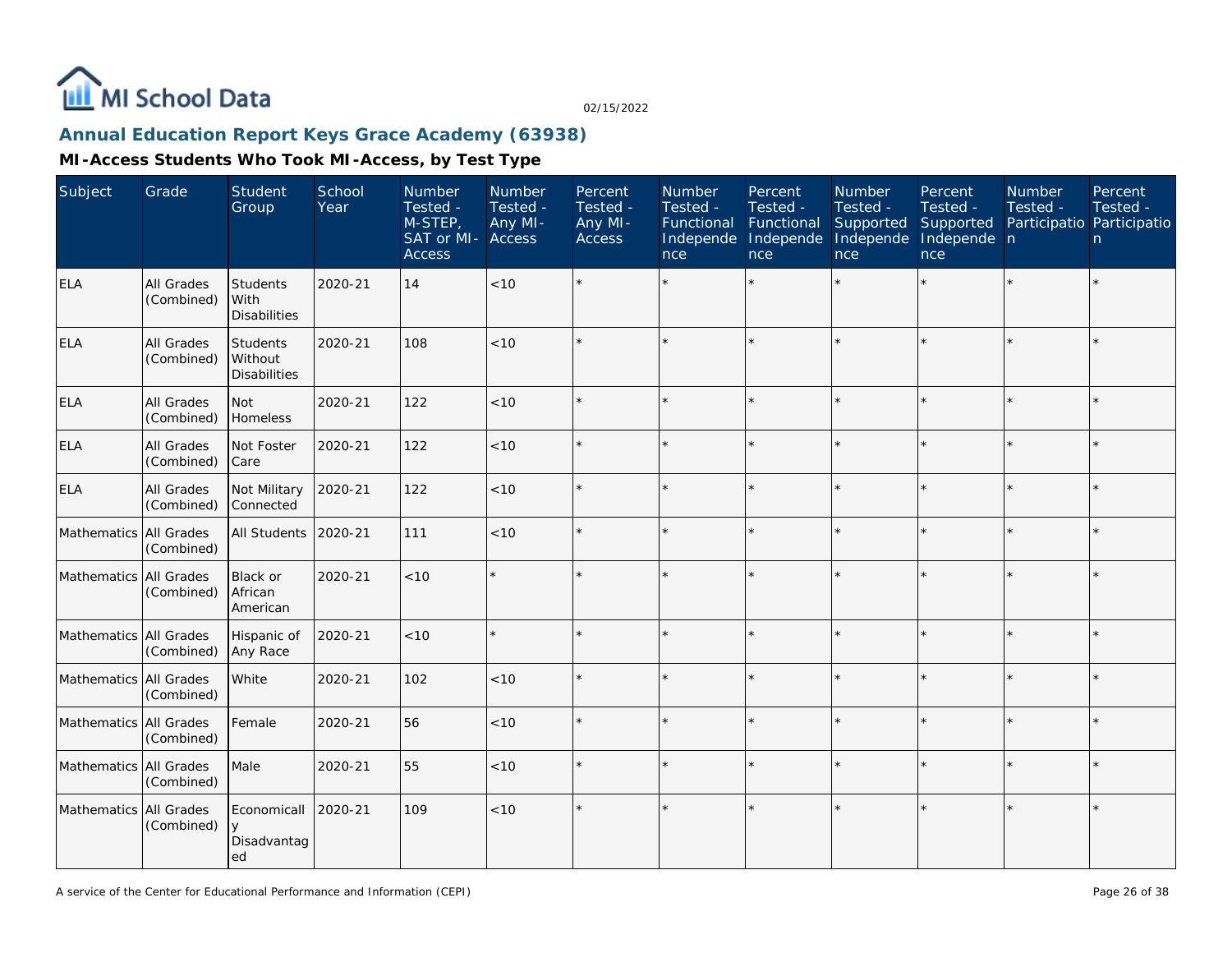

### **Annual Education Report Keys Grace Academy (63938)**

| Subject                  | Grade                           | Student<br>Group                               | School<br>Year | Number<br>Tested -<br>M-STEP,<br>SAT or MI-<br><b>Access</b> | Number<br>Tested -<br>Any MI-<br>Access | Percent<br>Tested -<br>Any MI-<br><b>Access</b> | <b>Number</b><br>Tested -<br>Functional<br>Independe<br>nce | Percent<br>Tested -<br>Functional<br>Independe<br>nce | <b>Number</b><br>Tested -<br>Supported<br>Independe<br>nce | Percent<br>Tested -<br>Supported<br>Independe n<br>nce | <b>Number</b><br>Tested - | Percent<br>Tested -<br>Participatio Participatio<br>n |
|--------------------------|---------------------------------|------------------------------------------------|----------------|--------------------------------------------------------------|-----------------------------------------|-------------------------------------------------|-------------------------------------------------------------|-------------------------------------------------------|------------------------------------------------------------|--------------------------------------------------------|---------------------------|-------------------------------------------------------|
| Mathematics All Grades   | (Combined)                      | <b>Not</b><br>Economicall<br>Disadvantag<br>ed | 2020-21        | < 10                                                         | $\star$                                 |                                                 |                                                             |                                                       |                                                            |                                                        |                           | $\star$                                               |
| Mathematics   All Grades | (Combined)                      | English<br>Learners                            | 2020-21        | 82                                                           | < 10                                    |                                                 |                                                             | $\star$                                               |                                                            |                                                        |                           | $\star$                                               |
| Mathematics All Grades   | (Combined)                      | Not English<br>Learners                        | 2020-21        | 29                                                           | < 10                                    |                                                 |                                                             | $\star$                                               |                                                            |                                                        |                           | $\star$                                               |
| Mathematics All Grades   | (Combined)                      | Not Migrant                                    | 2020-21        | 111                                                          | < 10                                    |                                                 |                                                             | $\star$                                               |                                                            |                                                        |                           | $\star$                                               |
| Mathematics All Grades   | (Combined)                      | Students<br>With<br><b>Disabilities</b>        | 2020-21        | 13                                                           | < 10                                    |                                                 |                                                             | ÷                                                     |                                                            | ÷                                                      |                           | $\star$                                               |
| Mathematics All Grades   | (Combined)                      | Students<br>Without<br><b>Disabilities</b>     | 2020-21        | 98                                                           | < 10                                    |                                                 |                                                             |                                                       |                                                            |                                                        |                           | ×                                                     |
| Mathematics All Grades   | (Combined)                      | <b>Not</b><br>Homeless                         | 2020-21        | 111                                                          | < 10                                    | $\star$                                         | $\star$                                                     | $\star$                                               | ÷                                                          | $\star$                                                | $\star$                   | $\star$                                               |
| Mathematics All Grades   | (Combined)                      | Not Foster<br>Care                             | 2020-21        | 111                                                          | < 10                                    |                                                 |                                                             | $\star$                                               |                                                            | ×.                                                     |                           | $\star$                                               |
| Mathematics All Grades   | (Combined)                      | Not Military<br>Connected                      | 2020-21        | 111                                                          | < 10                                    |                                                 |                                                             | $\star$                                               |                                                            | $\star$                                                |                           | $\star$                                               |
| Science                  | <b>All Grades</b><br>(Combined) | All Students                                   | 2020-21        | 29                                                           | < 10                                    |                                                 |                                                             |                                                       |                                                            |                                                        |                           | $\star$                                               |
| Science                  | <b>All Grades</b><br>(Combined) | <b>Black or</b><br>African<br>American         | 2020-21        | < 10                                                         | $\star$                                 |                                                 |                                                             |                                                       |                                                            |                                                        |                           | $\star$                                               |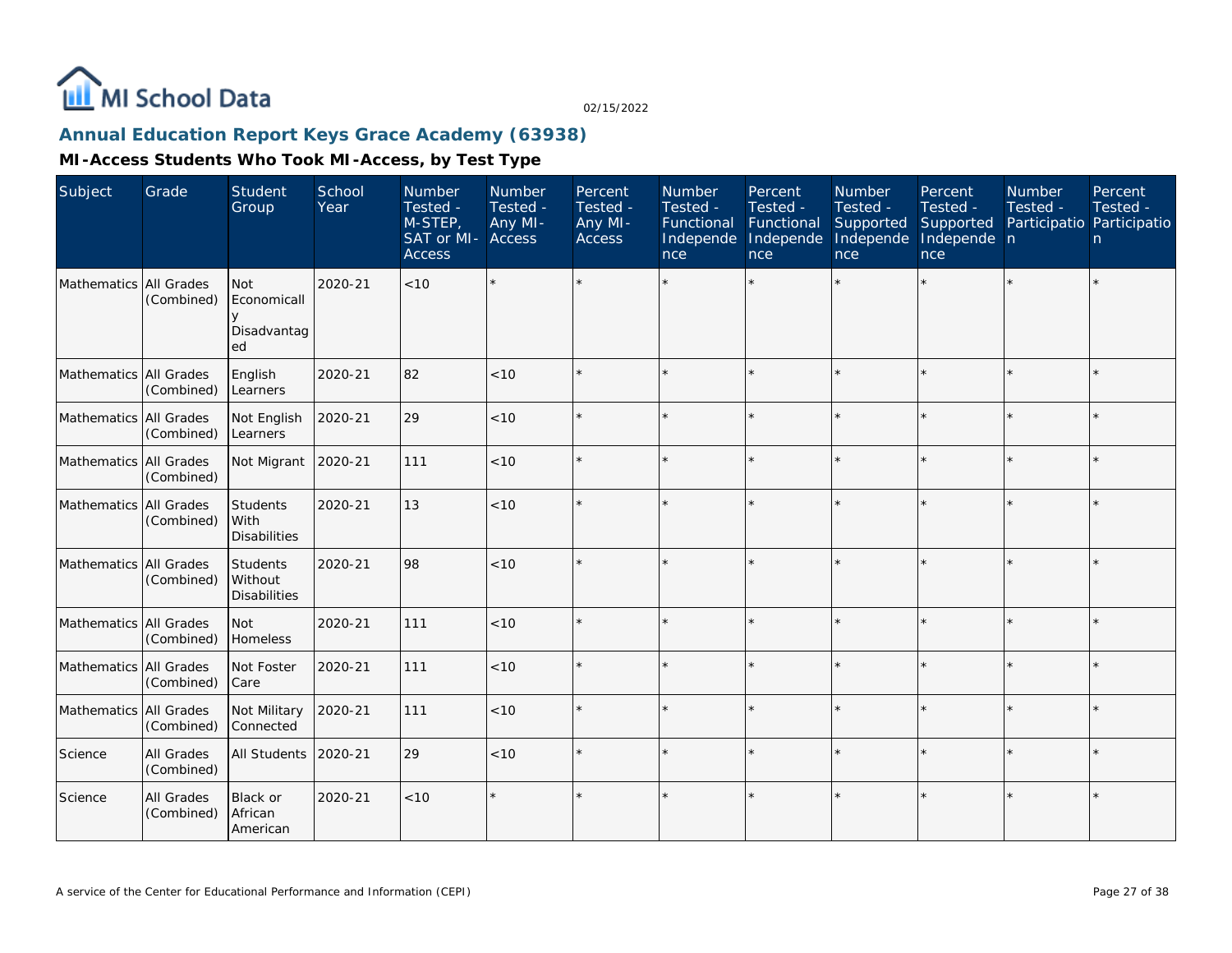

### **Annual Education Report Keys Grace Academy (63938)**

| Subject | Grade                    | Student<br>Group                                    | School<br>Year | Number<br>Tested -<br>M-STEP,<br>SAT or MI-<br><b>Access</b> | Number<br>Tested -<br>Any MI-<br>Access | Percent<br>Tested -<br>Any MI-<br><b>Access</b> | Number<br>Tested -<br>Functional<br>Independe<br>nce | Percent<br>Tested -<br>Functional<br>Independe<br>nce | Number<br>Tested -<br>Supported<br>Independe<br>nce | Percent<br>Tested -<br>Supported<br>Independe n<br>nce | <b>Number</b><br>Tested - | Percent<br>Tested -<br>Participatio Participatio<br>n |
|---------|--------------------------|-----------------------------------------------------|----------------|--------------------------------------------------------------|-----------------------------------------|-------------------------------------------------|------------------------------------------------------|-------------------------------------------------------|-----------------------------------------------------|--------------------------------------------------------|---------------------------|-------------------------------------------------------|
| Science | All Grades<br>(Combined) | White                                               | 2020-21        | 28                                                           | < 10                                    |                                                 |                                                      | $\star$                                               | $\star$                                             |                                                        |                           | $\star$                                               |
| Science | All Grades<br>(Combined) | Female                                              | 2020-21        | 16                                                           | < 10                                    |                                                 |                                                      | $\star$                                               |                                                     | $\star$                                                | $\star$                   | $\star$                                               |
| Science | All Grades<br>(Combined) | Male                                                | 2020-21        | 13                                                           | $<10$                                   |                                                 |                                                      | $\star$                                               |                                                     | $\star$                                                |                           | $\star$                                               |
| Science | All Grades<br>(Combined) | Economicall<br><b>V</b><br>Disadvantag<br>ed        | 2020-21        | 28                                                           | < 10                                    |                                                 |                                                      | $\star$                                               |                                                     |                                                        |                           | $\star$                                               |
| Science | All Grades<br>(Combined) | <b>Not</b><br>Economicall<br>V<br>Disadvantag<br>ed | 2020-21        | < 10                                                         | $\star$                                 |                                                 |                                                      | $\star$                                               |                                                     | $\star$                                                | $\star$                   | $\star$                                               |
| Science | All Grades<br>(Combined) | English<br>Learners                                 | 2020-21        | 21                                                           | $<10$                                   |                                                 |                                                      | $\star$                                               |                                                     | $\star$                                                |                           | $\star$                                               |
| Science | All Grades<br>(Combined) | Not English<br>Learners                             | 2020-21        | < 10                                                         | $\star$                                 |                                                 |                                                      | $\star$                                               |                                                     |                                                        |                           | $\star$                                               |
| Science | All Grades<br>(Combined) | Not Migrant                                         | 2020-21        | 29                                                           | < 10                                    |                                                 |                                                      | $\star$                                               |                                                     | $\star$                                                |                           | $\star$                                               |
| Science | All Grades<br>(Combined) | Students<br>With<br><b>Disabilities</b>             | 2020-21        | < 10                                                         | $\star$                                 |                                                 |                                                      |                                                       |                                                     | ×.                                                     |                           | $\star$                                               |
| Science | All Grades<br>(Combined) | Students<br>Without<br><b>Disabilities</b>          | 2020-21        | 25                                                           | $<10$                                   |                                                 |                                                      | $\star$                                               |                                                     |                                                        |                           | ÷.                                                    |
| Science | All Grades<br>(Combined) | <b>Not</b><br>Homeless                              | 2020-21        | 29                                                           | < 10                                    |                                                 |                                                      | $\star$                                               |                                                     |                                                        |                           | $\star$                                               |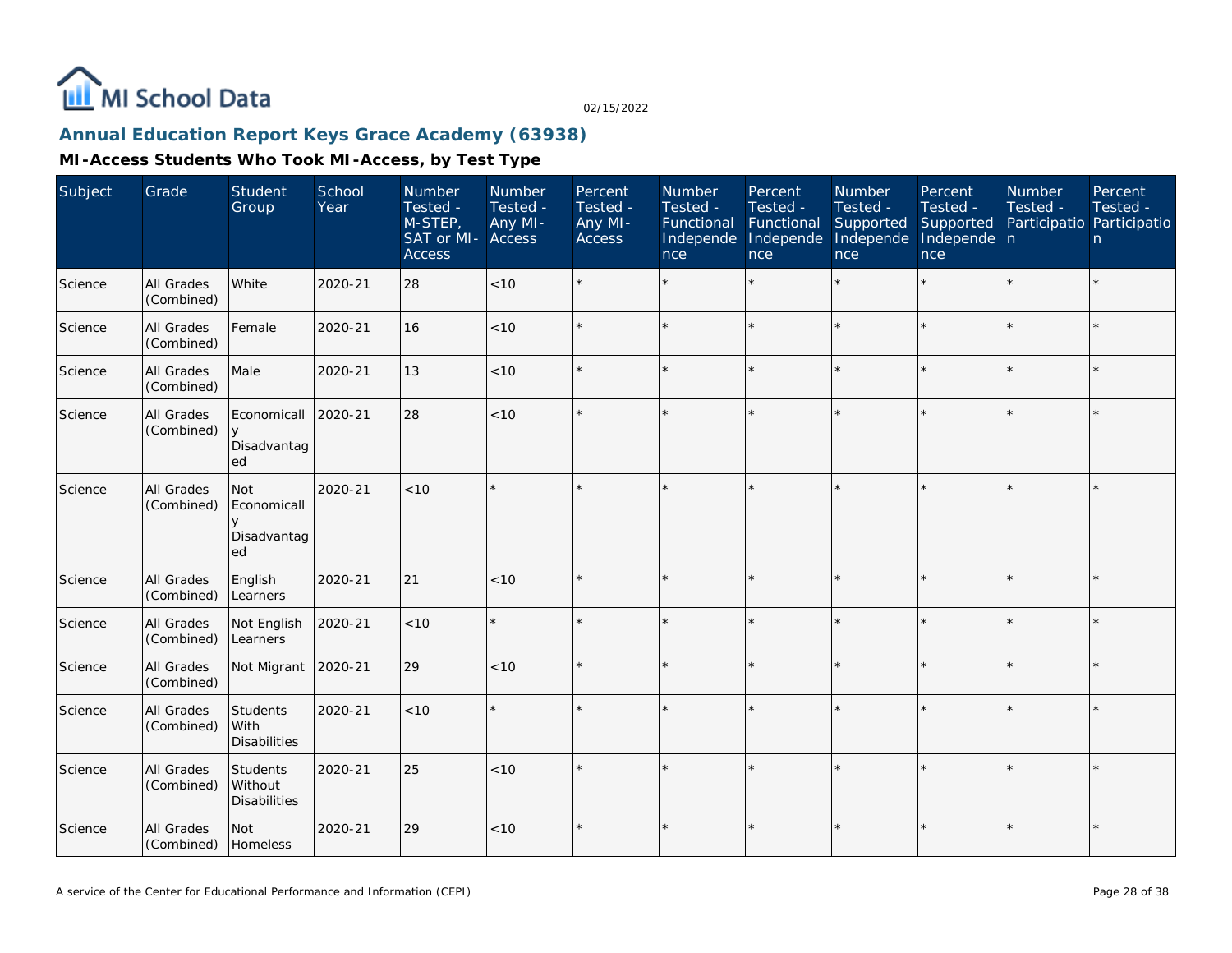

### **Annual Education Report Keys Grace Academy (63938)**

| Subject                  | Grade                           | Student<br>Group                        | School<br>Year | Number<br>Tested -<br>M-STEP,<br>SAT or MI-<br><b>Access</b> | Number<br>Tested -<br>Any MI-<br>Access | Percent<br>Tested -<br>Any MI-<br><b>Access</b> | Number<br>Tested -<br>Functional<br>Independe<br>nce | Percent<br>Tested -<br>Functional<br>Independe<br>nce | <b>Number</b><br>Tested -<br>Supported<br>Independe<br>nce | Percent<br>Tested -<br>Supported<br>Independe n<br>nce | <b>Number</b><br>Tested -<br>Participatio Participatio | Percent<br>Tested -<br>n. |
|--------------------------|---------------------------------|-----------------------------------------|----------------|--------------------------------------------------------------|-----------------------------------------|-------------------------------------------------|------------------------------------------------------|-------------------------------------------------------|------------------------------------------------------------|--------------------------------------------------------|--------------------------------------------------------|---------------------------|
| Science                  | All Grades<br>(Combined)        | Not Foster<br>Care                      | 2020-21        | 29                                                           | < 10                                    |                                                 |                                                      |                                                       |                                                            |                                                        |                                                        | $\star$                   |
| Science                  | All Grades<br>(Combined)        | Not Military<br>Connected               | 2020-21        | 29                                                           | < 10                                    |                                                 |                                                      |                                                       | $\star$                                                    | ×.                                                     |                                                        | $\star$                   |
| Social<br>Studies        | All Grades<br>(Combined)        | All Students                            | 2020-21        | 34                                                           | $<10$                                   |                                                 |                                                      |                                                       |                                                            | ×.                                                     |                                                        | $\star$                   |
| Social<br>Studies        | All Grades<br>(Combined)        | Black or<br>African<br>American         | 2020-21        | < 10                                                         |                                         |                                                 |                                                      |                                                       |                                                            | sk.                                                    |                                                        | $\star$                   |
| Social<br><b>Studies</b> | <b>All Grades</b><br>(Combined) | White                                   | 2020-21        | 32                                                           | < 10                                    |                                                 |                                                      |                                                       |                                                            |                                                        | $\star$                                                | $\star$                   |
| Social<br>Studies        | All Grades<br>(Combined)        | Female                                  | 2020-21        | 20                                                           | $<10$                                   |                                                 |                                                      |                                                       |                                                            |                                                        |                                                        | $\star$                   |
| Social<br>Studies        | All Grades<br>(Combined)        | Male                                    | 2020-21        | 14                                                           | < 10                                    |                                                 |                                                      |                                                       |                                                            |                                                        |                                                        | $\star$                   |
| Social<br>Studies        | All Grades<br>(Combined)        | Economicall<br>y<br>Disadvantag<br>ed   | 2020-21        | 33                                                           | < 10                                    |                                                 |                                                      |                                                       |                                                            |                                                        |                                                        | $\star$                   |
| Social<br>Studies        | All Grades<br>(Combined)        | Not<br>Economicall<br>Disadvantag<br>ed | 2020-21        | < 10                                                         |                                         |                                                 |                                                      |                                                       |                                                            |                                                        |                                                        | $\star$                   |
| Social<br>Studies        | All Grades<br>(Combined)        | English<br>Learners                     | 2020-21        | 22                                                           | < 10                                    |                                                 |                                                      |                                                       |                                                            |                                                        |                                                        | $\star$                   |
| Social<br>Studies        | <b>All Grades</b><br>(Combined) | Not English<br><b>Learners</b>          | 2020-21        | 12                                                           | $<10$                                   |                                                 |                                                      |                                                       |                                                            |                                                        |                                                        | $\star$                   |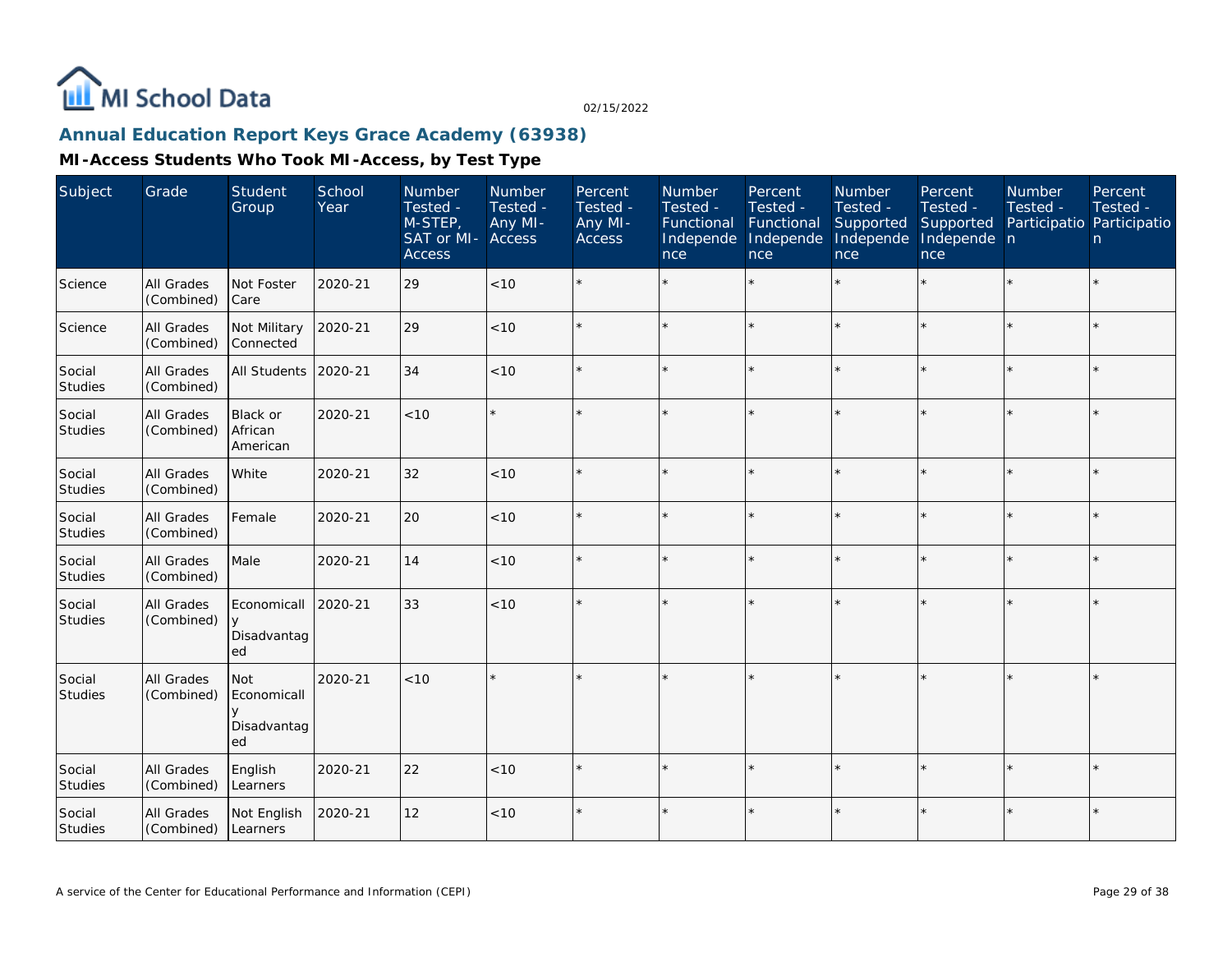

### **Annual Education Report Keys Grace Academy (63938)**

| Subject                  | Grade                    | Student<br>Group                                  | School<br>Year | <b>Number</b><br>Tested -<br>M-STEP,<br>SAT or MI-<br><b>Access</b> | <b>Number</b><br>Tested -<br>Any MI-<br><b>Access</b> | Percent<br>Tested -<br>Any MI-<br><b>Access</b> | <b>Number</b><br>Tested -<br>Functional<br>Independe<br>nce | Percent<br>Tested -<br>Functional<br>Independe<br>nce | <b>Number</b><br>Tested -<br>Supported<br>Independe<br>nce | Percent<br>Tested -<br>Supported<br>Independe n<br>nce | <b>Number</b><br>Tested - | Percent<br>Tested -<br>Participatio Participatio<br>n |
|--------------------------|--------------------------|---------------------------------------------------|----------------|---------------------------------------------------------------------|-------------------------------------------------------|-------------------------------------------------|-------------------------------------------------------------|-------------------------------------------------------|------------------------------------------------------------|--------------------------------------------------------|---------------------------|-------------------------------------------------------|
| Social<br><b>Studies</b> | All Grades<br>(Combined) | Not Migrant 2020-21                               |                | 34                                                                  | $ $ < 10                                              | $\star$                                         |                                                             | $\star$                                               |                                                            |                                                        |                           |                                                       |
| Social<br><b>Studies</b> | All Grades<br>(Combined) | <b>Students</b><br>With<br><b>Disabilities</b>    | 2020-21        | < 10                                                                |                                                       |                                                 |                                                             |                                                       |                                                            |                                                        |                           |                                                       |
| Social<br><b>Studies</b> | All Grades<br>(Combined) | <b>Students</b><br>Without<br><b>Disabilities</b> | 2020-21        | 28                                                                  | < 10                                                  | $\star$                                         |                                                             | $\star$                                               |                                                            |                                                        |                           |                                                       |
| Social<br>Studies        | All Grades<br>(Combined) | <b>Not</b><br><b>Homeless</b>                     | 2020-21        | 34                                                                  | $ $ < 10                                              |                                                 |                                                             |                                                       |                                                            |                                                        |                           |                                                       |
| Social<br><b>Studies</b> | All Grades<br>(Combined) | Not Foster<br>Care                                | 2020-21        | 34                                                                  | < 10                                                  | $\star$                                         |                                                             |                                                       |                                                            |                                                        |                           |                                                       |
| Social<br><b>Studies</b> | All Grades<br>(Combined) | Not Military<br>Connected                         | 2020-21        | 34                                                                  | $ $ < 10                                              |                                                 |                                                             |                                                       |                                                            |                                                        |                           |                                                       |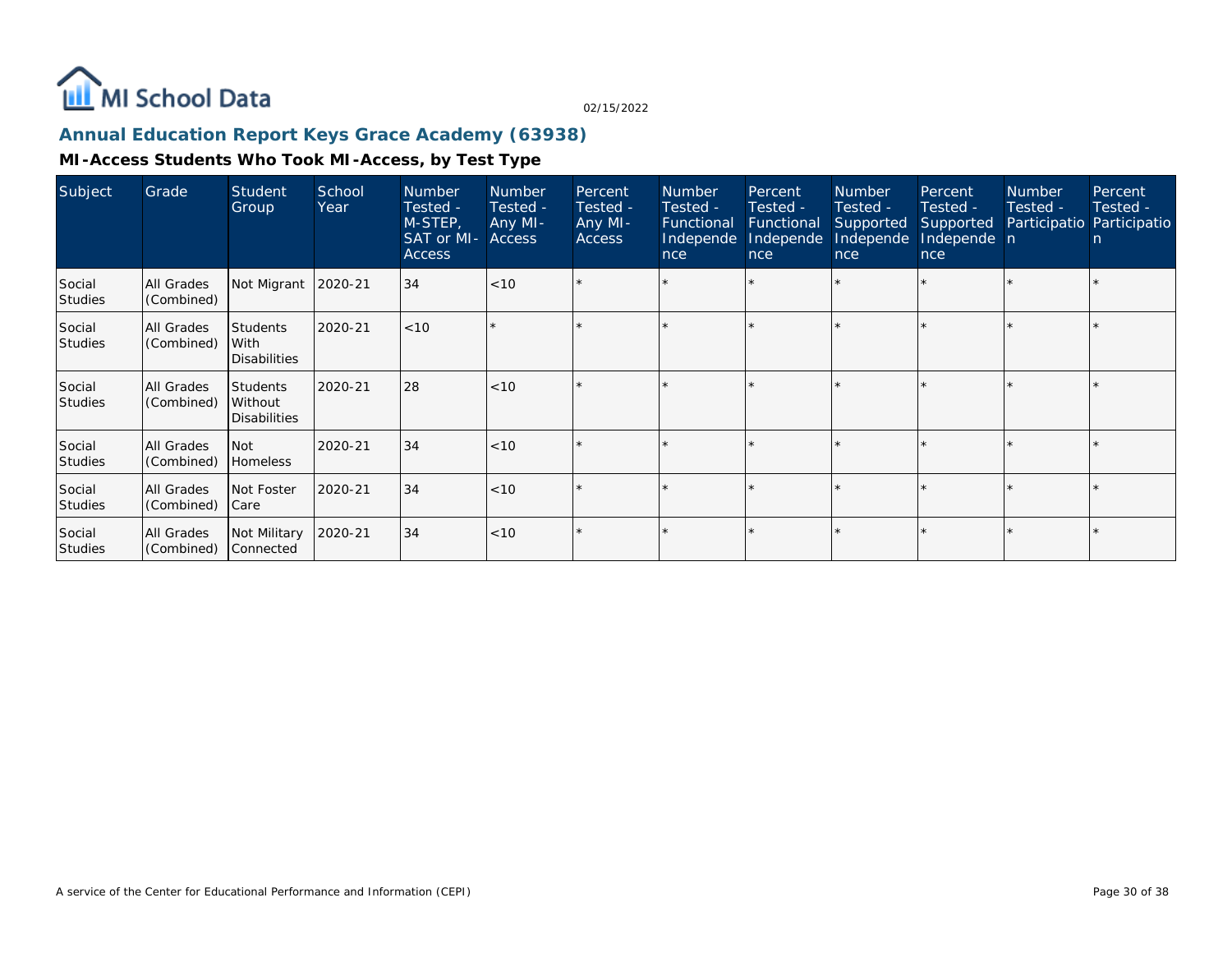

### **Annual Education Report Keys Grace Academy (63938)**

**High School Graduation: Four-Year Adjusted Cohort Rate**

| Student Group | Baseline Data | Most Recent<br><b>Results</b> |  | Interim Objective Interim Objective Long-Term Target |
|---------------|---------------|-------------------------------|--|------------------------------------------------------|
| .             |               |                               |  |                                                      |

No Data to Display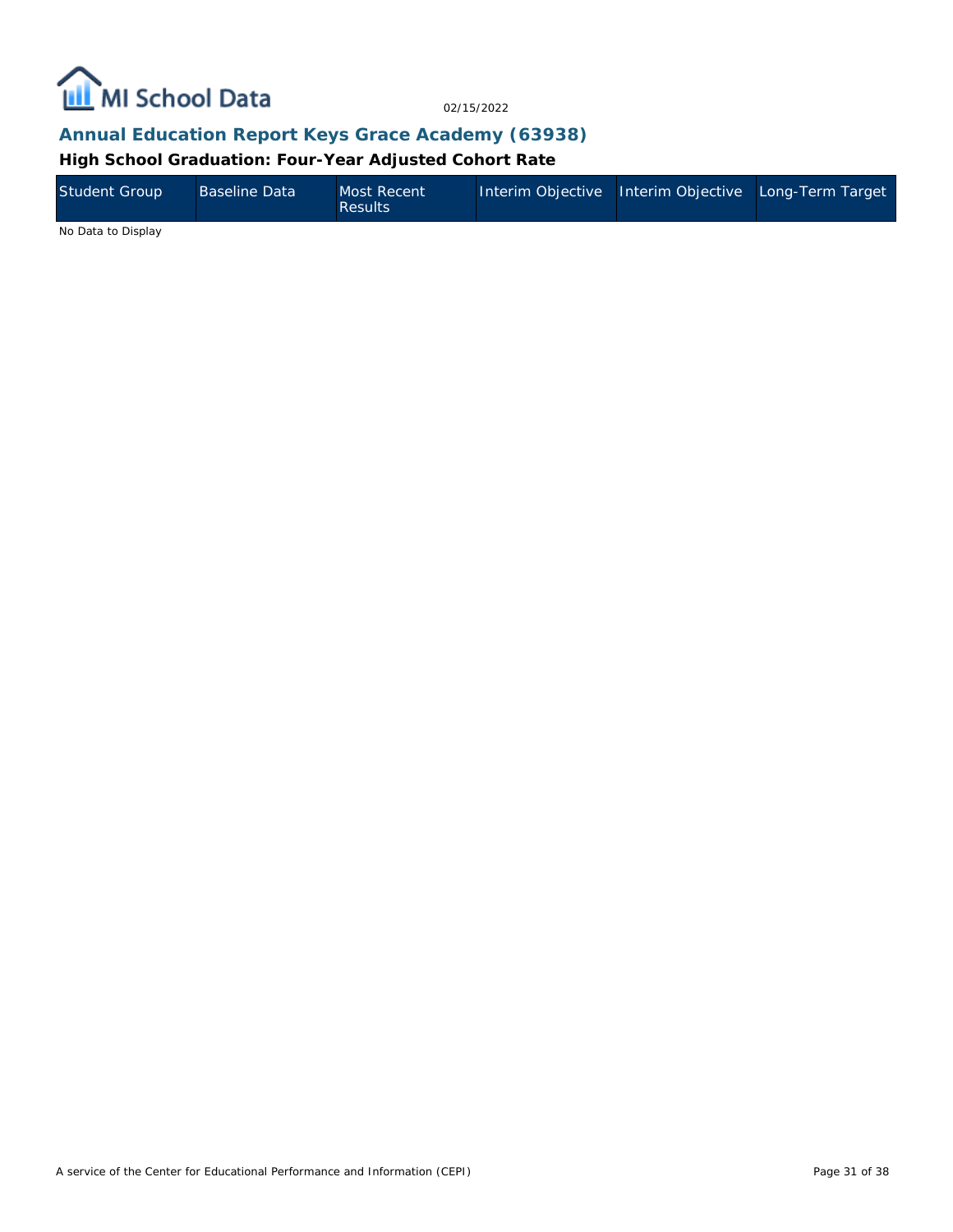

### **Annual Education Report Keys Grace Academy (63938)**

#### **Accountability Details Attendance Data**

| <b>Student Group</b> | Statewide | <b>District</b> |
|----------------------|-----------|-----------------|
| All Students         | 80.07%    | IN/A            |

*\* All data based on students enrolled for a full academic year.*

*\*\* More information regarding the Michigan School Index System can be found at the following link:*

#### **Inexperienced Teachers**

|                                  | <b>Total Number Number</b><br>of Staffing<br>Group | Inexperience | Percent<br>Inexperience | Count High-<br>Poverty<br>Schools | Percent High-<br>Poverty<br><b>Schools</b> | Count Low-<br>Poverty<br><b>Schools</b> | Percent Low-<br>Poverty<br><b>Schools</b> |
|----------------------------------|----------------------------------------------------|--------------|-------------------------|-----------------------------------|--------------------------------------------|-----------------------------------------|-------------------------------------------|
| Keys Grace<br>Academy<br>(63938) | 21.00                                              | 9.00         | 42.9%                   | 9.00                              | 42.9%                                      | N/A                                     | N/A                                       |
| Keys Grace<br>Academy<br>(02807) | 21.00                                              | 9.00         | 42.9%                   | 9.00                              | 42.9%                                      | N/A                                     | N/A                                       |

#### **Inexperienced Principals and Other School Leaders**

|                                  | <b>Total Number Number</b><br>of Staffing<br>Group | Inexperience | Percent<br>Inexperience | Count High-<br>Poverty<br><b>Schools</b> | Percent High-<br>Poverty<br><b>Schools</b> | Count Low-<br>Poverty<br><b>Schools</b> | Percent Low-<br><b>Poverty</b><br><b>Schools</b> |
|----------------------------------|----------------------------------------------------|--------------|-------------------------|------------------------------------------|--------------------------------------------|-----------------------------------------|--------------------------------------------------|
| Keys Grace<br>Academy<br>(63938) | 4.00                                               | 0.00         | 0.0%                    | 0.00                                     | $0.0\%$                                    | N/A                                     | IN/A                                             |
| Keys Grace<br>Academy<br>(02807) | 2.00                                               | 0.00         | $0.0\%$                 | 0.00                                     | $0.0\%$                                    | N/A                                     | IN/A                                             |

#### **Teacher Emergency or Provisional Credentials**

|                                  | of Teachers | Total Number Number with Percent with<br>Emergency or Emergency or Poverty<br>Provisional<br><b>Credentials</b> | Provisional<br>Credentials | Count High-<br>Schools | Percent High- Count Low-<br><b>Poverty</b><br>Schools | Poverty<br>Schools | Percent Low-<br>Poverty<br><b>Schools</b> |
|----------------------------------|-------------|-----------------------------------------------------------------------------------------------------------------|----------------------------|------------------------|-------------------------------------------------------|--------------------|-------------------------------------------|
| Keys Grace<br>Academy<br>(63938) | 21.00       | 0.00                                                                                                            | $0.0\%$                    | 0.00                   | $0.0\%$                                               | N/A                | IN/A                                      |
| Keys Grace<br>Academy<br>(02807) | 21.00       | 0.00                                                                                                            | $0.0\%$                    | 0.00                   | $0.0\%$                                               | N/A                | IN/A                                      |

#### **Out-of-Field Teachers**

|                                  | Total Number Number of<br>of Teachers | Out-of-Field<br><b>Teachers</b> | Percent of<br>Out-of-Field<br>Teachers | Count High-<br>Poverty<br><b>Schools</b> | Percent High-<br>Poverty<br><b>Schools</b> | Count Low-<br>Poverty<br>Schools | Percent Low-<br>Poverty<br><b>Schools</b> |
|----------------------------------|---------------------------------------|---------------------------------|----------------------------------------|------------------------------------------|--------------------------------------------|----------------------------------|-------------------------------------------|
| Keys Grace<br>Academy<br>(63938) | 21.00                                 | 1.90                            | 9.1%                                   | 1.90                                     | 9.1%                                       | N/A                              | N/A                                       |
| Keys Grace<br>Academy<br>(02807) | 21.00                                 | 1.90                            | 9.1%                                   | 1.90                                     | 9.1%                                       | N/A                              | N/A                                       |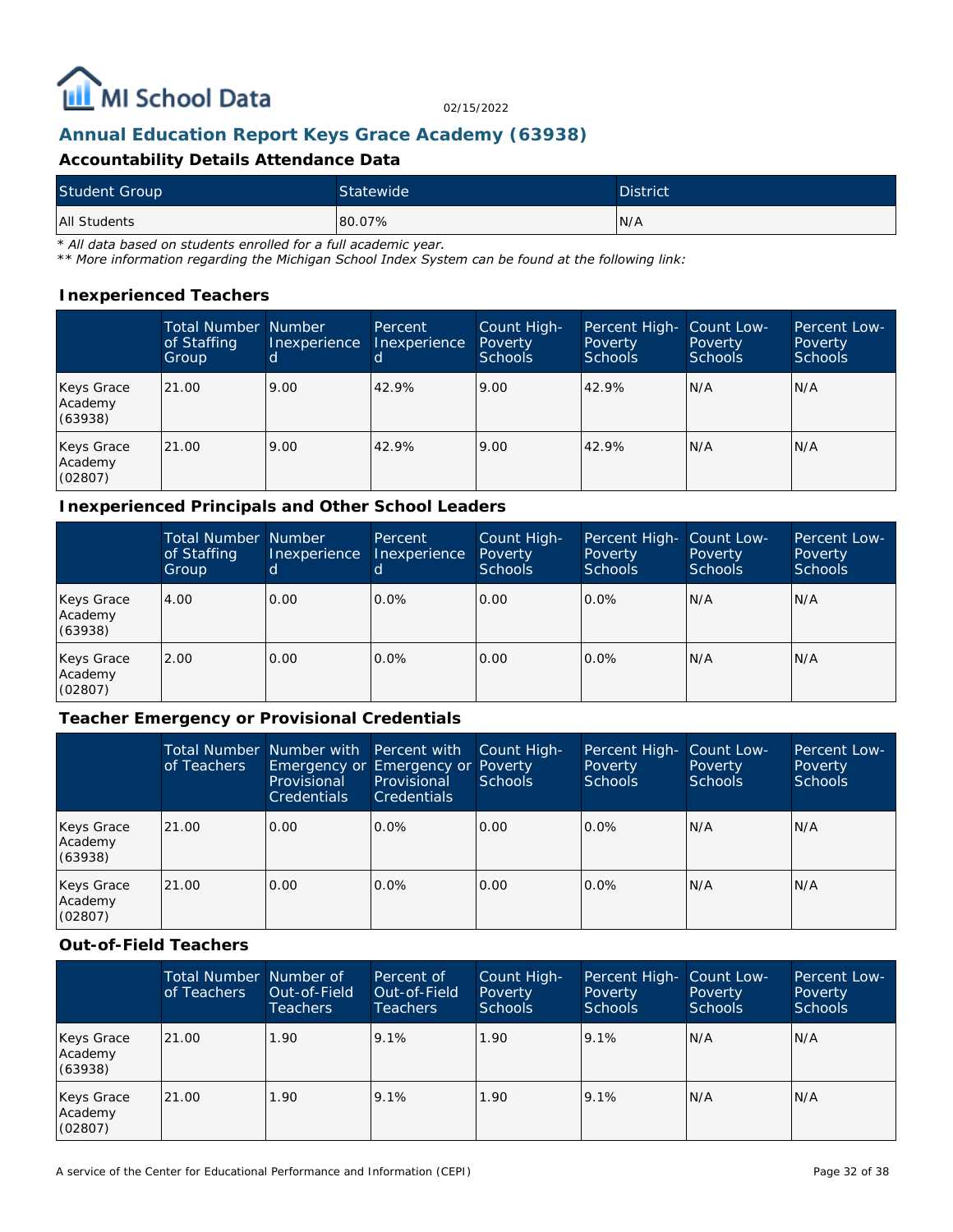

### **Annual Education Report Keys Grace Academy (63938)**

#### **NAEP Grade 4 Math**

|                                                 | Percent of<br><b>Students</b> | Percent below<br><b>Basic</b> | Percent Basic | Percent Proficient Percent Advanced |                |
|-------------------------------------------------|-------------------------------|-------------------------------|---------------|-------------------------------------|----------------|
| <b>All Students</b>                             | 100                           | 24                            | 41            | 29                                  | 7              |
| Male                                            | 51                            | 22                            | 40            | 30                                  | 8              |
| Female                                          | 49                            | 25                            | 42            | 28                                  | 5              |
| Eligible                                        | 51                            | 36                            | 44            | 18                                  | $\overline{2}$ |
| Not Eligible                                    | 49                            | 12                            | 37            | 40                                  | 11             |
| Info not available                              | $\ddagger$                    | $\ddagger$                    | $\ddagger$    | $\ddagger$                          | $\ddagger$     |
| White                                           | 65                            | 15                            | 41            | 36                                  | 8              |
| <b>Black or African</b><br>American             | 17                            | 51                            | 39            | 9                                   | 1              |
| Hispanic                                        | 9                             | 34                            | 45            | 17                                  | 4              |
| Asian                                           | 3                             | 9                             | 32            | 37                                  | 22             |
| American Indian or<br>Alaska Native             | $\ddagger$                    | $\ddagger$                    | $\ddagger$    | $\ddagger$                          | $\ddagger$     |
| Native Hawaiian or<br>Other Pacific<br>Islander | $\ddagger$                    | $\ddagger$                    | $\ddagger$    | $\ddagger$                          | $\ddagger$     |
| Two or More Races                               | 5                             | 29                            | 42            | 22                                  | 7              |
| Students With<br><b>Disabilities</b>            | 11                            | 60                            | 29            | 10                                  |                |
| Students Without<br><b>Disabilities</b>         | 89                            | 19                            | 42            | 31                                  | $\overline{7}$ |
| English Language<br>Learners                    | 10                            | 37                            | 46            | 14                                  | $\overline{2}$ |
| Not English<br>Language Learners                | 90                            | 22                            | 40            | 31                                  | $\overline{7}$ |

*‡ Reporting Standards not met. Note: Observed differences are not necessarily statistically significant. Detail may not sum to total because of rounding. SOURCE: U.S. Department of Education. Institute for Education Sciences. National Center for Education Statistics. National Assessment of Educational Progress (NAEP) 2019 Mathematics Achievement.*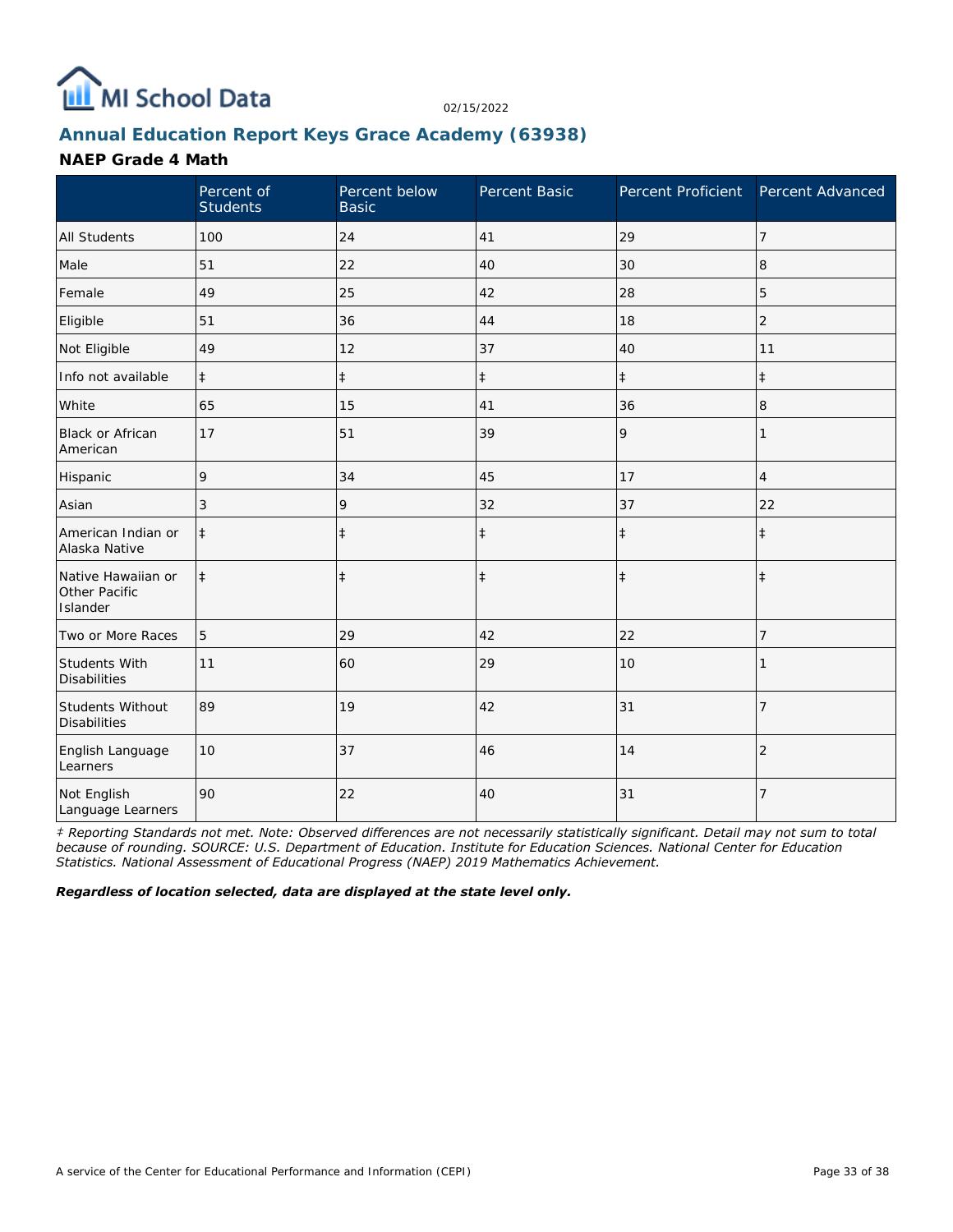

### **Annual Education Report Keys Grace Academy (63938)**

#### **NAEP Grade 8 Math**

|                                                 | Percent of<br><b>Students</b> | Percent below<br><b>Basic</b> | Percent Basic | Percent Proficient | Percent Advanced |
|-------------------------------------------------|-------------------------------|-------------------------------|---------------|--------------------|------------------|
| <b>All Students</b>                             | 32                            | 68                            | 31            | 9                  |                  |
| Male                                            | 51                            | 33                            | 67            | 31                 | 10               |
| Female                                          | 49                            | 31                            | 69            | 31                 | 7                |
| Eligible                                        | 4                             | 48                            | 52            | 16                 | 3                |
| Not Eligible                                    | 55                            | 19                            | 81            | 43                 | 13               |
| Info not available                              | $\ddagger$                    | $\ddagger$                    | $\ddagger$    | $\ddagger$         | $\ddagger$       |
| White                                           | 70                            | 25                            | 75            | 37                 | 11               |
| <b>Black or African</b><br>American             | 15                            | 64                            | 36            | 9                  | 1                |
| Hispanic                                        | 8                             | 41                            | 59            | 16                 | $\overline{2}$   |
| Asian                                           | 3                             | 14                            | 86            | 52                 | 21               |
| American Indian or<br>Alaska Native             | $\ddagger$                    | $\ddagger$                    | $\ddagger$    | $\ddagger$         | $\ddagger$       |
| Native Hawaiian or<br>Other Pacific<br>Islander | $\ddagger$                    | $\ddagger$                    | $\ddagger$    | $\ddagger$         | $\ddagger$       |
| Two or More Races                               | $\overline{4}$                | 39                            | 61            | 24                 | 4                |
| Students With<br><b>Disabilities</b>            | 10                            | 75                            | 25            | 5                  | $\Omega$         |
| Students Without<br><b>Disabilities</b>         | 90                            | 27                            | 73            | 34                 | 9                |
| English Language<br>Learners                    | 6                             | 60                            | 40            | 8                  |                  |
| Not English<br>Language Learners                | 94                            | 30                            | 70            | 32                 | 9                |

*‡ Reporting Standards not met. NOTE: Observed differences are not necessarily statistically significant. Detail may not sum to total because of rounding. SOURCE: U.S. Department of Education. Institute for Education Sciences. National Center for Education Statistics. National Assessment of Educational Progress (NAEP) 2019 Mathematics Achievement.*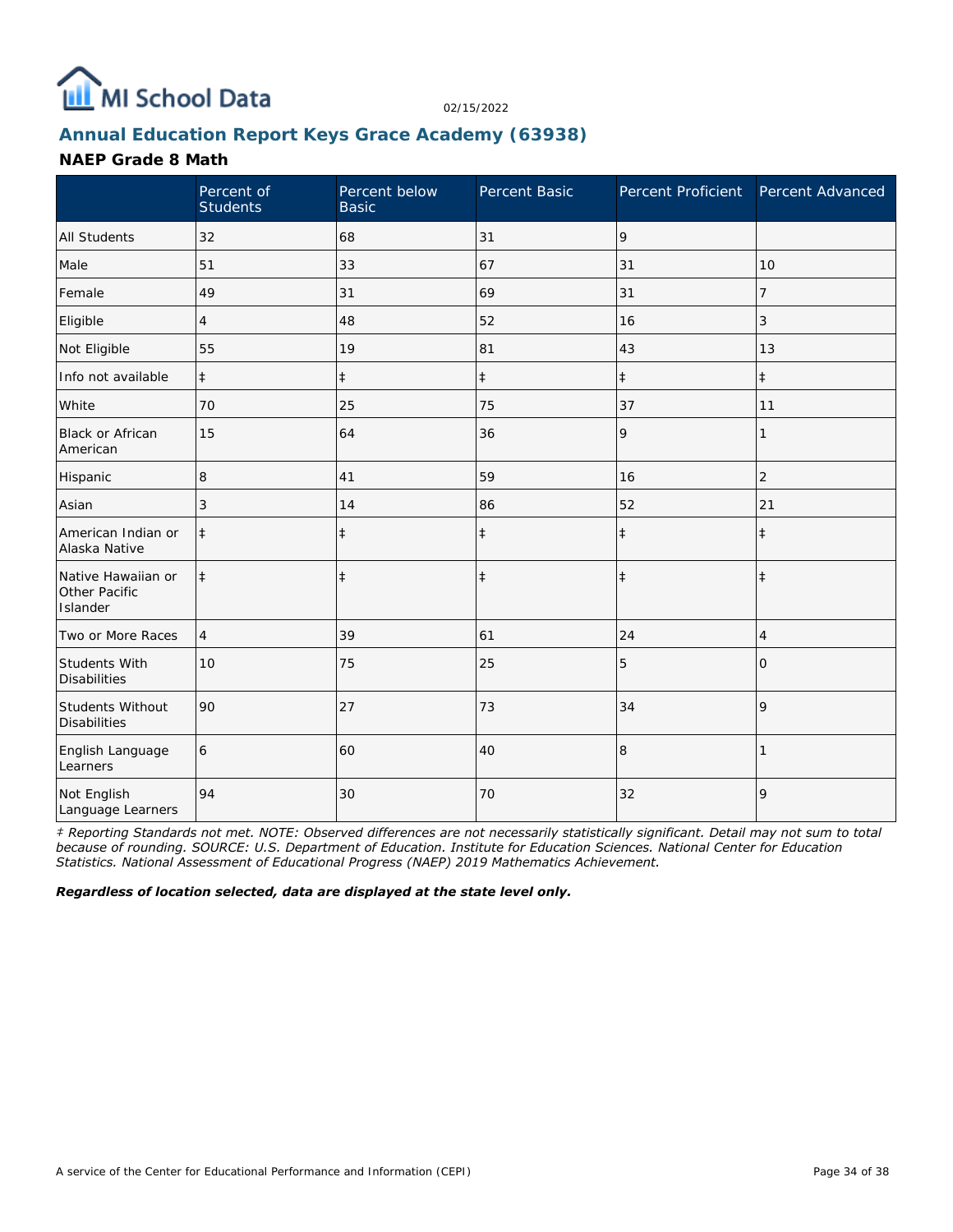

## **Annual Education Report Keys Grace Academy (63938)**

#### **NAEP Grade 4 Reading**

|                                                 | Percent of<br><b>Students</b> | Percent below<br><b>Basic</b> | Percent Basic | Percent Proficient Percent Advanced |                |
|-------------------------------------------------|-------------------------------|-------------------------------|---------------|-------------------------------------|----------------|
| <b>All Students</b>                             | 100                           | 36                            | 64            | 32                                  | $\overline{7}$ |
| Male                                            | 51                            | 40                            | 60            | 28                                  | 6              |
| Female                                          | 49                            | 32                            | 68            | 36                                  | 9              |
| Eligible                                        | 53                            | 49                            | 51            | 20                                  | 3              |
| Not Eligible                                    | 47                            | 21                            | 79            | 45                                  | 13             |
| Info not available                              | $\ddagger$                    | $\ddagger$                    | $\ddagger$    | $\ddagger$                          | $\ddagger$     |
| White                                           | 65                            | 29                            | 71            | 37                                  | 9              |
| Black or African<br>American                    | 18                            | 58                            | 42            | 15                                  | $\overline{2}$ |
| Hispanic                                        | 9                             | 50                            | 50            | 18                                  | 2              |
| Asian                                           | 3                             | 18                            | 82            | 44                                  | 15             |
| American Indian or<br>Alaska Native             | $\ddagger$                    | $\ddagger$                    | $\ddagger$    | $\ddagger$                          | $\ddagger$     |
| Native Hawaiian or<br>Other Pacific<br>Islander | $\ddagger$                    | $\ddagger$                    | $\ddagger$    | $\ddagger$                          | $\ddagger$     |
| Two or More Races                               | 5                             | 33                            | 67            | 35                                  | 8              |
| Students With<br><b>Disabilities</b>            | 10                            | 74                            | 26            | 10                                  |                |
| Students Without<br><b>Disabilities</b>         | 90                            | 31                            | 69            | 34                                  | 8              |
| English Language<br>Learner                     | 11                            | 57                            | 43            | 14                                  | 3              |
| Not English<br>Language Learner                 | 89                            | 33                            | 67            | 34                                  | 8              |

*# Rounds to zero*

*‡ Reporting Standards not met. NOTE: Observed differences are not necessarily statistically significant. Detail may not sum to total because of rounding. SOURCE: U.S. Department of Education, Institute of Education Sciences, National Center for Education Statistics, National Assessment of Educational Progress (NAEP), 2019 Reading Assessment.*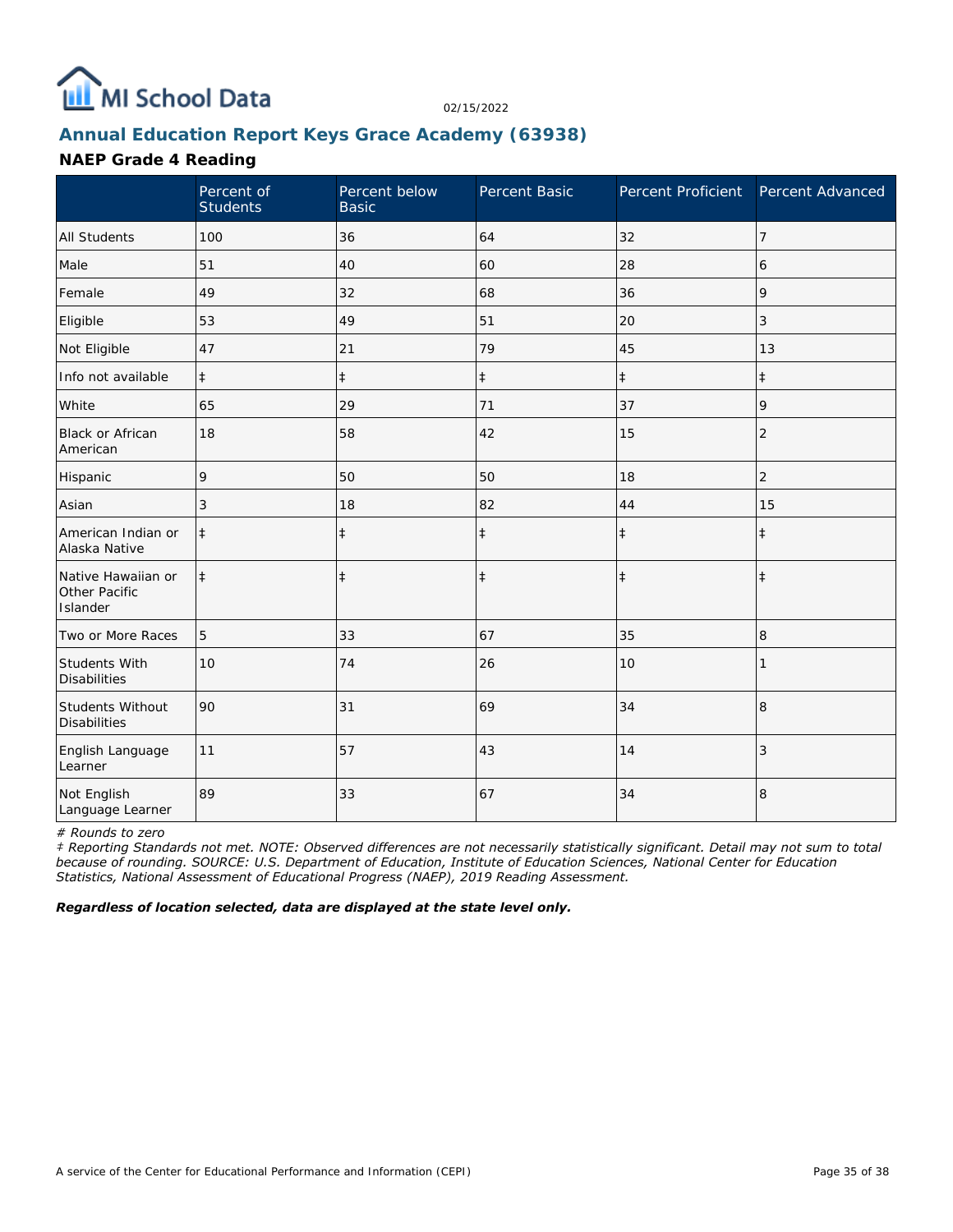

## **Annual Education Report Keys Grace Academy (63938)**

### **NAEP Grade 8 Reading**

|                                                 | Percent of<br><b>Students</b> | Percent below<br><b>Basic</b> | Percent Basic | Percent Proficient | Percent Advanced |
|-------------------------------------------------|-------------------------------|-------------------------------|---------------|--------------------|------------------|
| <b>All Students</b>                             | 100                           | 27                            | 73            | 31                 | 3                |
| Male                                            | 51                            | 32                            | 68            | 26                 | 2                |
| Female                                          | 49                            | 21                            | 79            | 37                 | 3                |
| Eligible                                        | 47                            | 39                            | 61            | 19                 | 1                |
| Not Eligible                                    | 52                            | 15                            | 85            | 43                 | 4                |
| Info not available                              | $\ddagger$                    | $\ddagger$                    | $\ddagger$    | $\ddagger$         | $\ddagger$       |
| White                                           | 70                            | 22                            | 78            | 35                 | 3                |
| Black or Afican<br>American                     | 15                            | 48                            | 52            | 12                 | 0                |
| Hispanic                                        | 8                             | 36                            | 64            | 22                 | 1                |
| Asian                                           | 3                             | 14                            | 86            | 56                 | 6                |
| American Indian or<br>Alaska Native             | $\ddagger$                    | $\ddagger$                    | $\ddagger$    | $\ddagger$         | $\ddagger$       |
| Native Hawaiian or<br>Other Pacific<br>Islander | $\ddagger$                    | $\ddagger$                    | $\ddagger$    | $\ddagger$         | $\ddagger$       |
| Two or More Races                               | $\overline{4}$                | 23                            | 77            | 40                 | 5                |
| Students With<br><b>Disabilities</b>            | 11                            | 71                            | 29            | 5                  | $\Omega$         |
| Students Without<br><b>Disabilities</b>         | 89                            | 21                            | 79            | 35                 | 3                |
| English Language<br>Learner                     | 6                             | 57                            | 43            | 6                  | $\overline{0}$   |
| Not English<br>Language Learner                 | 94                            | 25                            | 75            | 33                 | $\sqrt{3}$       |

*# Rounds to zero*

*‡ Reporting Standards not met. NOTE: Observed differences are not necessarily statistically significant. Detail may not sum to total because of rounding. SOURCE: U.S. Department of Education, Institute of Education Sciences, National Center for Education Statistics, National Assessment of Educational Progress (NAEP), 2019 Reading Assessment.*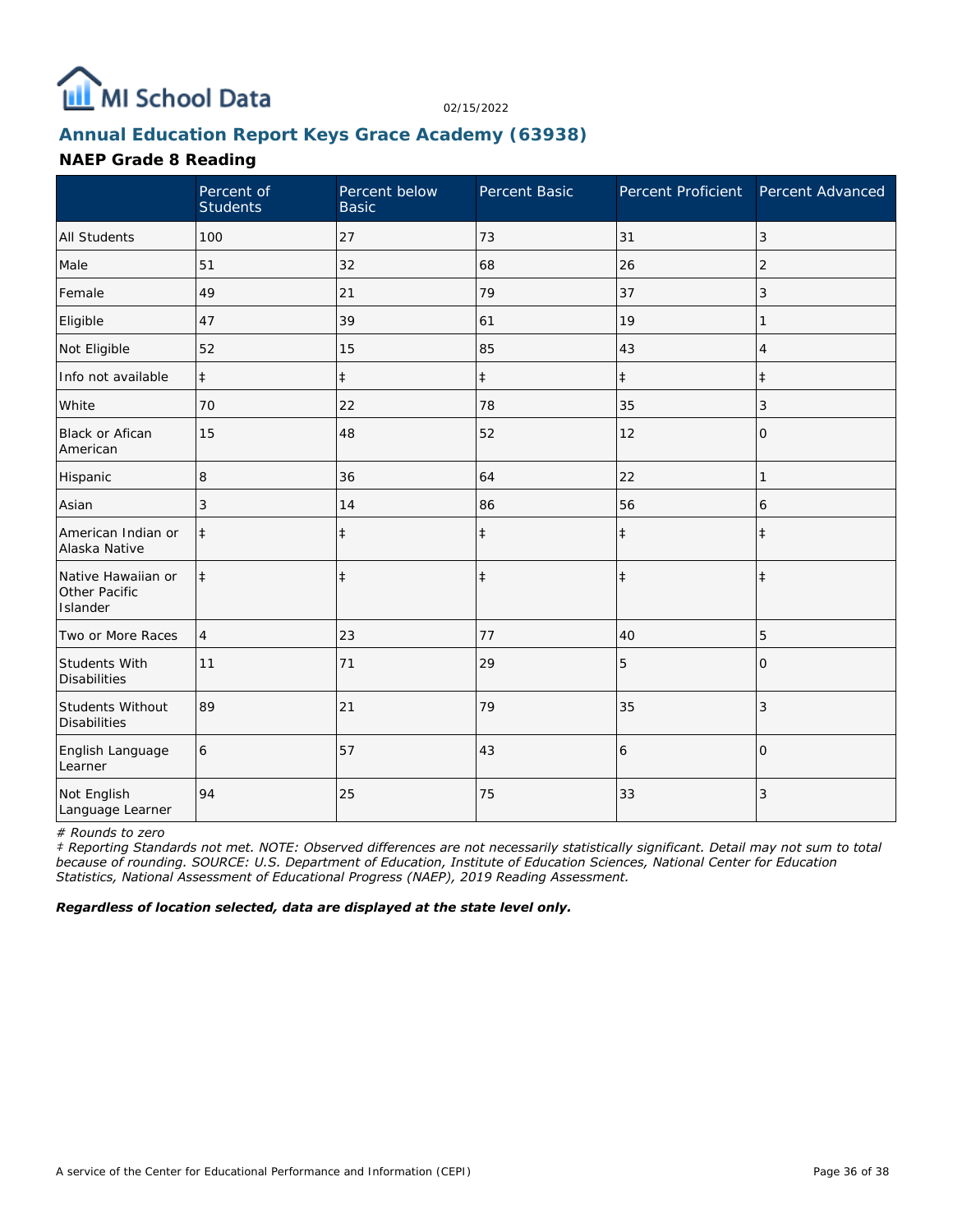

### **Annual Education Report Keys Grace Academy (63938)**

### **NAEP Participation Data**

| Grade | Subject | Participation Rate Standard Error<br>for Students with<br><b>Disabilities</b> |      | Participation Rate Standard Error<br>for Limited English<br><b>Proficient Students</b> |      |
|-------|---------|-------------------------------------------------------------------------------|------|----------------------------------------------------------------------------------------|------|
| 4     | Math    | 86.9                                                                          | 2.25 | 97                                                                                     | 0.97 |
|       | Reading | 85.4                                                                          | 2.57 | 98                                                                                     | 1.04 |
| 18    | Math    | 81.9                                                                          | 2.48 | 95                                                                                     | 1.79 |
|       | Reading | 83.3                                                                          | 2.41 | 191                                                                                    | 3.97 |

*The National Assessment of Educational Progress (NAEP) is periodically administered by the U.S. Department of Education based on assessments administered to samples of students in each state. Federal regulations require the display of state level NAEP data on the Annual Education Report. These data represent the performance of the most recent sample of Michigan students on the NAEP.*